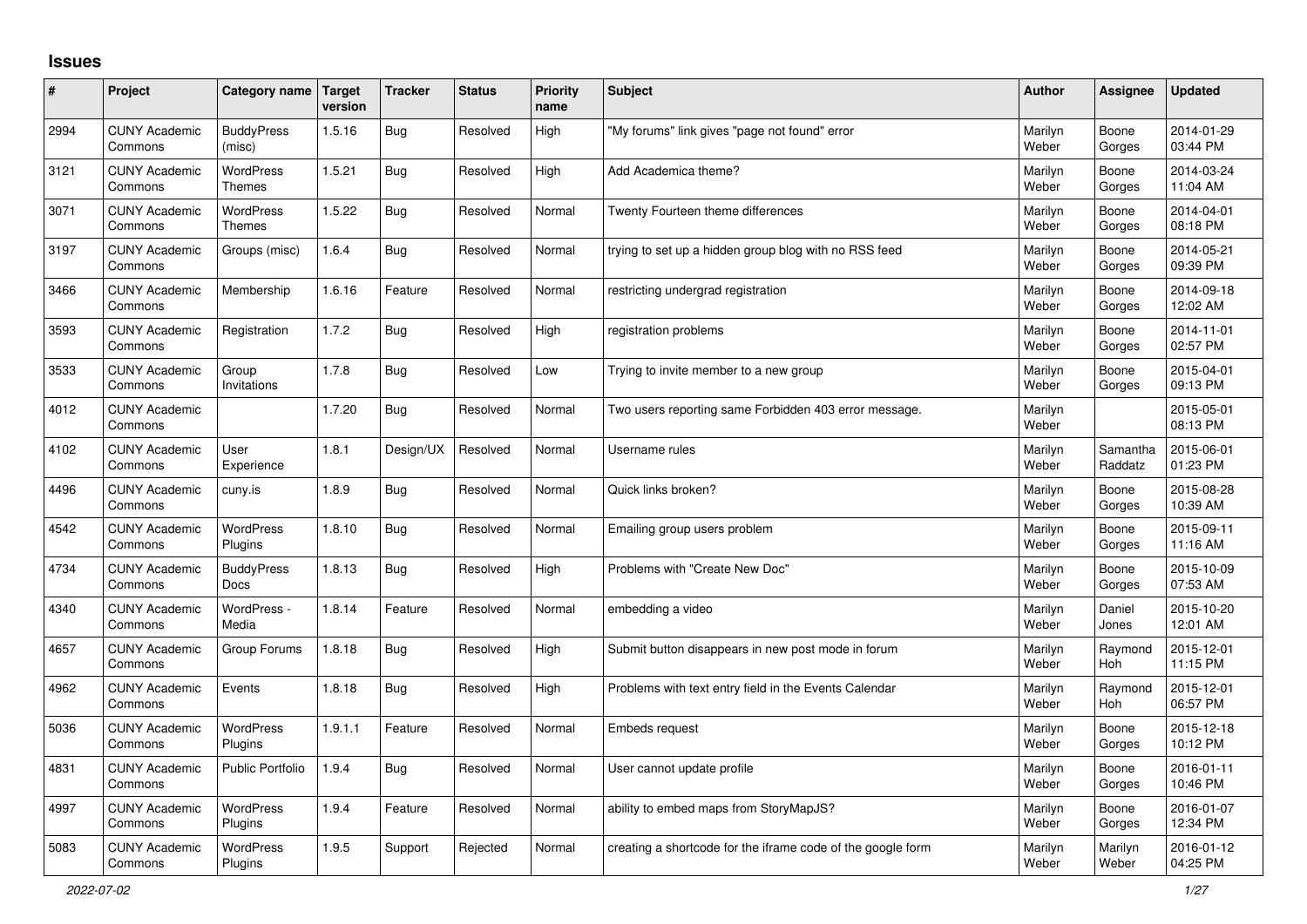| $\sharp$ | Project                         | Category name               | <b>Target</b><br>version | <b>Tracker</b> | <b>Status</b> | Priority<br>name | <b>Subject</b>                                          | <b>Author</b>    | Assignee          | <b>Updated</b>         |
|----------|---------------------------------|-----------------------------|--------------------------|----------------|---------------|------------------|---------------------------------------------------------|------------------|-------------------|------------------------|
| 5176     | <b>CUNY Academic</b><br>Commons | <b>Public Portfolio</b>     | 1.9.6                    | <b>Bug</b>     | Resolved      | Normal           | Widgets in Profile not saving                           | Marilyn<br>Weber | Boone<br>Gorges   | 2016-02-01<br>11:07 AM |
| 5177     | <b>CUNY Academic</b><br>Commons | Toolbar                     | 1.9.6                    | <b>Bug</b>     | Resolved      | Normal           | No "My Papers" tab                                      | Marilyn<br>Weber | Raymond<br>Hoh    | 2016-01-29<br>08:37 AM |
| 5302     | <b>CUNY Academic</b><br>Commons | WordPress<br>Plugins        | 1.9.10                   | Feature        | Resolved      | Normal           | request for WP Gallery Custom Links plug-in             | Marilyn<br>Weber | Boone<br>Gorges   | 2016-03-11<br>09:20 PM |
| 5346     | <b>CUNY Academic</b><br>Commons | Toolbar                     | 1.9.11                   | <b>Bug</b>     | Resolved      | Normal           | possible dynamic HTML code bug?                         | Marilyn<br>Weber | Boone<br>Gorges   | 2016-03-22<br>10:53 AM |
| 5522     | <b>CUNY Academic</b><br>Commons | <b>WordPress</b><br>Plugins | 1.9.15                   | Feature        | Resolved      | Normal           | plugin request                                          | Marilyn<br>Weber | Boone<br>Gorges   | 2016-05-09<br>10:36 AM |
| 5630     | <b>CUNY Academic</b><br>Commons | WordPress<br>Themes         | 1.9.17                   | Feature        | Resolved      | Normal           | Bavota magazine Pro theme                               | Marilyn<br>Weber | Boone<br>Gorges   | 2016-06-02<br>12:09 AM |
| 5621     | <b>CUNY Academic</b><br>Commons | WordPress<br>Plugins        | 1.9.17                   | Feature        | Resolved      | Normal           | Taxonomy plugin request                                 | Marilyn<br>Weber | Boone<br>Gorges   | 2016-06-01<br>11:28 PM |
| 5345     | <b>CUNY Academic</b><br>Commons | Social Paper                | 1.9.17                   | Feature        | Rejected      | Normal           | Plus symbol problem in SP                               | Marilyn<br>Weber | Christian<br>Wach | 2016-05-27<br>04:26 AM |
| 5667     | <b>CUNY Academic</b><br>Commons | Public Portfolio            | 1.9.18                   | <b>Bug</b>     | Resolved      | Normal           | publication section on my public portfolio won't update | Marilyn<br>Weber | Boone<br>Gorges   | 2016-06-12<br>10:19 AM |
| 5657     | <b>CUNY Academic</b><br>Commons | WordPress<br>Plugins        | 1.9.18                   | Feature        | Resolved      | Normal           | Plugin Request - Instagram Feed WD                      | Marilyn<br>Weber | Boone<br>Gorges   | 2016-06-08<br>12:36 PM |
| 5969     | <b>CUNY Academic</b><br>Commons | Registration                | 1.9.27                   | <b>Bug</b>     | Resolved      | Normal           | Queens students unable to join                          | Marilyn<br>Weber | Boone<br>Gorges   | 2016-09-04<br>09:41 PM |
| 6039     | <b>CUNY Academic</b><br>Commons | Membership                  | 1.9.28                   | <b>Bug</b>     | Resolved      | High             | User cannot change her email                            | Marilyn<br>Weber |                   | 2016-09-19<br>03:03 PM |
| 6599     | <b>CUNY Academic</b><br>Commons | ZenDesk                     | 1.10                     | <b>Bug</b>     | Duplicate     | Urgent           | Accept Friend button not working                        | Marilyn<br>Weber | Raymond<br>Hoh    | 2016-11-04<br>06:35 PM |
| 6602     | <b>CUNY Academic</b><br>Commons | ZenDesk                     | 1.10                     | <b>Bug</b>     | Resolved      | High             | Add Friend button not working                           | Marilyn<br>Weber | Raymond<br>Hoh    | 2016-11-04<br>12:14 PM |
| 6626     | <b>CUNY Academic</b><br>Commons | <b>Group Files</b>          | 1.10.1                   | <b>Bug</b>     | Resolved      | Normal           | Files from non-member showing up in private group       | Marilyn<br>Weber | Boone<br>Gorges   | 2016-11-07<br>03:54 PM |
| 5448     | <b>CUNY Academic</b><br>Commons | Email<br>Notifications      | 1.10.2                   | <b>Bug</b>     | Rejected      | Normal           | garbled CAC activity digests                            | Marilyn<br>Weber | Raymond<br>Hoh    | 2016-11-20<br>02:38 AM |
| 6818     | <b>CUNY Academic</b><br>Commons | Email<br>Notifications      | 1.10.3                   | Support        | Resolved      | Normal           | No more email notifications?                            | Marilyn<br>Weber |                   | 2016-11-22<br>02:51 PM |
| 5629     | <b>CUNY Academic</b><br>Commons | <b>Public Portfolio</b>     | 1.10.4                   | Support        | Resolved      | Normal           | Title field in profile can't be edited                  | Marilyn<br>Weber |                   | 2016-12-13<br>11:19 AM |
| 7100     | <b>CUNY Academic</b><br>Commons | <b>WordPress</b><br>Plugins | 1.10.5                   | <b>Bug</b>     | Resolved      | High             | Cincopa plugin problem                                  | Marilyn<br>Weber | Boone<br>Gorges   | 2016-12-19<br>10:32 AM |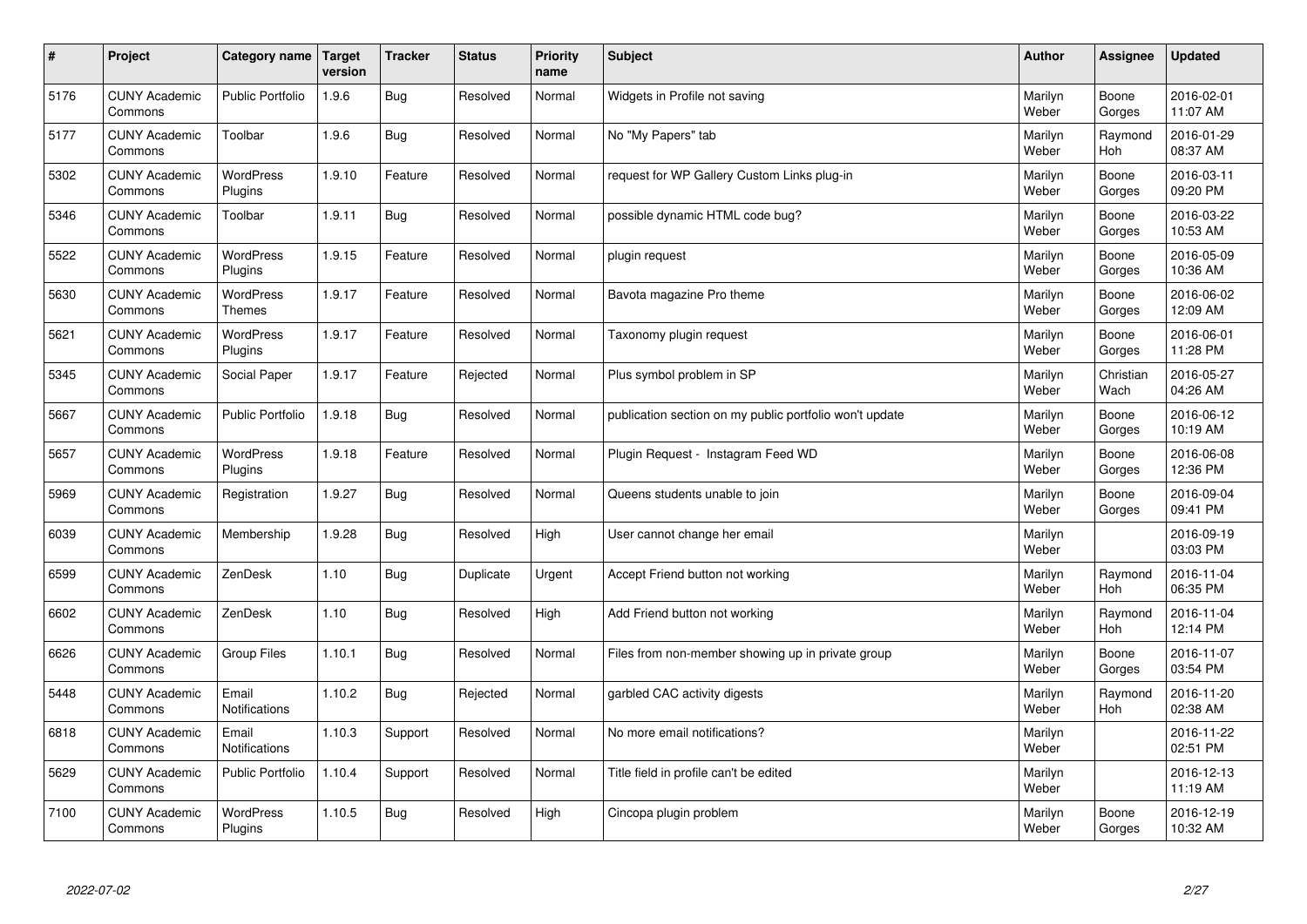| #    | Project                         | Category name                     | Target<br>version | <b>Tracker</b> | <b>Status</b> | <b>Priority</b><br>name | <b>Subject</b>                                                                          | <b>Author</b>    | Assignee              | <b>Updated</b>         |
|------|---------------------------------|-----------------------------------|-------------------|----------------|---------------|-------------------------|-----------------------------------------------------------------------------------------|------------------|-----------------------|------------------------|
| 7310 | <b>CUNY Academic</b><br>Commons |                                   | 1.10.7            | <b>Bug</b>     | Resolved      | Normal                  | Friendship request mystery.                                                             | Marilyn<br>Weber | Boone<br>Gorges       | 2017-01-05<br>03:12 PM |
| 7460 | <b>CUNY Academic</b><br>Commons | <b>WordPress</b><br><b>Themes</b> | 1.10.8            | Support        | Resolved      | Normal                  | install Independent Publisher theme?                                                    | Marilyn<br>Weber | Boone<br>Gorges       | 2017-01-21<br>09:34 PM |
| 7684 | <b>CUNY Academic</b><br>Commons | Reply By Email                    | 1.10.12           | <b>Bug</b>     | Resolved      | High                    | trying to post too often error                                                          | Marilyn<br>Weber | Raymond<br><b>Hoh</b> | 2017-02-28<br>12:43 PM |
| 7745 | <b>CUNY Academic</b><br>Commons | <b>WordPress</b><br>Plugins       | 1.10.13           | Support        | Resolved      | Normal                  | Featured Video Plus plugin requested                                                    | Marilyn<br>Weber |                       | 2017-03-03<br>01:51 PM |
| 7994 | <b>CUNY Academic</b><br>Commons | <b>WordPress</b><br>(misc)        | 1.10.17           | <b>Bug</b>     | Resolved      | Urgent                  | Comments not appearing                                                                  | Marilyn<br>Weber |                       | 2017-04-20<br>11:16 AM |
| 8125 | <b>CUNY Academic</b><br>Commons | WordPress<br><b>Themes</b>        | 1.10.19           | Bug            | Resolved      | High                    | careerplan admin page failing to load with "currently unable to handle this<br>reauest" | Marilyn<br>Weber |                       | 2017-07-13<br>12:54 PM |
| 8131 | <b>CUNY Academic</b><br>Commons | <b>WordPress</b><br>Plugins       | 1.11              | Bug            | Resolved      | Normal                  | Newsletters plug-in                                                                     | Marilyn<br>Weber | Boone<br>Gorges       | 2017-05-11<br>09:42 PM |
| 8552 | <b>CUNY Academic</b><br>Commons | WordPress<br>Plugins              | 1.11.10           | <b>Bug</b>     | Resolved      | Normal                  | Events Calendar problem                                                                 | Marilyn<br>Weber |                       | 2017-08-18<br>04:36 PM |
| 8638 | <b>CUNY Academic</b><br>Commons | Group Blogs                       | 1.11.11           | <b>Bug</b>     | Resolved      | Normal                  | members not syncing from group to site                                                  | Marilyn<br>Weber |                       | 2017-09-01<br>03:50 PM |
| 8620 | <b>CUNY Academic</b><br>Commons | ZenDesk                           | 1.11.11           | <b>Bug</b>     | Resolved      | High                    | "Send us a message" not working                                                         | Marilyn<br>Weber | Raymond<br>Hoh        | 2017-08-29<br>04:13 PM |
| 8576 | <b>CUNY Academic</b><br>Commons | WordPress<br>Plugins              | 1.11.11           | Support        | Resolved      | Normal                  | Digital Measures plugin request                                                         | Marilyn<br>Weber |                       | 2017-09-01<br>03:44 PM |
| 8721 | <b>CUNY Academic</b><br>Commons | WordPress<br>Plugins              | 1.11.13           | <b>Bug</b>     | Resolved      | Normal                  | more problems with Events calendar                                                      | Marilyn<br>Weber |                       | 2017-09-21<br>10:35 AM |
| 8446 | <b>CUNY Academic</b><br>Commons | WordPress<br>Plugins              | 1.11.14           | Support        | Resolved      | Normal                  | request for multiple accordion menu plugins                                             | Marilyn<br>Weber |                       | 2018-05-07<br>09:57 PM |
| 6860 | <b>CUNY Academic</b><br>Commons | User<br>Onboarding                | 1.12              | Bug            | Resolved      | Normal                  | Invitation to join a group is appearing as an invitiation to join the site!             | Marilyn<br>Weber | Boone<br>Gorges       | 2017-10-30<br>10:03 AM |
| 8893 | <b>CUNY Academic</b><br>Commons | Social Paper                      | 1.12.1            | Support        | Resolved      | Normal                  | Social paper won't connect to group?                                                    | Marilyn<br>Weber |                       | 2017-12-11<br>01:16 PM |
| 8908 | <b>CUNY Academic</b><br>Commons | <b>WordPress</b><br>Plugins       | 1.12.2            | Support        | Resolved      | Normal                  | Plugin request from Steve Brier                                                         | Marilyn<br>Weber |                       | 2017-11-27<br>11:39 AM |
| 8917 | <b>CUNY Academic</b><br>Commons | Group Files                       | 1.12.3            | Bug            | Resolved      | High                    | Files not downloading from Groups properly                                              | Marilyn<br>Weber | Boone<br>Gorges       | 2017-11-29<br>10:04 PM |
| 8924 | <b>CUNY Academic</b><br>Commons | WordPress<br>Plugins              | 1.12.4            | <b>Bug</b>     | Resolved      | Normal                  | auto-remove feature on http://pcp.gc.cuny.edu                                           | Marilyn<br>Weber | Matt Gold             | 2017-12-04<br>10:18 AM |
| 8934 | <b>CUNY Academic</b><br>Commons | Reply By Email                    | 1.12.4            | Support        | Resolved      | High                    | RBE "could not post" email should have info about attempted From<br>address             | Marilyn<br>Weber | Raymond<br>Hoh        | 2017-12-12<br>11:25 AM |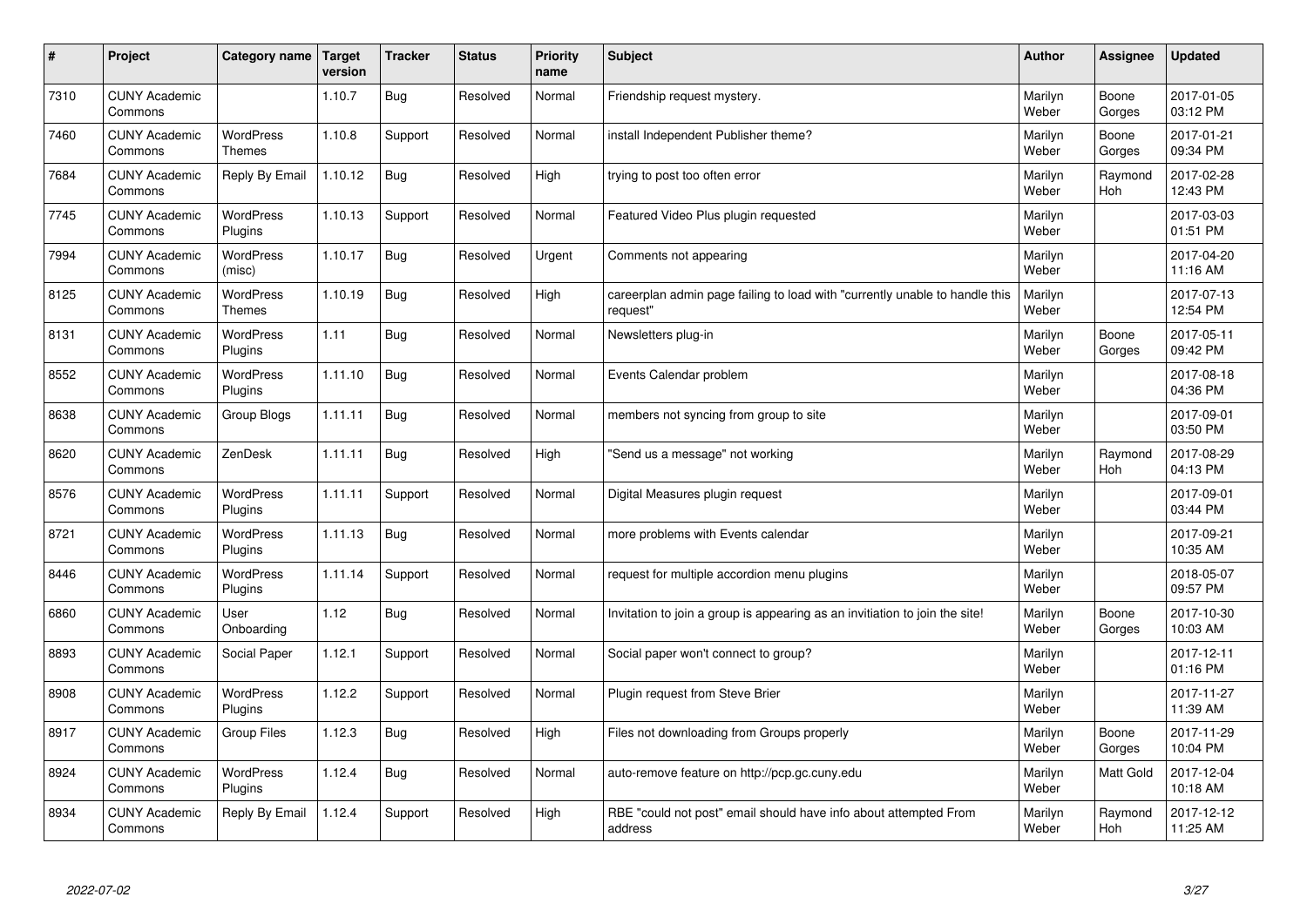| $\vert$ # | Project                         | Category name               | <b>Target</b><br>version | <b>Tracker</b> | <b>Status</b> | <b>Priority</b><br>name | <b>Subject</b>                                      | <b>Author</b>    | Assignee              | <b>Updated</b>         |
|-----------|---------------------------------|-----------------------------|--------------------------|----------------|---------------|-------------------------|-----------------------------------------------------|------------------|-----------------------|------------------------|
| 9026      | <b>CUNY Academic</b><br>Commons | <b>WordPress</b><br>Plugins | 1.12.6                   | Support        | Resolved      | Normal                  | plugin request from Carlos Guevara                  | Marilyn<br>Weber |                       | 2018-01-03<br>09:33 AM |
| 9087      | <b>CUNY Academic</b><br>Commons | WordPress<br>Plugins        | 1.12.7                   | Support        | Resolved      | Normal                  | request for WP Social Sharing                       | Marilyn<br>Weber |                       | 2018-01-23<br>11:17 AM |
| 9078      | <b>CUNY Academic</b><br>Commons | WordPress<br>Plugins        | 1.12.7                   | Support        | Resolved      | Normal                  | arcgis web maps?                                    | Marilyn<br>Weber | Raymond<br><b>Hoh</b> | 2018-01-23<br>11:11 AM |
| 9192      | <b>CUNY Academic</b><br>Commons | <b>WordPress</b><br>Plugins | 1.12.8                   | <b>Bug</b>     | Resolved      | Normal                  | problems with the Leaflet plug -in                  | Marilyn<br>Weber | Boone<br>Gorges       | 2018-02-13<br>11:07 AM |
| 9154      | <b>CUNY Academic</b><br>Commons | Events                      | 1.12.8                   | <b>Bug</b>     | Resolved      | Normal                  | problem with group calendar                         | Marilyn<br>Weber | Raymond<br>Hoh        | 2018-02-13<br>10:49 AM |
| 9163      | <b>CUNY Academic</b><br>Commons | Layout                      | 1.12.8                   | Support        | Resolved      | Normal                  | Mobile responsiveness issues                        | Marilyn<br>Weber | Raymond<br><b>Hoh</b> | 2018-02-13<br>10:49 AM |
| 9282      | <b>CUNY Academic</b><br>Commons | Group Forums                | 1.12.9                   | <b>Bug</b>     | Resolved      | Normal                  | "Forum ID is missing" error?                        | Marilyn<br>Weber |                       | 2018-02-27<br>10:32 AM |
| 9335      | <b>CUNY Academic</b><br>Commons | WordPress<br><b>Themes</b>  | 1.12.10                  | <b>Bug</b>     | Resolved      | Normal                  | clone http://digitalscholarship.ccny.cuny.edu site? | Marilyn<br>Weber | Boone<br>Gorges       | 2018-03-14<br>12:43 PM |
| 9340      | <b>CUNY Academic</b><br>Commons | <b>WordPress</b><br>Plugins | 1.12.10                  | <b>Bug</b>     | Resolved      | Normal                  | change the web preview?                             | Marilyn<br>Weber | Raymond<br><b>Hoh</b> | 2018-03-13<br>11:50 AM |
| 9330      | <b>CUNY Academic</b><br>Commons | WordPress<br>Plugins        | 1.12.10                  | <b>Bug</b>     | Resolved      | Normal                  | part 2 of problems with the Leaflet plug -in        | Marilyn<br>Weber |                       | 2018-03-04<br>05:58 PM |
| 9500      | <b>CUNY Academic</b><br>Commons | WordPress<br>Plugins        | 1.12.12                  | Support        | Resolved      | Normal                  | PowerPoint in the media library?                    | Marilyn<br>Weber | Raymond<br>Hoh        | 2018-04-12<br>02:28 PM |
| 9224      | <b>CUNY Academic</b><br>Commons | <b>Group Files</b>          | 1.13                     | Feature        | Resolved      | Normal                  | attachments to forum posts clutter up Files area    | Marilyn<br>Weber | Boone<br>Gorges       | 2018-03-22<br>03:34 PM |
| 8941      | <b>CUNY Academic</b><br>Commons | WordPress<br>Themes         | 1.13.1                   | Support        | Resolved      | Normal                  | Theme request: ColorNews                            | Marilyn<br>Weber |                       | 2018-05-08<br>10:42 AM |
| 9768      | <b>CUNY Academic</b><br>Commons |                             | 1.13.2                   | <b>Bug</b>     | Resolved      | High                    | search function on the Directory page               | Marilyn<br>Weber | Boone<br>Gorges       | 2018-05-14<br>08:45 PM |
| 9828      | <b>CUNY Academic</b><br>Commons | Domain<br>Mapping           | 1.13.3                   | <b>Bug</b>     | Resolved      | High                    | redirecting problem                                 | Marilyn<br>Weber | Raymond<br>Hoh        | 2018-05-24<br>02:39 PM |
| 9888      | <b>CUNY Academic</b><br>Commons | WordPress<br>Plugins        | 1.13.3                   | Support        | Resolved      | Normal                  | Business directory Plug-in request                  | Marilyn<br>Weber |                       | 2018-06-12<br>11:52 AM |
| 9965      | <b>CUNY Academic</b><br>Commons | WordPress<br>Plugins        | 1.13.4                   | Support        | Resolved      | Normal                  | plug-in request for OneTone Companion               | Marilyn<br>Weber | Raymond<br><b>Hoh</b> | 2018-06-26<br>12:00 PM |
| 9949      | <b>CUNY Academic</b><br>Commons |                             | 1.13.4                   | Support        | Resolved      | Normal                  | raise storage space limit?                          | Marilyn<br>Weber | Boone<br>Gorges       | 2018-06-26<br>12:00 PM |
| 9955      | <b>CUNY Academic</b><br>Commons | <b>WordPress</b><br>Plugins | 1.13.4                   | Support        | Rejected      | Normal                  | docx converter plugin?                              | Marilyn<br>Weber |                       | 2018-06-26<br>11:39 AM |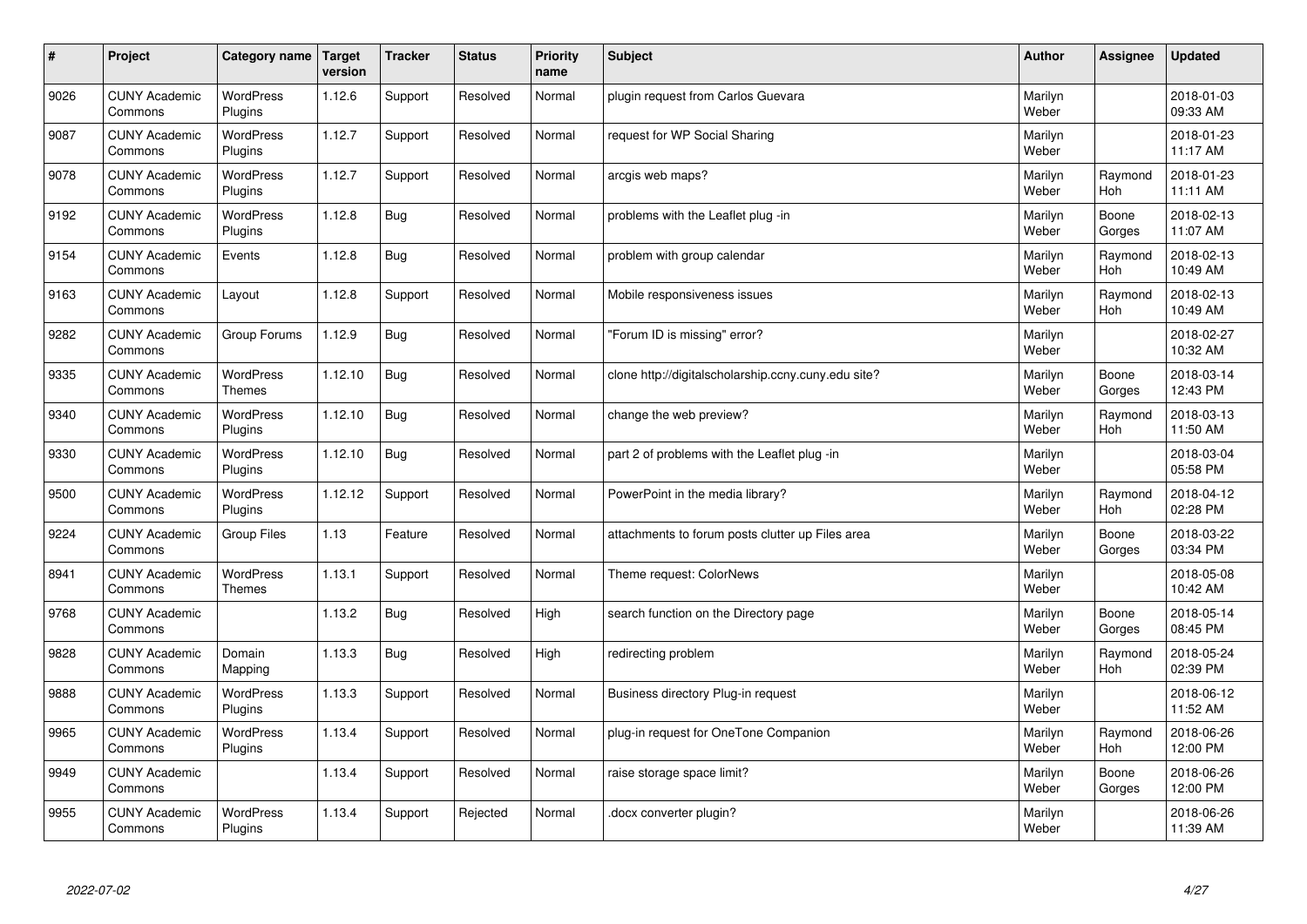| $\vert$ # | Project                         | Category name                    | <b>Target</b><br>version | <b>Tracker</b> | <b>Status</b> | <b>Priority</b><br>name | <b>Subject</b>                                                                           | <b>Author</b>    | Assignee        | <b>Updated</b>         |
|-----------|---------------------------------|----------------------------------|--------------------------|----------------|---------------|-------------------------|------------------------------------------------------------------------------------------|------------------|-----------------|------------------------|
| 9992      | <b>CUNY Academic</b><br>Commons |                                  | 1.13.6                   | <b>Bug</b>     | Resolved      | Normal                  | ACERT website down again                                                                 | Marilyn<br>Weber |                 | 2018-07-10<br>12:15 PM |
| 10101     | <b>CUNY Academic</b><br>Commons |                                  | 1.13.7                   | <b>Bug</b>     | Resolved      | Normal                  | URL changes within Manage section of groups                                              | Marilyn<br>Weber |                 | 2018-08-03<br>01:54 PM |
| 10245     | <b>CUNY Academic</b><br>Commons | Email<br><b>Notifications</b>    | 1.13.8                   | Support        | Resolved      | Urgent                  | Placeholders in action emails (activation, password reset) not being<br>properly swapped | Marilyn<br>Weber | Raymond<br>Hoh  | 2018-08-30<br>04:02 PM |
| 10240     | <b>CUNY Academic</b><br>Commons | <b>WordPress</b><br>Plugins      | 1.13.8                   | Support        | Resolved      | Normal                  | require-featured-image plug-in request                                                   | Marilyn<br>Weber |                 | 2018-08-29<br>05:15 PM |
| 10361     | <b>CUNY Academic</b><br>Commons | Group Forums                     | 1.13.10                  | <b>Bug</b>     | Resolved      | Normal                  | forum post pending oddity                                                                | Marilyn<br>Weber |                 | 2018-09-25<br>10:45 AM |
| 10810     | <b>CUNY Academic</b><br>Commons | WordPress<br>(misc)              | 1.14.2                   | Bug            | Resolved      | Normal                  | Sites set as public are becoming private                                                 | Marilyn<br>Weber |                 | 2018-12-11<br>10:15 AM |
| 10772     | <b>CUNY Academic</b><br>Commons | Groups (misc)                    | 1.14.2                   | <b>Bug</b>     | Resolved      | Normal                  | can't create groups                                                                      | Marilyn<br>Weber |                 | 2018-12-04<br>10:42 AM |
| 11006     | <b>CUNY Academic</b><br>Commons | Groups (misc)                    | 1.14.6                   | Support        | Resolved      | Normal                  | removing members from a group isn't working                                              | Marilyn<br>Weber |                 | 2019-01-24<br>03:18 PM |
| 11091     | <b>CUNY Academic</b><br>Commons | <b>BuddyPress</b><br><b>Docs</b> | 1.14.7                   | Support        | Resolved      | Normal                  | word limit for comments on a group doc?                                                  | Marilyn<br>Weber |                 | 2019-02-26<br>02:04 PM |
| 11211     | <b>CUNY Academic</b><br>Commons | WordPress<br>Themes              | 1.14.8                   | Support        | Resolved      | Normal                  | user needs to edit the HTML coding                                                       | Marilyn<br>Weber |                 | 2019-03-12<br>11:20 AM |
| 11233     | <b>CUNY Academic</b><br>Commons |                                  | 1.14.9                   | Support        | Resolved      | Normal                  | Hotjar?                                                                                  | Marilyn<br>Weber |                 | 2019-03-26<br>12:10 PM |
| 11029     | <b>CUNY Academic</b><br>Commons | Authentication                   | 1.14.9                   | Support        | Resolved      | Normal                  | Sujatha Fernandes cannot edit her site                                                   | Marilyn<br>Weber | Raymond<br>Hoh  | 2019-03-26<br>12:10 PM |
| 11448     | <b>CUNY Academic</b><br>Commons | <b>BuddyPress</b><br>(misc)      | 1.15.1                   | Support        | Resolved      | Normal                  | sole administrator listed on sites is not an admin at all?                               | Marilyn<br>Weber | Raymond<br>Hoh  | 2019-05-14<br>11:15 AM |
| 11453     | <b>CUNY Academic</b><br>Commons | WordPress<br>(misc)              | 1.15.2                   | <b>Bug</b>     | Resolved      | Normal                  | 403 error on Firefox                                                                     | Marilyn<br>Weber | Raymond<br>Hoh  | 2019-05-28<br>11:46 AM |
| 11483     | <b>CUNY Academic</b><br>Commons |                                  | 1.15.2                   | <b>Bug</b>     | Resolved      | Normal                  | "Add New user" not working                                                               | Marilyn<br>Weber |                 | 2019-05-21<br>02:26 PM |
| 10838     | <b>CUNY Academic</b><br>Commons |                                  | 1.15.3                   | Support        | Rejected      | Normal                  | two plugin/theme requests from a digital fellow                                          | Marilyn<br>Weber |                 | 2019-06-11<br>10:31 AM |
| 11567     | <b>CUNY Academic</b><br>Commons | <b>Group Files</b>               | 1.15.4                   | Bug            | Resolved      | Normal                  | Group files pagination doesn't work properly in folders                                  | Marilyn<br>Weber | Boone<br>Gorges | 2019-06-25<br>04:22 PM |
| 11609     | <b>CUNY Academic</b><br>Commons |                                  | 1.15.5                   | Support        | Resolved      | Normal                  | Mixed Content flag                                                                       | Marilyn<br>Weber |                 | 2019-06-27<br>06:54 PM |
| 11647     | <b>CUNY Academic</b><br>Commons |                                  | 1.15.6                   | Support        | Resolved      | Normal                  | Tribulant Newsletters update                                                             | Marilyn<br>Weber |                 | 2019-07-18<br>02:27 PM |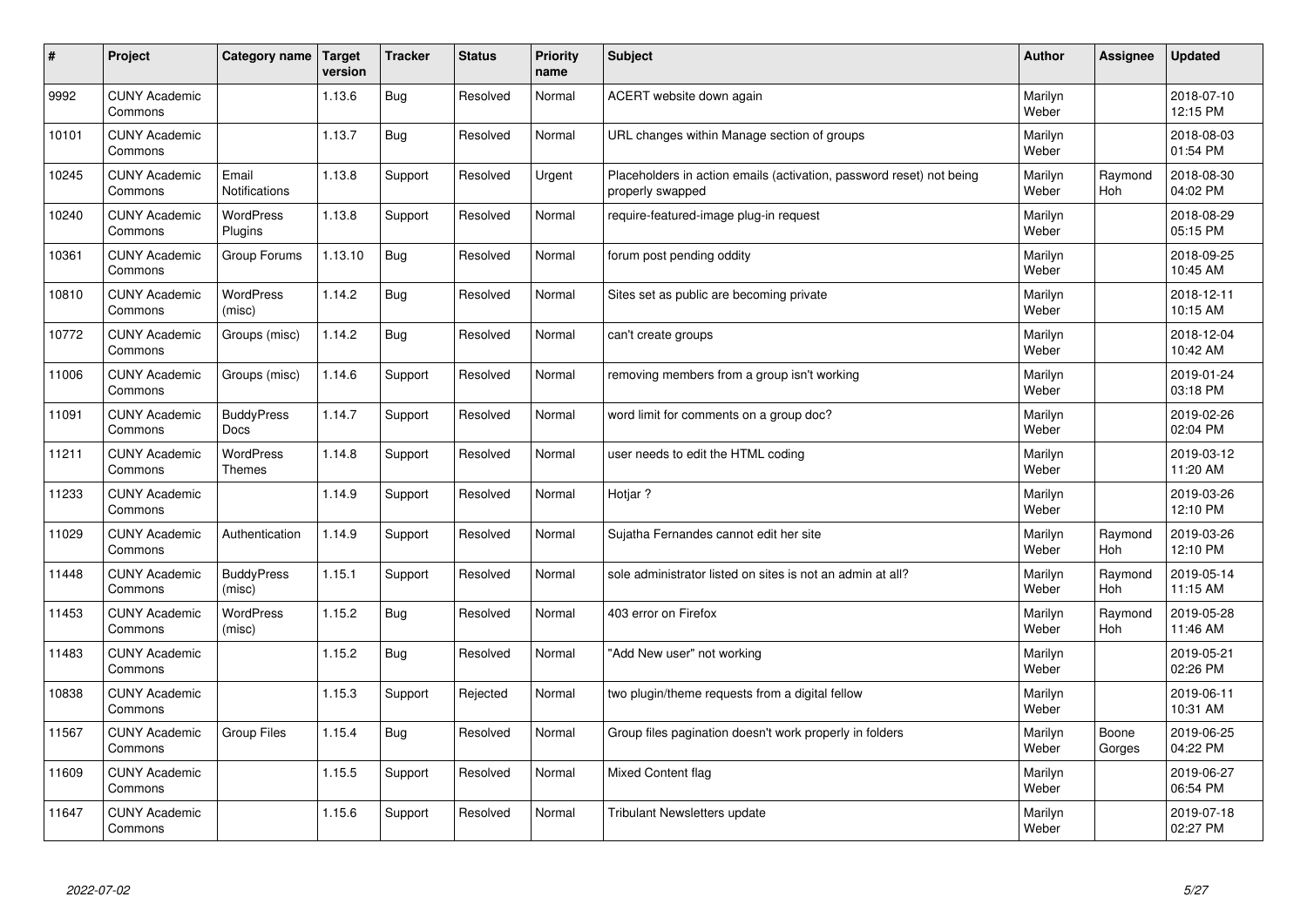| #     | Project                         | Category name                     | <b>Target</b><br>version | <b>Tracker</b> | <b>Status</b> | <b>Priority</b><br>name | <b>Subject</b>                                                                          | <b>Author</b>    | Assignee        | <b>Updated</b>         |
|-------|---------------------------------|-----------------------------------|--------------------------|----------------|---------------|-------------------------|-----------------------------------------------------------------------------------------|------------------|-----------------|------------------------|
| 11813 | <b>CUNY Academic</b><br>Commons | <b>WordPress</b><br>Plugins       | 1.15.9                   | Support        | Resolved      | Normal                  | "Change Password Protected Message" plugin requests                                     | Marilyn<br>Weber |                 | 2019-09-10<br>05:57 PM |
| 11865 | <b>CUNY Academic</b><br>Commons | Onboarding                        | 1.15.10                  | <b>Bug</b>     | Resolved      | Normal                  | Site name not appearing in "Membership" lists of Invitation modal                       | Marilyn<br>Weber | Boone<br>Gorges | 2019-09-24<br>11:09 AM |
| 11866 | <b>CUNY Academic</b><br>Commons | <b>WordPress</b><br><b>Themes</b> | 1.15.10                  | Support        | Resolved      | Normal                  | problem with project widget and the 'skills' to generate tags                           | Marilyn<br>Weber | Raymond<br>Hoh  | 2019-09-19<br>03:20 PM |
| 11832 | <b>CUNY Academic</b><br>Commons | <b>WordPress</b><br>Plugins       | 1.15.11                  | Support        | Resolved      | Normal                  | Yoast SEO premium for sexgenlab.org                                                     | Marilyn<br>Weber |                 | 2019-10-08<br>11:22 AM |
| 11964 | <b>CUNY Academic</b><br>Commons | Layout                            | 1.15.12                  | <b>Bug</b>     | Resolved      | Normal                  | https://commons.gc.cuny.edu/create/ not displaying correctly in Edge                    | Marilyn<br>Weber | Raymond<br>Hoh  | 2019-10-22<br>11:54 AM |
| 12038 | <b>CUNY Academic</b><br>Commons |                                   | 1.15.13                  | <b>Bug</b>     | Resolved      | Normal                  | admin visibility problem at careerplan.commons.gc.cuny.edu                              | Marilyn<br>Weber |                 | 2019-11-12<br>10:20 AM |
| 12006 | <b>CUNY Academic</b><br>Commons | Group<br>Invitations              | 1.15.13                  | <b>Bug</b>     | Resolved      | Immediate               | Invite system is broken.                                                                | Marilyn<br>Weber | Boone<br>Gorges | 2019-10-23<br>10:16 AM |
| 11907 | <b>CUNY Academic</b><br>Commons | <b>Public Portfolio</b>           | 1.15.13                  | Support        | Resolved      | Normal                  | more publications problems (in profile)                                                 | Marilyn<br>Weber |                 | 2019-11-04<br>11:16 AM |
| 12302 | <b>CUNY Academic</b><br>Commons | WordPress<br>Themes               | 1.16.4                   | Support        | Resolved      | Normal                  | Pictorio theme request                                                                  | Marilyn<br>Weber | Raymond<br>Hoh  | 2020-01-28<br>11:44 AM |
| 12363 | <b>CUNY Academic</b><br>Commons | <b>WordPress</b><br>Plugins       | 1.16.5                   | Bug            | Resolved      | Urgent                  | more bbPress problems - now students unable to post either a new<br>thread or a comment | Marilyn<br>Weber | Raymond<br>Hoh  | 2020-03-17<br>03:07 PM |
| 12354 | <b>CUNY Academic</b><br>Commons | WordPress<br>Plugins              | 1.16.5                   | Bug            | Resolved      | Urgent                  | sites (including Net-Art) are reporting critical issues                                 | Marilyn<br>Weber | Raymond<br>Hoh  | 2020-02-02<br>03:16 PM |
| 12487 | <b>CUNY Academic</b><br>Commons | Group Forums                      | 1.16.7                   | <b>Bug</b>     | Resolved      | Normal                  | group posting problems?                                                                 | Marilyn<br>Weber | Raymond<br>Hoh  | 2020-03-10<br>11:40 AM |
| 12483 | <b>CUNY Academic</b><br>Commons |                                   | 1.16.7                   | <b>Bug</b>     | Resolved      | High                    | post error                                                                              | Marilyn<br>Weber |                 | 2020-02-28<br>02:44 PM |
| 12515 | <b>CUNY Academic</b><br>Commons | cuny.is                           | 1.16.7                   | Support        | Resolved      | Normal                  | AJAX actions on cuny is admin page are failing                                          | Marilyn<br>Weber |                 | 2020-03-10<br>11:57 AM |
| 12676 | <b>CUNY Academic</b><br>Commons | WordPress<br>Plugins              | 1.16.10                  | Support        | Resolved      | Normal                  | request for Require Post Category plug-in                                               | Marilyn<br>Weber |                 | 2020-04-28<br>11:03 AM |
| 12960 | <b>CUNY Academic</b><br>Commons |                                   | 1.16.14                  | Support        | Resolved      | Normal                  | mutiple plugin in requests                                                              | Marilyn<br>Weber | Boone<br>Gorges | 2020-06-23<br>10:53 AM |
| 12905 | <b>CUNY Academic</b><br>Commons |                                   | 1.16.14                  | Support        | Resolved      | Normal                  | trouble embedding a flipbook from Flipsnack                                             | Marilyn<br>Weber | Boone<br>Gorges | 2020-06-23<br>10:53 AM |
| 12777 | <b>CUNY Academic</b><br>Commons |                                   | 1.16.14                  | Support        | Resolved      | Normal                  | request to include custom javascript into a Commons-hosted site                         | Marilyn<br>Weber |                 | 2020-06-16<br>04:03 PM |
| 13016 | <b>CUNY Academic</b><br>Commons | Shortcodes and<br>embeds          | 1.16.15                  | Support        | Resolved      | Normal                  | possible to run code examples, like in Jupyter Notebooks?                               | Marilyn<br>Weber |                 | 2020-07-16<br>11:52 AM |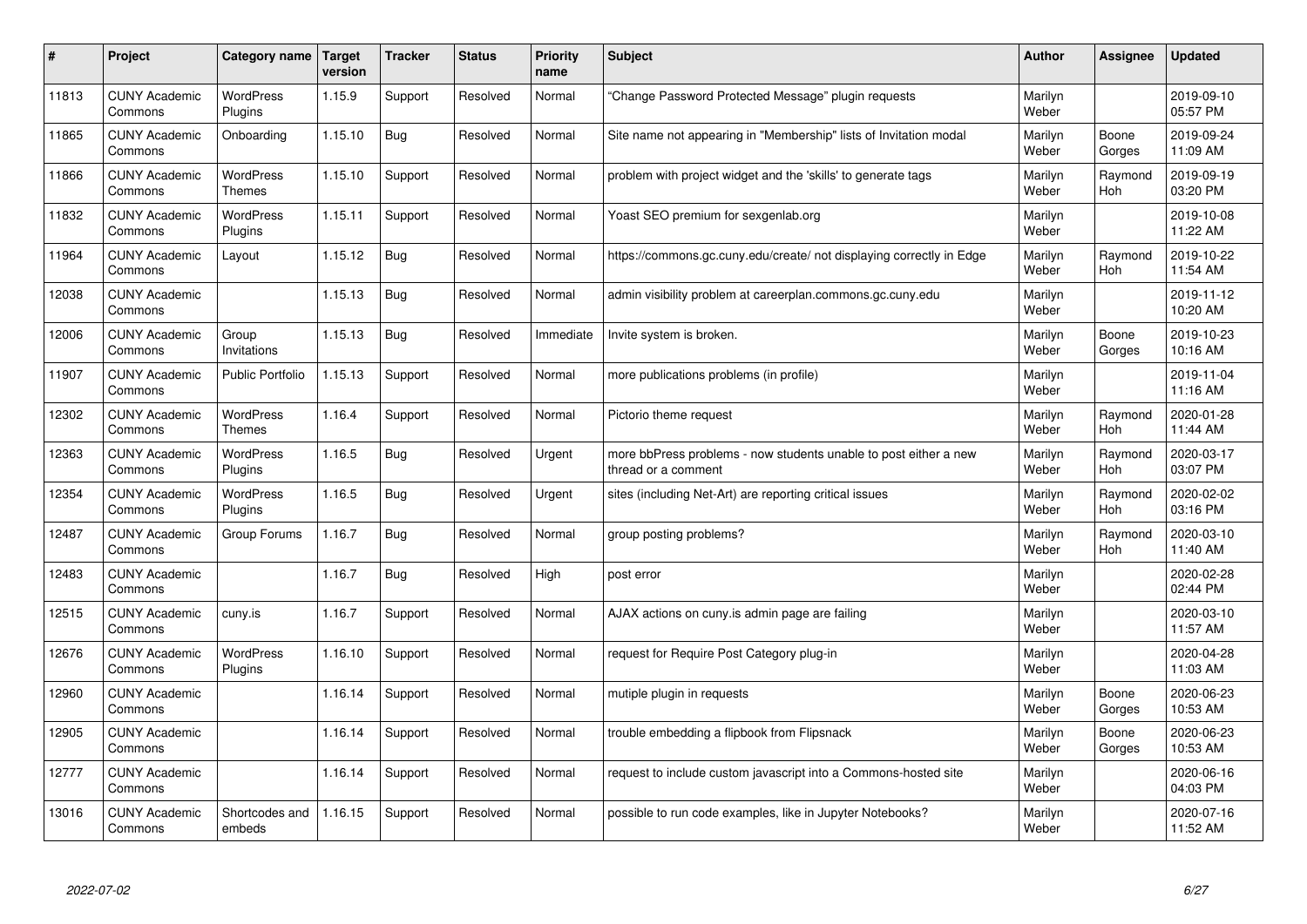| $\sharp$ | Project                         | Category name               | <b>Target</b><br>version | <b>Tracker</b> | <b>Status</b> | <b>Priority</b><br>name | <b>Subject</b>                            | <b>Author</b>    | Assignee        | <b>Updated</b>         |
|----------|---------------------------------|-----------------------------|--------------------------|----------------|---------------|-------------------------|-------------------------------------------|------------------|-----------------|------------------------|
| 13091    | <b>CUNY Academic</b><br>Commons |                             | 1.17.0                   | Support        | Resolved      | Normal                  | problem with latex (math equations)       | Marilyn<br>Weber |                 | 2020-07-28<br>11:09 AM |
| 13134    | <b>CUNY Academic</b><br>Commons | Site cloning                | 1.17.1                   | Support        | Resolved      | Normal                  | New site (a clone) point to old dashboard | Marilyn<br>Weber |                 | 2020-08-12<br>03:22 PM |
| 13173    | <b>CUNY Academic</b><br>Commons | Group Library               | 1.17.1                   | Support        | Resolved      | High                    | all uploads to the library are silent     | Marilyn<br>Weber |                 | 2020-08-10<br>04:12 PM |
| 13116    | <b>CUNY Academic</b><br>Commons | ZenDesk                     | 1.17.1                   | Support        | Resolved      | Normal                  | support/send us a message link obscured   | Marilyn<br>Weber | Raymond<br>Hoh  | 2020-07-29<br>09:33 PM |
| 13227    | <b>CUNY Academic</b><br>Commons | Group Library               | 1.17.2                   | <b>Bug</b>     | Resolved      | High                    | folder not appearing in library           | Marilyn<br>Weber |                 | 2020-08-21<br>04:22 PM |
| 13184    | <b>CUNY Academic</b><br>Commons | <b>WordPress</b><br>Plugins | 1.17.2                   | Support        | Resolved      | Normal                  | google translate plugin                   | Marilyn<br>Weber |                 | 2020-08-25<br>11:36 AM |
| 13185    | <b>CUNY Academic</b><br>Commons | WordPress<br><b>Themes</b>  | 1.17.2                   | Support        | Resolved      | Normal                  | Less theme?                               | Marilyn<br>Weber |                 | 2020-08-25<br>11:26 AM |
| 13238    | <b>CUNY Academic</b><br>Commons | WordPress -<br>Media        | 1.17.3                   | Support        | Resolved      | Normal                  | allow ppsx file?                          | Marilyn<br>Weber | Raymond<br>Hoh  | 2020-09-10<br>11:46 AM |
| 13341    | <b>CUNY Academic</b><br>Commons | Group Forums                | 1.17.4                   | <b>Bug</b>     | Resolved      | Normal                  | Forum reply problems                      | Marilyn<br>Weber | Raymond<br>Hoh  | 2020-09-22<br>12:08 PM |
| 13169    | <b>CUNY Academic</b><br>Commons |                             | 1.17.4                   | Support        | Rejected      | Normal                  | footer logo image has no alt-text         | Marilyn<br>Weber |                 | 2020-09-22<br>10:18 AM |
| 13378    | <b>CUNY Academic</b><br>Commons |                             | 1.17.5                   | <b>Bug</b>     | Resolved      | Normal                  | problem on one of my sites                | Marilyn<br>Weber |                 | 2020-09-24<br>05:27 PM |
| 13441    | <b>CUNY Academic</b><br>Commons |                             | 1.17.5                   | Support        | Resolved      | Normal                  | ongoing user problems with daily digests  | Marilyn<br>Weber |                 | 2020-10-13<br>10:02 AM |
| 13512    | <b>CUNY Academic</b><br>Commons | WordPress<br><b>Themes</b>  | 1.17.7                   | Support        | Resolved      | Normal                  | theme update                              | Marilyn<br>Weber |                 | 2020-11-16<br>04:46 PM |
| 13521    | <b>CUNY Academic</b><br>Commons | Onboarding                  | 1.17.7                   | Support        | Resolved      | Normal                  | sent invitations page                     | Marilyn<br>Weber | Raymond<br>Hoh  | 2020-11-10<br>10:31 AM |
| 11908    | <b>CUNY Academic</b><br>Commons | Spam/Spam<br>Prevention     | 1.17.7                   | Support        | Resolved      | Normal                  | overeager spam filter                     | Marilyn<br>Weber | Raymond<br>Hoh  | 2020-11-05<br>04:36 PM |
| 13675    | <b>CUNY Academic</b><br>Commons | Group Library               | 1.18.1                   | <b>Bug</b>     | Resolved      | High                    | broken Library                            | Marilyn<br>Weber |                 | 2020-12-09<br>05:02 PM |
| 13738    | <b>CUNY Academic</b><br>Commons |                             | 1.18.1                   | Support        | Resolved      | Normal                  | theme requests from a non-CUY person      | Marilyn<br>Weber |                 | 2020-12-23<br>11:34 AM |
| 12999    | <b>CUNY Academic</b><br>Commons |                             | 1.18.1                   | Support        | Resolved      | Normal                  | request for Dentist theme                 | Marilyn<br>Weber | Boone<br>Gorges | 2020-12-22<br>03:31 PM |
| 13783    | <b>CUNY Academic</b><br>Commons |                             | 1.18.2                   | Support        | Resolved      | Normal                  | new CUNY OneSearch url                    | Marilyn<br>Weber |                 | 2021-01-14<br>04:53 PM |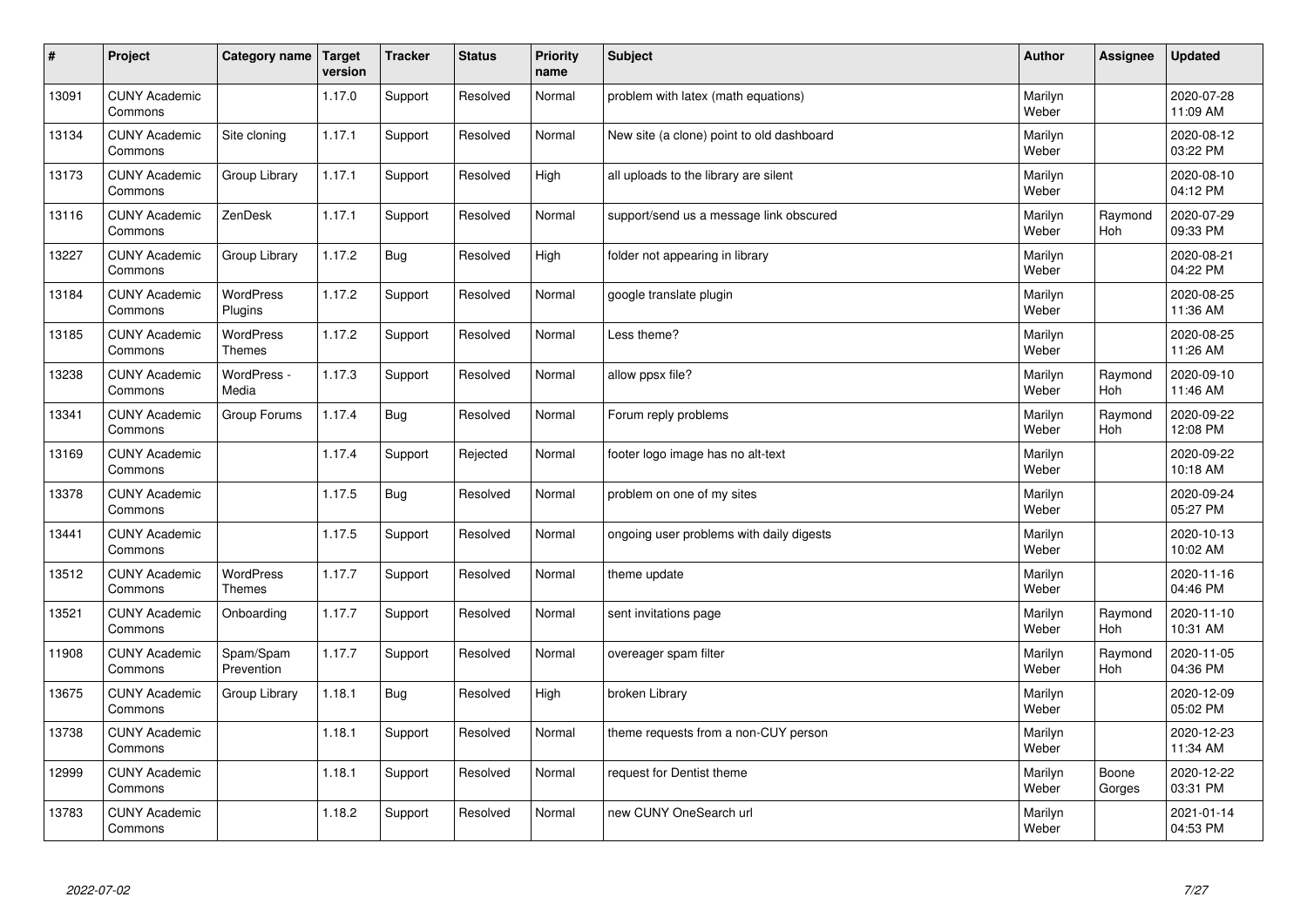| $\sharp$ | Project                         | Category name               | Target<br>version | <b>Tracker</b> | <b>Status</b> | <b>Priority</b><br>name | <b>Subject</b>                                                                        | <b>Author</b>    | <b>Assignee</b>       | <b>Updated</b>         |
|----------|---------------------------------|-----------------------------|-------------------|----------------|---------------|-------------------------|---------------------------------------------------------------------------------------|------------------|-----------------------|------------------------|
| 13641    | <b>CUNY Academic</b><br>Commons |                             | 1.18.2            | Support        | Resolved      | Normal                  | follow up to migration request                                                        | Marilyn<br>Weber | Boone<br>Gorges       | 2021-01-12<br>10:59 AM |
| 13827    | <b>CUNY Academic</b><br>Commons | Group Forums                | 1.18.3            | <b>Bug</b>     | Resolved      | Normal                  | more forum post problems                                                              | Marilyn<br>Weber | Raymond<br><b>Hoh</b> | 2021-01-22<br>08:19 PM |
| 13741    | <b>CUNY Academic</b><br>Commons | WordPress<br>Plugins        | 1.18.3            | Support        | Resolved      | Normal                  | Ensemble Video Plugin                                                                 | Marilyn<br>Weber |                       | 2021-01-26<br>04:43 PM |
| 13841    | <b>CUNY Academic</b><br>Commons | <b>WordPress</b><br>Plugins | 1.18.3            | Support        | Resolved      | Normal                  | Folders plugin request                                                                | Marilyn<br>Weber | Boone<br>Gorges       | 2021-01-26<br>04:43 PM |
| 13846    | <b>CUNY Academic</b><br>Commons | WordPress<br>Plugins        | 1.18.3            | Support        | Resolved      | Normal                  | Yoast SEO plugin problem                                                              | Marilyn<br>Weber |                       | 2021-01-19<br>05:34 PM |
| 13947    | <b>CUNY Academic</b><br>Commons | WordPress<br>Plugins        | 1.18.4            | <b>Bug</b>     | Resolved      | Normal                  | Elementor plugin problem                                                              | Marilyn<br>Weber | Raymond<br>Hoh        | 2021-02-08<br>09:34 PM |
| 13935    | <b>CUNY Academic</b><br>Commons | WordPress<br>Plugins        | 1.18.4            | Support        | Resolved      | Low                     | Add Users sidebar widget not working                                                  | Marilyn<br>Weber |                       | 2021-02-09<br>11:05 AM |
| 13944    | <b>CUNY Academic</b><br>Commons | WordPress<br>Plugins        | 1.18.4            | Support        | Resolved      | Normal                  | 3D FlipBook request                                                                   | Marilyn<br>Weber |                       | 2021-02-09<br>11:05 AM |
| 13958    | <b>CUNY Academic</b><br>Commons |                             | 1.18.4            | Support        | Resolved      | Normal                  | calendar widget problem                                                               | Marilyn<br>Weber |                       | 2021-02-09<br>11:05 AM |
| 13929    | <b>CUNY Academic</b><br>Commons |                             | 1.18.4            | Support        | Resolved      | Normal                  | update error message                                                                  | Marilyn<br>Weber | Boone<br>Gorges       | 2021-02-09<br>11:05 AM |
| 13878    | <b>CUNY Academic</b><br>Commons | Group cloning               | 1.18.4            | Support        | Resolved      | High                    | When creating Group + Site and choosing 'Clone existing', cannot<br>advance to step 2 | Marilyn<br>Weber | Jeremy<br>Felt        | 2021-02-02<br>11:02 AM |
| 14019    | <b>CUNY Academic</b><br>Commons | <b>WordPress</b><br>Plugins | 1.18.5            | <b>Bug</b>     | Resolved      | Normal                  | smorales.commons.gc.cuny.edu                                                          | Marilyn<br>Weber | Boone<br>Gorges       | 2021-02-23<br>11:06 AM |
| 14012    | <b>CUNY Academic</b><br>Commons | WordPress<br>Plugins        | 1.18.5            | Support        | Resolved      | Normal                  | Open External Links in a New Window plugin?                                           | Marilyn<br>Weber | Boone<br>Gorges       | 2021-03-02<br>02:07 PM |
| 14129    | <b>CUNY Academic</b><br>Commons | Onboarding                  | 1.18.6            | Support        | Resolved      | Normal                  | can only see some invites sent                                                        | Marilyn<br>Weber | Raymond<br><b>Hoh</b> | 2021-04-09<br>09:00 AM |
| 14077    | <b>CUNY Academic</b><br>Commons | WordPress<br>Plugins        | 1.18.7            | Support        | Resolved      | Normal                  | Elementor Pro plugin for the slider                                                   | Marilyn<br>Weber | Raymond<br>Hoh        | 2021-03-23<br>11:43 AM |
| 14304    | <b>CUNY Academic</b><br>Commons | Group Library               | 1.18.8            | <b>Bug</b>     | Resolved      | Normal                  | Library items change folders when adding subsequent items in new<br>folders           | Marilyn<br>Weber | Boone<br>Gorges       | 2021-04-13<br>11:21 AM |
| 14270    | <b>CUNY Academic</b><br>Commons | WordPress<br>Themes         | 1.18.8            | Support        | Resolved      | Normal                  | grid theme?                                                                           | Marilyn<br>Weber |                       | 2021-04-13<br>11:20 AM |
| 14246    | <b>CUNY Academic</b><br>Commons |                             | 1.18.8            | Support        | Resolved      | Normal                  | "Weekly jQuery Migrate Status Update"                                                 | Marilyn<br>Weber |                       | 2021-04-13<br>11:08 AM |
| 14410    | <b>CUNY Academic</b><br>Commons |                             | 1.18.10           | <b>Bug</b>     | Resolved      | Normal                  | events calendar problem?                                                              | Marilyn<br>Weber |                       | 2021-05-10<br>04:45 PM |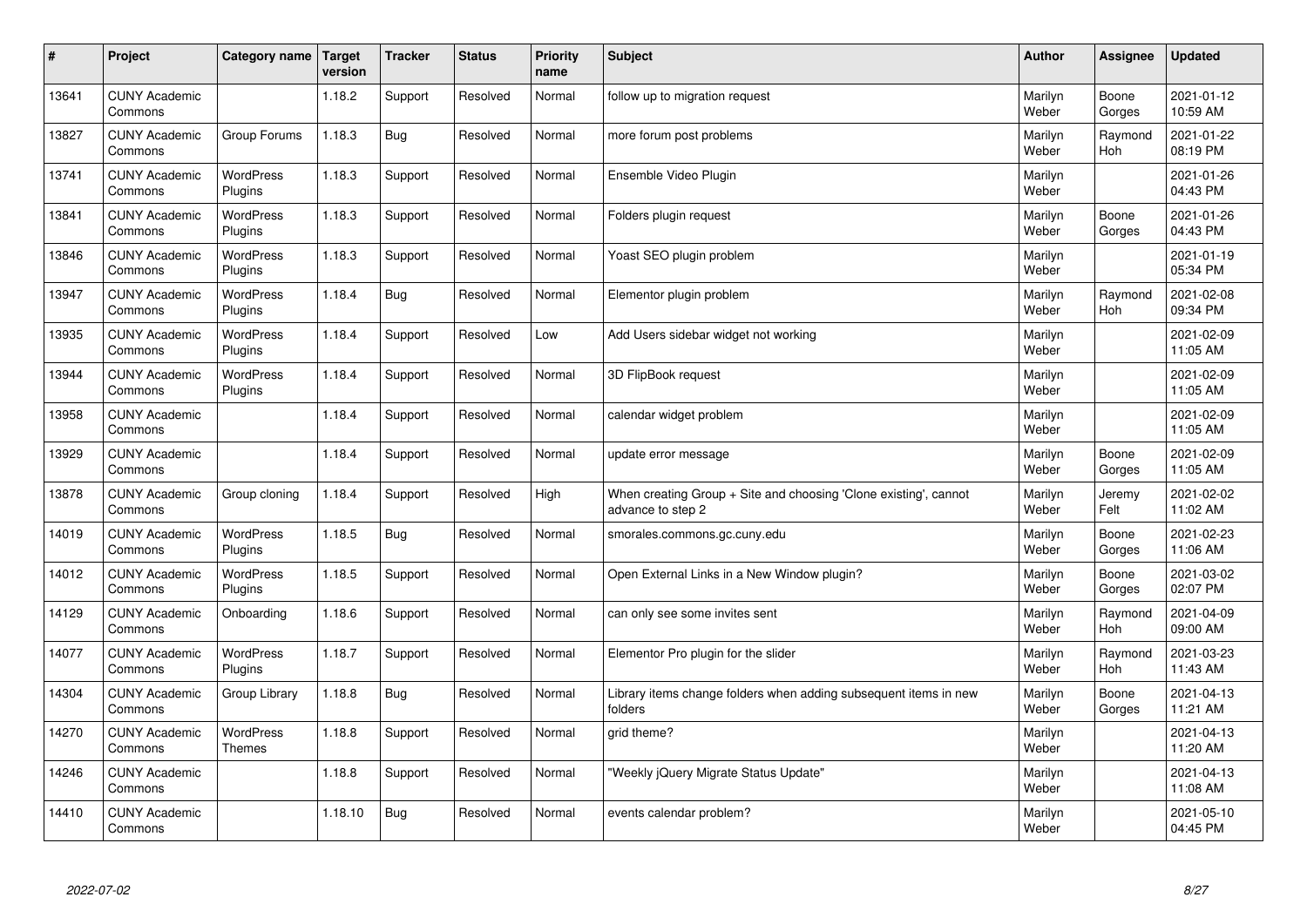| #     | Project                         | Category name                | <b>Target</b><br>version | <b>Tracker</b> | <b>Status</b>        | <b>Priority</b><br>name | <b>Subject</b>                                                                          | <b>Author</b>    | <b>Assignee</b> | <b>Updated</b>         |
|-------|---------------------------------|------------------------------|--------------------------|----------------|----------------------|-------------------------|-----------------------------------------------------------------------------------------|------------------|-----------------|------------------------|
| 14411 | <b>CUNY Academic</b><br>Commons | WordPress<br>Themes          | 1.18.10                  | <b>Bug</b>     | Resolved             | Normal                  | logo problems                                                                           | Marilyn<br>Weber |                 | 2021-05-03<br>04:37 PM |
| 14265 | <b>CUNY Academic</b><br>Commons | <b>WordPress</b><br>Plugins  | 1.18.10                  | Support        | Resolved             | Normal                  | separate the tag cloud in the blog sidebar                                              | Marilyn<br>Weber | Boone<br>Gorges | 2021-05-12<br>05:19 PM |
| 14509 | <b>CUNY Academic</b><br>Commons | <b>WordPress</b><br>Plugins  | 1.18.12                  | <b>Bug</b>     | Resolved             | Normal                  | Elementor Editor problem                                                                | Marilyn<br>Weber |                 | 2021-06-08<br>09:55 AM |
| 14526 | <b>CUNY Academic</b><br>Commons | Registration                 | 1.18.12                  | <b>Bug</b>     | Resolved             | High                    | registration interface won't show a space to enter nonCUNY code                         | Marilyn<br>Weber |                 | 2021-06-03<br>04:02 PM |
| 14534 | <b>CUNY Academic</b><br>Commons | <b>WordPress</b><br>Plugins  | 1.18.12                  | Support        | Resolved             | Normal                  | Share This Image plugin?                                                                | Marilyn<br>Weber |                 | 2021-06-08<br>11:50 AM |
| 14734 | <b>CUNY Academic</b><br>Commons | WordPress<br><b>Themes</b>   | 1.18.18                  | Support        | Resolved             | Normal                  | missing section of Sujatha Fernandes' site                                              | Marilyn<br>Weber | Raymond<br>Hoh  | 2021-09-06<br>04:15 PM |
| 14799 | <b>CUNY Academic</b><br>Commons |                              | 1.18.19                  | Support        | Resolved             | High                    | install the official Classic Widgets?                                                   | Marilyn<br>Weber |                 | 2021-09-22<br>02:17 PM |
| 14885 | <b>CUNY Academic</b><br>Commons | <b>WordPress</b><br>Plugins  | 1.18.22                  | <b>Bug</b>     | Resolved             | Normal                  | Long Loading Times -- Wordpress Admin Site                                              | Marilyn<br>Weber | Raymond<br>Hoh  | 2021-10-26<br>12:28 PM |
| 14889 | <b>CUNY Academic</b><br>Commons | Events                       | 1.19.0                   | Support        | Resolved             | Normal                  | events in group - can they be edited by all admins?                                     | Marilyn<br>Weber | Raymond<br>Hoh  | 2021-12-13<br>03:31 PM |
| 15211 | <b>CUNY Academic</b><br>Commons | <b>Blogs</b><br>(BuddyPress) | 1.19.2                   | Support        | Resolved             | Normal                  | No good error reporting for already-used domain name when creating a<br>site in Firefox | Marilyn<br>Weber | Boone<br>Gorges | 2022-01-25<br>11:33 AM |
| 15241 | <b>CUNY Academic</b><br>Commons | Onboarding                   | 1.19.3                   | Design/UX      | Resolved             | Normal                  | white on gray                                                                           | Marilyn<br>Weber | Boone<br>Gorges | 2022-02-08<br>02:38 PM |
| 15545 | <b>CUNY Academic</b><br>Commons | WordPress<br>Plugins         | 1.19.5                   | Feature        | Resolved             | Normal                  | "ZI Hide Featured Image" plugin request                                                 | Marilyn<br>Weber | Boone<br>Gorges | 2022-03-09<br>10:09 AM |
| 15654 | <b>CUNY Academic</b><br>Commons | WordPress<br>Plugins         | 1.19.6                   | Support        | Resolved             | Normal                  | Numerous Copies of Events showing up                                                    | Marilyn<br>Weber | Boone<br>Gorges | 2022-03-22<br>11:30 AM |
| 16198 | <b>CUNY Academic</b><br>Commons |                              | 2.0.1                    | Bug            | Resolved             | Normal                  | Change role to                                                                          | Marilyn<br>Weber | Boone<br>Gorges | 2022-06-14<br>11:35 AM |
| 16172 | <b>CUNY Academic</b><br>Commons | <b>WordPress</b><br>(misc)   | 2.0.2                    | <b>Bug</b>     | Resolved             | Normal                  | "Lost your password" link not in error messge                                           | Marilyn<br>Weber | Raymond<br>Hoh  | 2022-06-14<br>09:21 PM |
| 16291 | <b>CUNY Academic</b><br>Commons | Site cloning                 | 2.0.2                    | Support        | Resolved             | Normal                  | Images coming up blank in Media Library                                                 | Marilyn<br>Weber | Raymond<br>Hoh  | 2022-06-29<br>11:31 AM |
| 15978 | <b>CUNY Academic</b><br>Commons | WordPress -<br>Media         | 2.0.2                    | Support        | Resolved             | Normal                  | tex files?                                                                              | Marilyn<br>Weber | Raymond<br>Hoh  | 2022-06-28<br>09:09 PM |
| 15169 | <b>CUNY Academic</b><br>Commons |                              | 2.0.3                    | Support        | Reporter<br>Feedback | Normal                  | new Prelude website zipfiles for custom theme and other files.                          | Marilyn<br>Weber |                 | 2022-06-29<br>11:32 AM |
| 15655 | <b>CUNY Academic</b><br>Commons |                              | 2.0.3                    | Support        | Reporter<br>Feedback | Normal                  | Event Aggregator plugin?                                                                | Marilyn<br>Weber |                 | 2022-06-29<br>11:32 AM |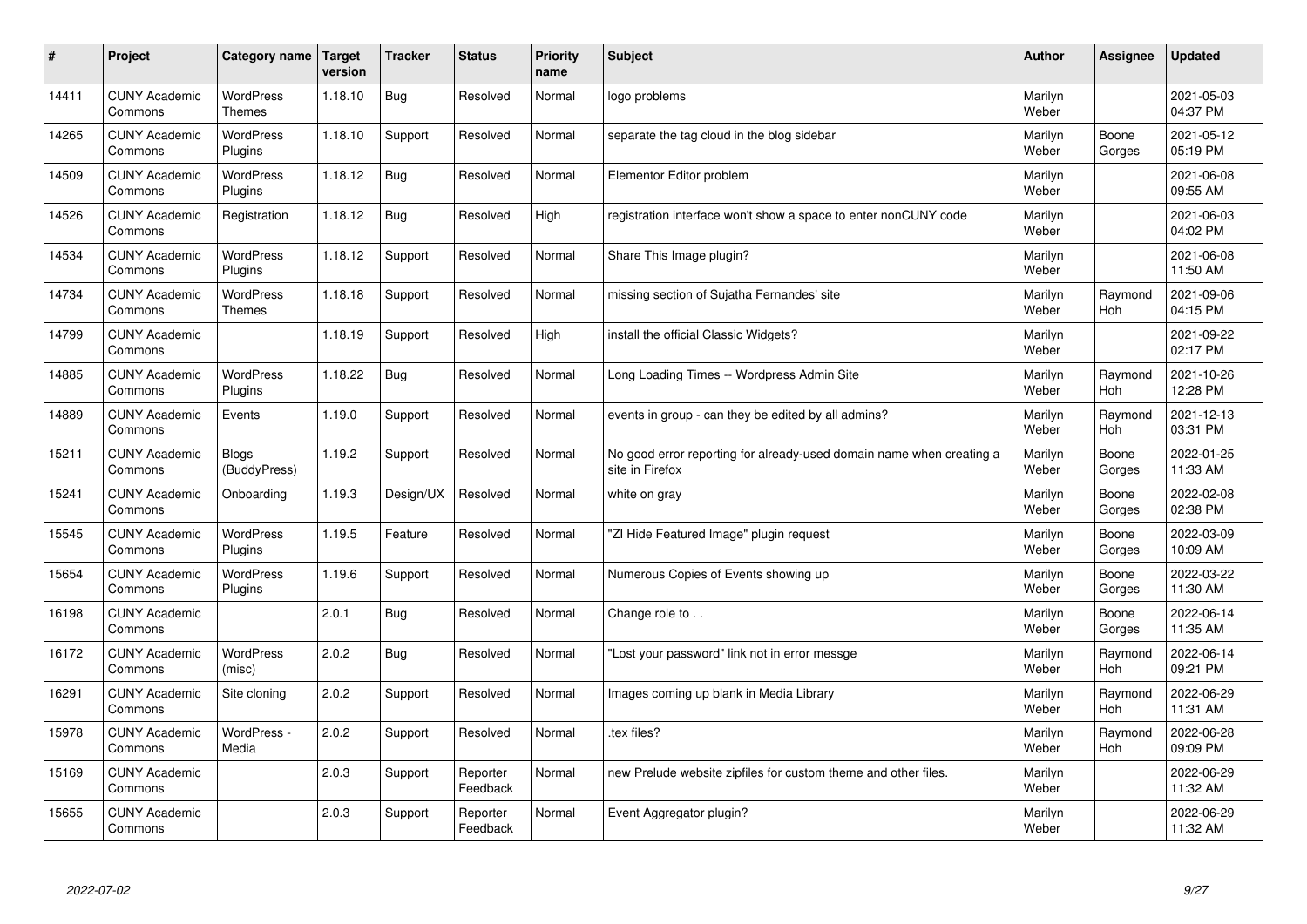| $\sharp$ | Project                         | Category name           | <b>Target</b><br>version | <b>Tracker</b> | <b>Status</b> | <b>Priority</b><br>name | <b>Subject</b>                                       | <b>Author</b>    | Assignee        | <b>Updated</b>         |
|----------|---------------------------------|-------------------------|--------------------------|----------------|---------------|-------------------------|------------------------------------------------------|------------------|-----------------|------------------------|
| 15279    | <b>CUNY Academic</b><br>Commons |                         |                          | <b>Bug</b>     | Rejected      | Normal                  | big delay - cloning the history site                 | Marilyn<br>Weber |                 | 2022-02-09<br>01:49 PM |
| 14008    | <b>CUNY Academic</b><br>Commons |                         |                          | Bug            | Resolved      | High                    | invisible user                                       | Marilyn<br>Weber |                 | 2021-02-18<br>05:53 PM |
| 13656    | <b>CUNY Academic</b><br>Commons |                         |                          | <b>Bug</b>     | Resolved      | High                    | site down                                            | Marilyn<br>Weber |                 | 2020-12-11<br>12:50 PM |
| 10562    | <b>CUNY Academic</b><br>Commons |                         |                          | <b>Bug</b>     | Rejected      | Normal                  | Commons is down                                      | Marilyn<br>Weber |                 | 2018-10-23<br>10:49 AM |
| 10260    | <b>CUNY Academic</b><br>Commons |                         |                          | <b>Bug</b>     | Rejected      | Normal                  | bad activation email                                 | Marilyn<br>Weber |                 | 2018-08-30<br>01:25 PM |
| 9470     | <b>CUNY Academic</b><br>Commons |                         |                          | <b>Bug</b>     | Resolved      | Normal                  | Users not appearing via "Add New"                    | Marilyn<br>Weber |                 | 2018-03-22<br>07:44 PM |
| 9276     | <b>CUNY Academic</b><br>Commons |                         |                          | Bug            | Resolved      | High                    | problem adding a member to a group - wrong username? | Marilyn<br>Weber |                 | 2018-02-25<br>12:47 PM |
| 7376     | <b>CUNY Academic</b><br>Commons | Email<br>Notifications  |                          | <b>Bug</b>     | Rejected      | Normal                  | automatic forwarding of blog posts not working       | Marilyn<br>Weber | Boone<br>Gorges | 2017-05-01<br>10:36 PM |
| 7803     | <b>CUNY Academic</b><br>Commons |                         |                          | <b>Bug</b>     | Resolved      | Normal                  | user email change                                    | Marilyn<br>Weber |                 | 2017-03-16<br>11:58 AM |
| 6101     | <b>CUNY Academic</b><br>Commons | <b>Public Portfolio</b> |                          | <b>Bug</b>     | Resolved      | High                    | Profile update problems                              | Marilyn<br>Weber | Boone<br>Gorges | 2016-12-01<br>03:50 PM |
| 6893     | <b>CUNY Academic</b><br>Commons | Group Forums            |                          | <b>Bug</b>     | Resolved      | Normal                  | Forum for CUNY Academic Commons Team is gone         | Marilyn<br>Weber | Boone<br>Gorges | 2016-12-01<br>08:08 AM |
| 6800     | <b>CUNY Academic</b><br>Commons |                         |                          | <b>Bug</b>     | Rejected      | Immediate               | Is something going on?                               | Marilyn<br>Weber |                 | 2016-11-18<br>04:40 PM |
| 6575     | <b>CUNY Academic</b><br>Commons | Groups (misc)           |                          | <b>Bug</b>     | Rejected      | Normal                  | No papers link for the group "social paper"          | Marilyn<br>Weber |                 | 2016-11-02<br>10:39 PM |
| 6410     | <b>CUNY Academic</b><br>Commons |                         |                          | <b>Bug</b>     | Duplicate     | Immediate               | Cannot log in - gives privacy error                  | Marilyn<br>Weber | Boone<br>Gorges | 2016-10-24<br>10:01 AM |
| 6338     | <b>CUNY Academic</b><br>Commons |                         |                          | <b>Bug</b>     | Rejected      | Normal                  | Multiple email notifications for each blog post      | Marilyn<br>Weber | Boone<br>Gorges | 2016-10-18<br>08:45 PM |
| 6313     | <b>CUNY Academic</b><br>Commons | Groups (misc)           |                          | <b>Bug</b>     | Duplicate     | Normal                  | group member no longer in group, can't rejoin.       | Marilyn<br>Weber |                 | 2016-10-14<br>09:27 PM |
| 6107     | <b>CUNY Academic</b><br>Commons |                         |                          | <b>Bug</b>     | Resolved      | High                    | site redirect?                                       | Marilyn<br>Weber | Boone<br>Gorges | 2016-09-29<br>03:45 PM |
| 5834     | <b>CUNY Academic</b><br>Commons |                         |                          | <b>Bug</b>     | Resolved      | Normal                  | My access to cdev                                    | Marilyn<br>Weber | Boone<br>Gorges | 2016-07-25<br>03:12 PM |
| 5184     | <b>CUNY Academic</b><br>Commons | Social Paper            |                          | <b>Bug</b>     | Rejected      | Normal                  | Problem linking SP to a group                        | Marilyn<br>Weber | Boone<br>Gorges | 2016-02-21<br>12:27 PM |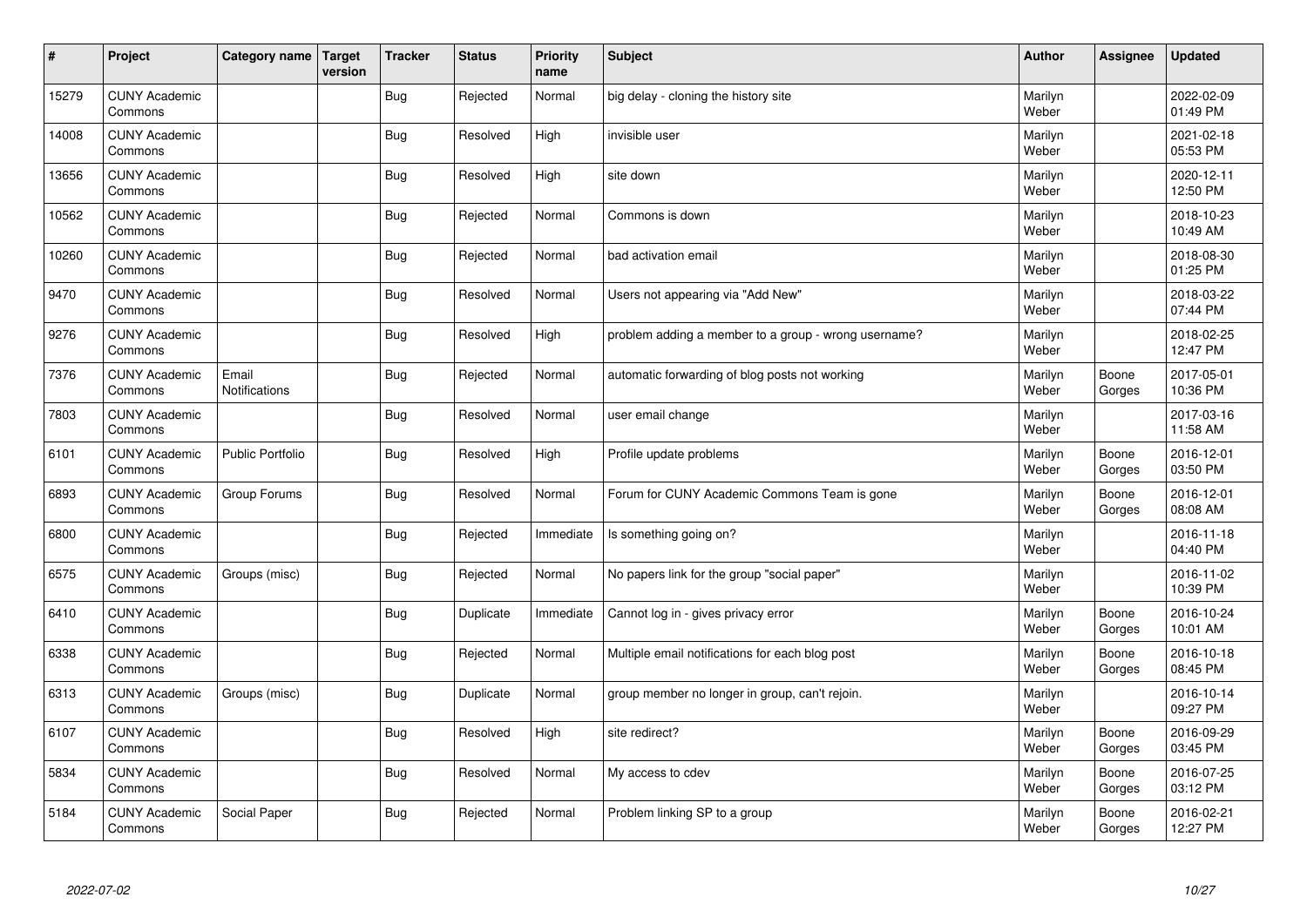| $\sharp$ | Project                         | Category name                | <b>Target</b><br>version | <b>Tracker</b> | <b>Status</b>        | Priority<br>name | <b>Subject</b>                                   | <b>Author</b>    | <b>Assignee</b>     | <b>Updated</b>         |
|----------|---------------------------------|------------------------------|--------------------------|----------------|----------------------|------------------|--------------------------------------------------|------------------|---------------------|------------------------|
| 4834     | <b>CUNY Academic</b><br>Commons | <b>Blogs</b><br>(BuddyPress) |                          | <b>Bug</b>     | Resolved             | Normal           | Admin invite problem                             | Marilyn<br>Weber | Boone<br>Gorges     | 2015-11-13<br>12:25 PM |
| 4013     | <b>CUNY Academic</b><br>Commons |                              |                          | <b>Bug</b>     | Duplicate            | Normal           | Math question?                                   | Marilyn<br>Weber |                     | 2015-04-22<br>04:05 PM |
| 3674     | <b>CUNY Academic</b><br>Commons |                              |                          | <b>Bug</b>     | Rejected             | Normal           | CBox pagination issue with the Wiki              | Marilyn<br>Weber |                     | 2014-11-20<br>05:03 PM |
| 3673     | <b>CUNY Academic</b><br>Commons |                              |                          | <b>Bug</b>     | Rejected             | Normal           | CBox pagination issue with the Wiki              | Marilyn<br>Weber |                     | 2014-11-20<br>04:08 PM |
| 3093     | <b>CUNY Academic</b><br>Commons | <b>WordPress</b><br>Plugins  |                          | <b>Bug</b>     | Rejected             | Normal           | <b>Custom Google Maps</b>                        | Marilyn<br>Weber | Boone<br>Gorges     | 2014-05-02<br>10:52 AM |
| 3136     | <b>CUNY Academic</b><br>Commons | WordPress<br>Plugins         |                          | <b>Bug</b>     | Rejected             | Normal           | The Easy Rotator                                 | Marilyn<br>Weber | Boone<br>Gorges     | 2014-04-01<br>10:26 PM |
| 3116     | <b>CUNY Academic</b><br>Commons | WordPress<br>(Permissions)   |                          | <b>Bug</b>     | Resolved             | Normal           | Updating the FAQ page                            | Marilyn<br>Weber | Boone<br>Gorges     | 2014-04-01<br>10:12 PM |
| 6118     | <b>CUNY Academic</b><br>Commons | cuny.is                      |                          | Feature        | Resolved             | Normal           | Cuny. Is request from Javier Otero Peña          | Marilyn<br>Weber | Sarah<br>Morgano    | 2016-10-04<br>07:02 PM |
| 5051     | <b>CUNY Academic</b><br>Commons | Social Paper                 |                          | Feature        | Rejected             | Low              | Visual cues for comments (SP suggestion #2)      | Marilyn<br>Weber | Samantha<br>Raddatz | 2016-02-10<br>10:01 AM |
| 5072     | <b>CUNY Academic</b><br>Commons |                              |                          | Feature        | Duplicate            | Normal           | redirect shortcode handler                       | Marilyn<br>Weber | Boone<br>Gorges     | 2016-01-07<br>12:34 PM |
| 16110    | <b>CUNY Academic</b><br>Commons |                              |                          | Support        | Reporter<br>Feedback | Normal           | remove Creative Commons license from pages?      | Marilyn<br>Weber | Raymond<br>Hoh      | 2022-05-17<br>06:11 PM |
| 16099    | <b>CUNY Academic</b><br>Commons |                              |                          | Support        | Reporter<br>Feedback | Normal           | request for Newsletter Glue                      | Marilyn<br>Weber |                     | 2022-05-13<br>12:14 PM |
| 14850    | <b>CUNY Academic</b><br>Commons |                              |                          | Support        | Abandoned            | Normal           | brooklyn waterfront site "connection not secure" | Marilyn<br>Weber |                     | 2022-04-27<br>04:56 PM |
| 14711    | <b>CUNY Academic</b><br>Commons |                              |                          | Support        | Rejected             | Normal           | Custom Facebook Feed plugin problem              | Marilyn<br>Weber |                     | 2022-04-27<br>04:29 PM |
| 15685    | <b>CUNY Academic</b><br>Commons |                              |                          | Support        | New                  | High             | problem with chrome?                             | Marilyn<br>Weber |                     | 2022-04-25<br>03:40 PM |
| 15565    | <b>CUNY Academic</b><br>Commons |                              |                          | Support        | <b>New</b>           | Normal           | Events - send updates to an email listserv       | Marilyn<br>Weber |                     | 2022-03-10<br>01:06 PM |
| 15370    | <b>CUNY Academic</b><br>Commons |                              |                          | Support        | Reporter<br>Feedback | Normal           | All-in-One Event Calendar?                       | Marilyn<br>Weber |                     | 2022-02-17<br>11:03 AM |
| 15266    | <b>CUNY Academic</b><br>Commons |                              |                          | Support        | Resolved             | Normal           | Just an appreciation                             | Marilyn<br>Weber |                     | 2022-02-07<br>10:42 AM |
| 15260    | <b>CUNY Academic</b><br>Commons |                              |                          | Support        | Reporter<br>Feedback | Normal           | Diacritical markings   European Stages           | Marilyn<br>Weber |                     | 2022-02-04<br>08:16 AM |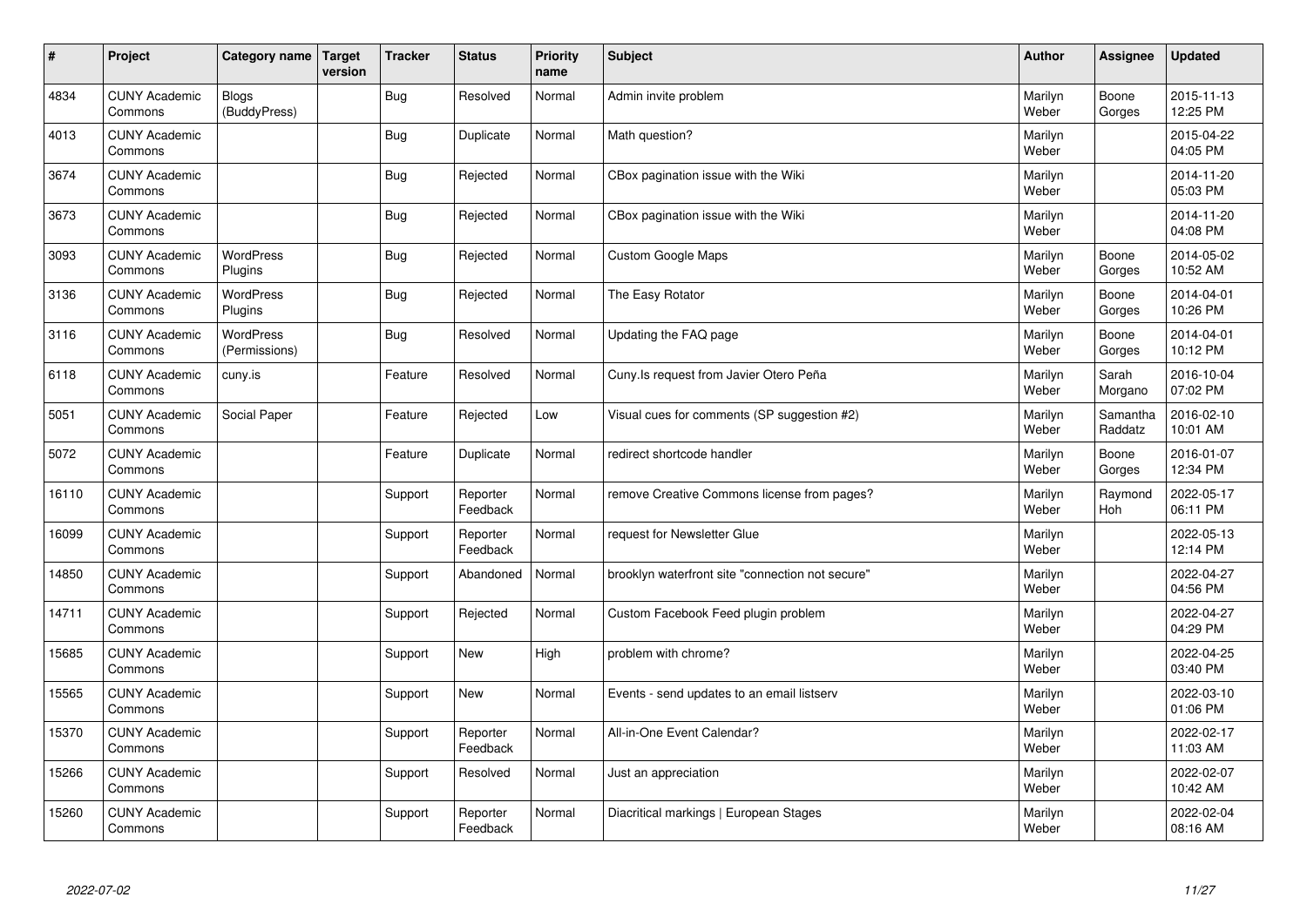| #     | Project                         | Category name | Target<br>version | <b>Tracker</b> | <b>Status</b>        | Priority<br>name | <b>Subject</b>                                                  | <b>Author</b>    | <b>Assignee</b> | <b>Updated</b>         |
|-------|---------------------------------|---------------|-------------------|----------------|----------------------|------------------|-----------------------------------------------------------------|------------------|-----------------|------------------------|
| 15120 | <b>CUNY Academic</b><br>Commons |               |                   | Support        | Resolved             | Normal           | embed Zoom recordings in a post?                                | Marilyn<br>Weber |                 | 2021-12-29<br>08:15 AM |
| 15045 | <b>CUNY Academic</b><br>Commons |               |                   | Support        | New                  | Normal           | no result for KCeL in the search box on the commons             | Marilyn<br>Weber |                 | 2021-12-10<br>11:29 AM |
| 14973 | <b>CUNY Academic</b><br>Commons |               |                   | Support        | Resolved             | Normal           | <b>Mail Poet</b>                                                | Marilyn<br>Weber |                 | 2021-12-06<br>10:20 AM |
| 15022 | <b>CUNY Academic</b><br>Commons |               |                   | Support        | Rejected             | High             | ArabStages                                                      | Marilyn<br>Weber |                 | 2021-12-06<br>10:16 AM |
| 15025 | <b>CUNY Academic</b><br>Commons |               |                   | Support        | Duplicate            | Normal           | emails for all the papers on the commons that have been changed | Marilyn<br>Weber |                 | 2021-12-02<br>11:57 AM |
| 14972 | <b>CUNY Academic</b><br>Commons |               |                   | Support        | Rejected             | Normal           | Mailchimp plugin                                                | Marilyn<br>Weber |                 | 2021-11-17<br>02:13 PM |
| 14784 | <b>CUNY Academic</b><br>Commons |               |                   | Support        | Reporter<br>Feedback | Normal           | User report of logo problem when using Customizer theme         | Marilyn<br>Weber |                 | 2021-09-17<br>10:25 AM |
| 14389 | <b>CUNY Academic</b><br>Commons |               |                   | Support        | Abandoned            | Normal           | WebflowIO?                                                      | Marilyn<br>Weber |                 | 2021-09-14<br>10:45 AM |
| 14148 | <b>CUNY Academic</b><br>Commons |               |                   | Support        | Abandoned            | Normal           | post notification problem                                       | Marilyn<br>Weber |                 | 2021-09-14<br>10:43 AM |
| 13596 | <b>CUNY Academic</b><br>Commons |               |                   | Support        | Abandoned            | Normal           | invited as Author but show as Contributor                       | Marilyn<br>Weber |                 | 2021-09-14<br>10:41 AM |
| 13584 | <b>CUNY Academic</b><br>Commons |               |                   | Support        | Abandoned            | Normal           | Graphy theme question                                           | Marilyn<br>Weber |                 | 2021-09-14<br>10:41 AM |
| 14360 | <b>CUNY Academic</b><br>Commons |               |                   | Support        | Rejected             | Normal           | danielgerouldarchives.org?                                      | Marilyn<br>Weber |                 | 2021-04-27<br>10:42 AM |
| 14242 | <b>CUNY Academic</b><br>Commons |               |                   | Support        | Resolved             | Normal           | LAILAC site missing content                                     | Marilyn<br>Weber |                 | 2021-03-27<br>08:40 AM |
| 13916 | <b>CUNY Academic</b><br>Commons |               |                   | Support        | Rejected             | Normal           | <b>Custom Sidebars</b>                                          | Marilyn<br>Weber |                 | 2021-02-23<br>10:45 AM |
| 14016 | <b>CUNY Academic</b><br>Commons |               |                   | Support        | Rejected             | Normal           | PDFs not downloading                                            | Marilyn<br>Weber |                 | 2021-02-22<br>11:00 AM |
| 13826 | <b>CUNY Academic</b><br>Commons |               |                   | Support        | Resolved             | Normal           | January 14th                                                    | Marilyn<br>Weber |                 | 2021-01-26<br>04:26 PM |
| 13637 | <b>CUNY Academic</b><br>Commons |               |                   | Support        | Abandoned            | Normal           | All-in-One Migration plugin request                             | Marilyn<br>Weber |                 | 2020-12-08<br>10:46 AM |
| 13288 | <b>CUNY Academic</b><br>Commons |               |                   | Support        | Abandoned            | Normal           | log in problems on iPhone 6                                     | Marilyn<br>Weber |                 | 2020-10-27<br>10:26 AM |
| 13201 | <b>CUNY Academic</b><br>Commons |               |                   | Support        | Rejected             | Low              | PDF embedder                                                    | Marilyn<br>Weber |                 | 2020-09-29<br>11:37 AM |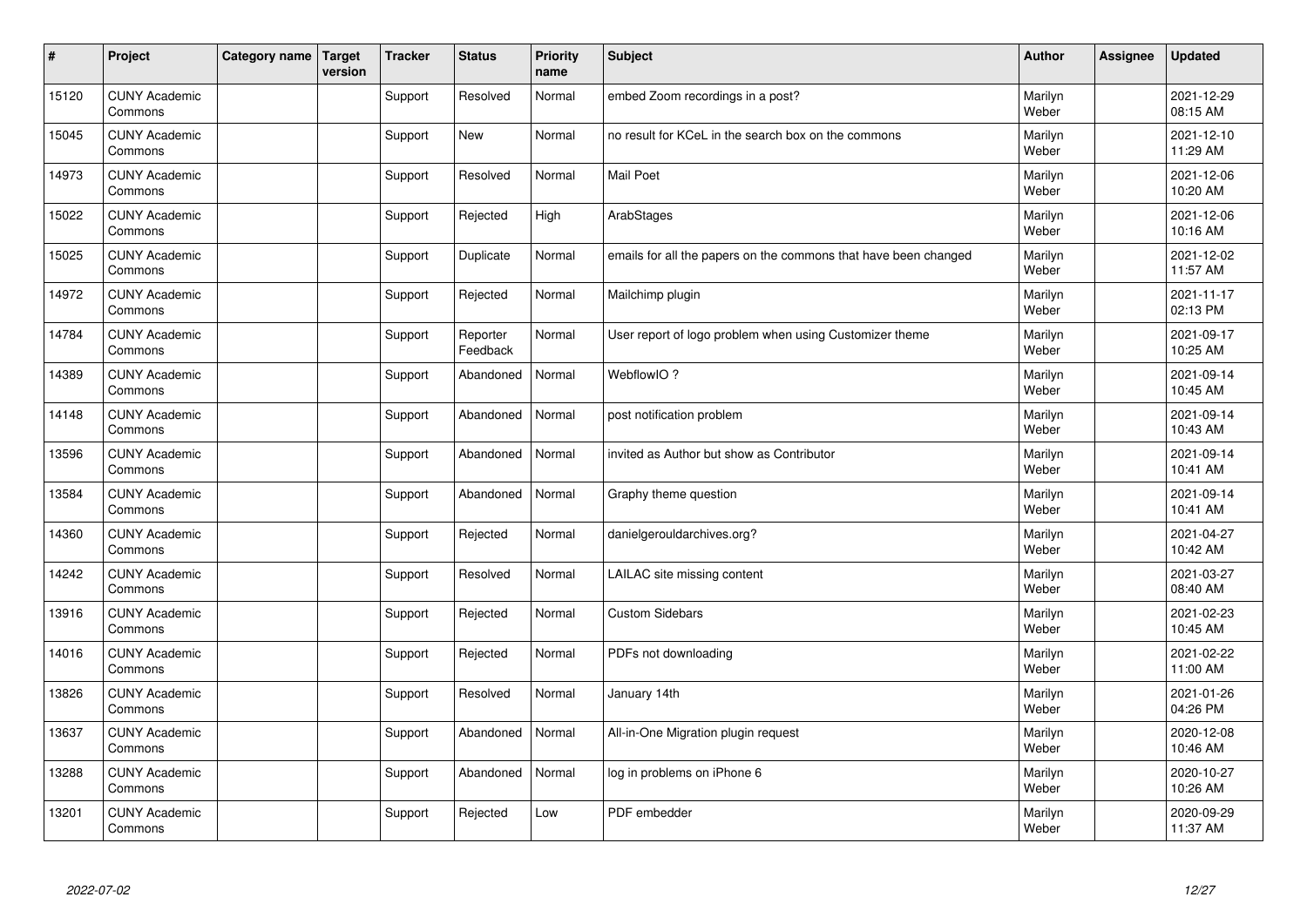| $\vert$ # | Project                         | Category name              | <b>Target</b><br>version | Tracker | <b>Status</b> | <b>Priority</b><br>name | <b>Subject</b>                                                                 | <b>Author</b>    | <b>Assignee</b> | <b>Updated</b>         |
|-----------|---------------------------------|----------------------------|--------------------------|---------|---------------|-------------------------|--------------------------------------------------------------------------------|------------------|-----------------|------------------------|
| 13160     | <b>CUNY Academic</b><br>Commons |                            |                          | Support | Rejected      | Normal                  | site not working on iphone                                                     | Marilyn<br>Weber |                 | 2020-08-25<br>10:58 AM |
| 13012     | <b>CUNY Academic</b><br>Commons | <b>WordPress</b><br>(misc) |                          | Support | Rejected      | Normal                  | icon image associated with the teaching template's Creative Commons<br>License | Marilyn<br>Weber | Raymond<br>Hoh  | 2020-08-25<br>10:56 AM |
| 13121     | <b>CUNY Academic</b><br>Commons |                            |                          | Support | Rejected      | Normal                  | embed a DropBox Paper file                                                     | Marilyn<br>Weber |                 | 2020-08-25<br>10:56 AM |
| 13217     | <b>CUNY Academic</b><br>Commons |                            |                          | Support | Rejected      | Normal                  | upload recordings of our past webinars?                                        | Marilyn<br>Weber |                 | 2020-08-25<br>07:56 AM |
| 12986     | <b>CUNY Academic</b><br>Commons |                            |                          | Support | Rejected      | Normal                  | Someone is trying to create accounts using random CUNY entity emails           | Marilyn<br>Weber |                 | 2020-07-02<br>09:47 PM |
| 12861     | <b>CUNY Academic</b><br>Commons |                            |                          | Support | Resolved      | Normal                  | trouble with YouTube                                                           | Marilyn<br>Weber | Raymond<br>Hoh  | 2020-06-09<br>11:16 AM |
| 12393     | <b>CUNY Academic</b><br>Commons | WordPress<br>(misc)        |                          | Support | Resolved      | High                    | size limit for files                                                           | Marilyn<br>Weber |                 | 2020-02-18<br>10:13 AM |
| 11912     | <b>CUNY Academic</b><br>Commons |                            |                          | Support | Resolved      | Normal                  | influence search results?                                                      | Marilyn<br>Weber |                 | 2020-02-11<br>10:51 AM |
| 12346     | <b>CUNY Academic</b><br>Commons | Redmine                    |                          | Support | Resolved      | Normal                  | another Redmine request                                                        | Marilyn<br>Weber | Matt Gold       | 2020-01-30<br>08:20 PM |
| 12334     | <b>CUNY Academic</b><br>Commons |                            |                          | Support | Resolved      | Normal                  | request for a Redmine account                                                  | Marilyn<br>Weber | Matt Gold       | 2020-01-30<br>12:01 PM |
| 12205     | <b>CUNY Academic</b><br>Commons |                            |                          | Support | Rejected      | Normal                  | possible update to the 2019 theme?                                             | Marilyn<br>Weber |                 | 2020-01-14<br>12:08 PM |
| 11665     | <b>CUNY Academic</b><br>Commons |                            |                          | Support | Resolved      | Immediate               | "My Groups" conflating two groups                                              | Marilyn<br>Weber |                 | 2019-07-24<br>10:43 PM |
| 11267     | <b>CUNY Academic</b><br>Commons |                            |                          | Support | Rejected      | Normal                  | signing up with a nonCUNY signup code from the Register page                   | Marilyn<br>Weber |                 | 2019-03-26<br>03:00 PM |
| 10932     | <b>CUNY Academic</b><br>Commons |                            |                          | Support | Resolved      | Normal                  | add me as admin to meenaalexander.com                                          | Marilyn<br>Weber | Matt Gold       | 2019-01-09<br>02:12 PM |
| 10850     | <b>CUNY Academic</b><br>Commons |                            |                          | Support | Rejected      | Normal                  | Gravity form being resent                                                      | Marilyn<br>Weber |                 | 2018-12-20<br>10:18 PM |
| 10266     | <b>CUNY Academic</b><br>Commons |                            |                          | Support | Resolved      | Normal                  | GC email change requested                                                      | Marilyn<br>Weber | Matt Gold       | 2018-08-30<br>03:07 PM |
| 10256     | <b>CUNY Academic</b><br>Commons |                            |                          | Support | Resolved      | Normal                  | email change requested                                                         | Marilyn<br>Weber | Matt Gold       | 2018-08-29<br>02:52 PM |
| 10227     | <b>CUNY Academic</b><br>Commons |                            |                          | Support | Resolved      | Normal                  | user incorrectly entered her email address                                     | Marilyn<br>Weber | Matt Gold       | 2018-08-26<br>08:55 PM |
| 9928      | <b>CUNY Academic</b><br>Commons | Account settings           |                          | Support | Resolved      | Normal                  | email change request from former student                                       | Marilyn<br>Weber | Matt Gold       | 2018-06-14<br>10:20 AM |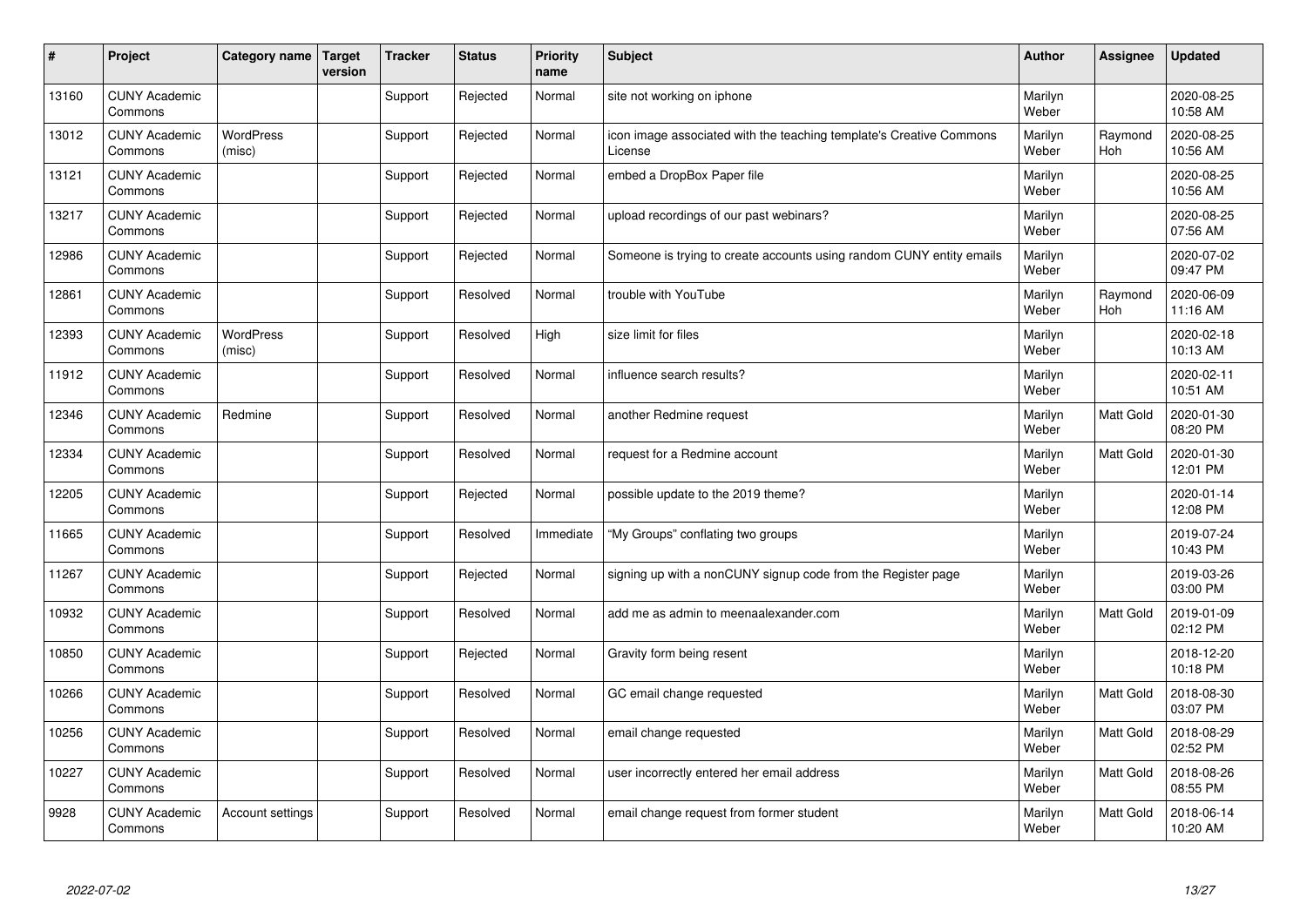| #     | Project                         | Category name                 | Target<br>version | <b>Tracker</b> | <b>Status</b>        | <b>Priority</b><br>name | <b>Subject</b>                                           | <b>Author</b>    | Assignee            | <b>Updated</b>         |
|-------|---------------------------------|-------------------------------|-------------------|----------------|----------------------|-------------------------|----------------------------------------------------------|------------------|---------------------|------------------------|
| 9885  | <b>CUNY Academic</b><br>Commons |                               |                   | Support        | Rejected             | Normal                  | Publications field problem                               | Marilyn<br>Weber |                     | 2018-06-06<br>01:18 PM |
| 9834  | <b>CUNY Academic</b><br>Commons |                               |                   | Support        | Duplicate            | Normal                  | add a "like" function                                    | Marilyn<br>Weber |                     | 2018-05-25<br>10:38 AM |
| 9787  | <b>CUNY Academic</b><br>Commons | Registration                  |                   | Support        | Resolved             | Normal                  | email change request                                     | Marilyn<br>Weber | Matt Gold           | 2018-05-16<br>09:55 PM |
| 9684  | <b>CUNY Academic</b><br>Commons |                               |                   | Support        | Rejected             | Normal                  | SEO cleanup for newlaborforum.cuny.edu                   | Marilyn<br>Weber |                     | 2018-04-30<br>10:29 AM |
| 9659  | <b>CUNY Academic</b><br>Commons | Account settings              |                   | Support        | Resolved             | Normal                  | user email change                                        | Marilyn<br>Weber | <b>Matt Gold</b>    | 2018-04-24<br>12:08 PM |
| 9587  | <b>CUNY Academic</b><br>Commons |                               |                   | Support        | Rejected             | Normal                  | possible request for the "PDF Poster" plugin             | Marilyn<br>Weber |                     | 2018-04-24<br>10:52 AM |
| 9275  | <b>CUNY Academic</b><br>Commons |                               |                   | Support        | Rejected             | Normal                  | soft chalk page?                                         | Marilyn<br>Weber | Boone<br>Gorges     | 2018-04-09<br>10:37 AM |
| 9477  | <b>CUNY Academic</b><br>Commons | Account settings              |                   | Support        | Resolved             | Normal                  | email change request                                     | Marilyn<br>Weber | Matt Gold           | 2018-03-24<br>08:53 AM |
| 9131  | <b>CUNY Academic</b><br>Commons |                               |                   | Support        | Resolved             | Normal                  | webrecorder.io via Firefox                               | Marilyn<br>Weber |                     | 2018-01-29<br>11:11 AM |
| 9133  | <b>CUNY Academic</b><br>Commons |                               |                   | Support        | Duplicate            | Normal                  | webrecorder.io                                           | Marilyn<br>Weber |                     | 2018-01-29<br>10:34 AM |
| 9033  | <b>CUNY Academic</b><br>Commons |                               |                   | Support        | Rejected             | Normal                  | Site search terms                                        | Marilyn<br>Weber |                     | 2017-12-22<br>01:10 PM |
| 8726  | <b>CUNY Academic</b><br>Commons |                               |                   | Support        | Resolved             | Normal                  | Redirect problem                                         | Marilyn<br>Weber |                     | 2017-09-21<br>12:14 PM |
| 8693  | <b>CUNY Academic</b><br>Commons | <b>WordPress</b><br>Plugins   |                   | Support        | Resolved             | Normal                  | Existing blog wants to replace Mailpoet with Newsletters | Marilyn<br>Weber |                     | 2017-09-12<br>02:24 PM |
| 8195  | <b>CUNY Academic</b><br>Commons |                               |                   | Support        | Rejected             | Normal                  | possible to make the Profile pic semi-hidden?            | Marilyn<br>Weber |                     | 2017-05-24<br>11:00 PM |
| 7668  | <b>CUNY Academic</b><br>Commons | WordPress<br>Plugins          |                   | Support        | Rejected             | Normal                  | Iframes question                                         | Marilyn<br>Weber |                     | 2017-04-11<br>09:29 PM |
| 6175  | <b>CUNY Academic</b><br>Commons | Account settings              |                   | Support        | Resolved             | Normal                  | Email address (user cannot access old)                   | Marilyn<br>Weber | Matt Gold           | 2016-11-29<br>06:31 PM |
| 5988  | <b>CUNY Academic</b><br>Commons | Support                       |                   | Support        | Rejected             | Normal                  | Forbidden error when trying to join                      | Marilyn<br>Weber | Boone<br>Gorges     | 2016-09-08<br>01:42 PM |
| 5396  | <b>CUNY Academic</b><br>Commons |                               |                   | Outreach       | Resolved             | Urgent                  | Add CUNY Central to the survey choices?                  | Marilyn<br>Weber | Samantha<br>Raddatz | 2016-03-31<br>01:38 PM |
| 11971 | <b>CUNY Academic</b><br>Commons | Email<br><b>Notifications</b> | Future<br>release | Bug            | Reporter<br>Feedback | Low                     | Pictures obscured in emailed post notifications          | Marilyn<br>Weber | Raymond<br>Hoh      | 2019-11-21<br>01:14 PM |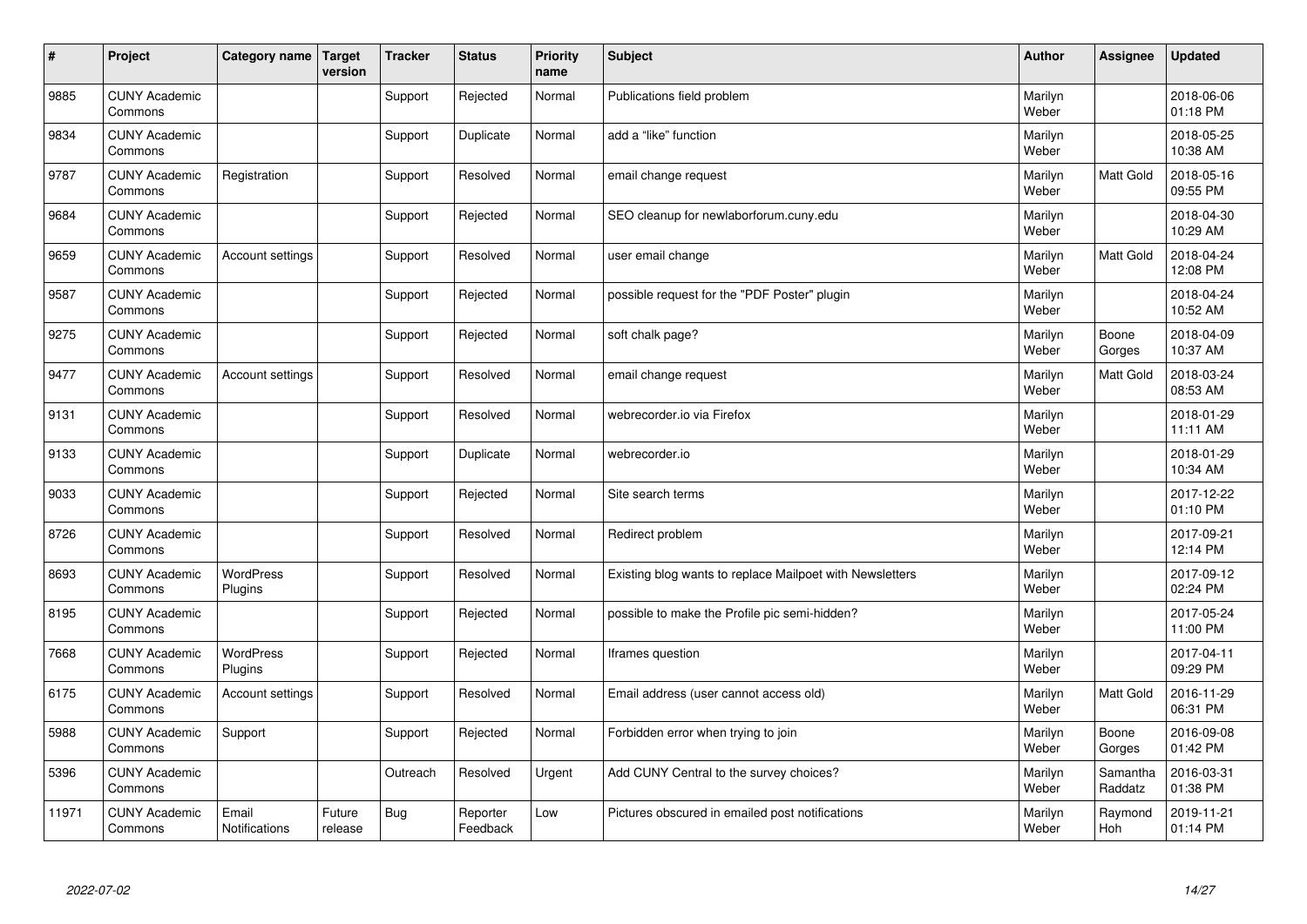| #     | Project                         | Category name          | <b>Target</b><br>version | <b>Tracker</b> | <b>Status</b>        | Priority<br>name | <b>Subject</b>                                                                                                                                  | <b>Author</b>    | Assignee            | <b>Updated</b>         |
|-------|---------------------------------|------------------------|--------------------------|----------------|----------------------|------------------|-------------------------------------------------------------------------------------------------------------------------------------------------|------------------|---------------------|------------------------|
| 9835  | <b>CUNY Academic</b><br>Commons | Group Forums           | Future<br>release        | <b>Bug</b>     | Assigned             | Normal           | add a "like" function?                                                                                                                          | Marilyn<br>Weber | Erik<br>Trainer     | 2018-06-05<br>01:49 PM |
| 5282  | <b>CUNY Academic</b><br>Commons | Social Paper           | Future<br>release        | <b>Bug</b>     | <b>New</b>           | Normal           | Replying via email directs to paper but not individual comment.                                                                                 | Marilyn<br>Weber | Raymond<br>Hoh      | 2016-03-02<br>01:48 PM |
| 5050  | <b>CUNY Academic</b><br>Commons | Social Paper           | Future<br>release        | Feature        | <b>New</b>           | Low              | Making comments visible in SP editing mode (SP suggestion #1)                                                                                   | Marilyn<br>Weber | Samantha<br>Raddatz | 2019-09-17<br>11:10 PM |
| 5992  | <b>CUNY Academic</b><br>Commons | Email<br>Notifications | Future<br>release        | Feature        | <b>New</b>           | Normal           | Changing the From line of autogenerated blog emails                                                                                             | Marilyn<br>Weber |                     | 2018-09-27<br>05:19 PM |
| 5199  | <b>CUNY Academic</b><br>Commons | Social Paper           | Future<br>release        | Feature        | <b>New</b>           | Normal           | add tables to the SP editor                                                                                                                     | Marilyn<br>Weber |                     | 2016-10-24<br>11:27 AM |
| 5053  | <b>CUNY Academic</b><br>Commons | Social Paper           | Future<br>release        | Feature        | <b>New</b>           | Low              | Scrollable menu to add readers (SP suggestion #4)                                                                                               | Marilyn<br>Weber | Samantha<br>Raddatz | 2016-04-21<br>05:21 PM |
| 5397  | <b>CUNY Academic</b><br>Commons | Social Paper           | Future<br>release        | Feature        | <b>New</b>           | Normal           | frustrating to have to enable/disable in SP                                                                                                     | Marilyn<br>Weber | Samantha<br>Raddatz | 2016-04-20<br>03:39 PM |
| 5205  | <b>CUNY Academic</b><br>Commons | Social Paper           | Future<br>release        | Feature        | New                  | Normal           | Social Paper folders                                                                                                                            | Marilyn<br>Weber |                     | 2016-02-11<br>10:24 PM |
| 5058  | <b>CUNY Academic</b><br>Commons | Social Paper           | Future<br>release        | Feature        | <b>New</b>           | Low              | Can there be a clearer signal that even when comments have already<br>been made you add comments by clicking on the side? (SP suggestion<br>#5) | Marilyn<br>Weber | Samantha<br>Raddatz | 2016-02-11<br>10:24 PM |
| 5052  | <b>CUNY Academic</b><br>Commons | Social Paper           | Future<br>release        | Feature        | <b>New</b>           | Low              | Sentence by sentence or line by line comments (SP suggestion #3)                                                                                | Marilyn<br>Weber | Boone<br>Gorges     | 2016-02-11<br>10:24 PM |
| 6533  | <b>CUNY Academic</b><br>Commons | WordPress<br>Plugins   | Future<br>release        | Support        | Duplicate            | Low              | very old plugins?                                                                                                                               | Marilyn<br>Weber | <b>Tahir Butt</b>   | 2018-10-04<br>12:27 PM |
| 9207  | <b>CUNY Academic</b><br>Commons |                        | Future<br>release        | Support        | Reporter<br>Feedback | Normal           | display dashboards made in Tableau?                                                                                                             | Marilyn<br>Weber | Boone<br>Gorges     | 2018-04-10<br>10:42 AM |
| 5991  | <b>CUNY Academic</b><br>Commons | Email<br>Notifications | Future<br>release        | Support        | Resolved             | Normal           | change format of autogenerated blog emails                                                                                                      | Marilyn<br>Weber | Paige<br>Dupont     | 2018-01-12<br>02:55 PM |
| 15252 | <b>CUNY Academic</b><br>Commons | Layout                 | Not<br>tracked           | <b>Bug</b>     | Resolved             | Normal           | visual glitch with the Segal Center webpage                                                                                                     | Marilyn<br>Weber | Raymond<br>Hoh      | 2022-02-03<br>04:56 PM |
| 14448 | <b>CUNY Academic</b><br>Commons | Password Reset         | Not<br>tracked           | <b>Bug</b>     | Rejected             | Normal           | password reset weirdness                                                                                                                        | Marilyn<br>Weber | Raymond<br>Hoh      | 2021-05-12<br>01:34 PM |
| 14075 | <b>CUNY Academic</b><br>Commons | WordPress<br>Plugins   | Not<br>tracked           | <b>Bug</b>     | Resolved             | Normal           | sludigitalportfolios.commons.gc.cuny.edu                                                                                                        | Marilyn<br>Weber | Boone<br>Gorges     | 2021-03-01<br>10:46 AM |
| 13768 | <b>CUNY Academic</b><br>Commons | Domain<br>Mapping      | Not<br>tracked           | <b>Bug</b>     | Resolved             | Normal           | patricksweeney.commons.gc.cuny.edu down                                                                                                         | Marilyn<br>Weber | Raymond<br>Hoh      | 2021-01-12<br>10:47 AM |
| 13715 | <b>CUNY Academic</b><br>Commons |                        | Not<br>tracked           | <b>Bug</b>     | Resolved             | High             | https://ulysses.commons.gc.cuny.edu down                                                                                                        | Marilyn<br>Weber |                     | 2020-12-22<br>03:02 PM |
| 13633 | <b>CUNY Academic</b><br>Commons |                        | Not<br>tracked           | Bug            | Resolved             | High             | PublicsLab site down                                                                                                                            | Marilyn<br>Weber |                     | 2020-11-30<br>02:01 PM |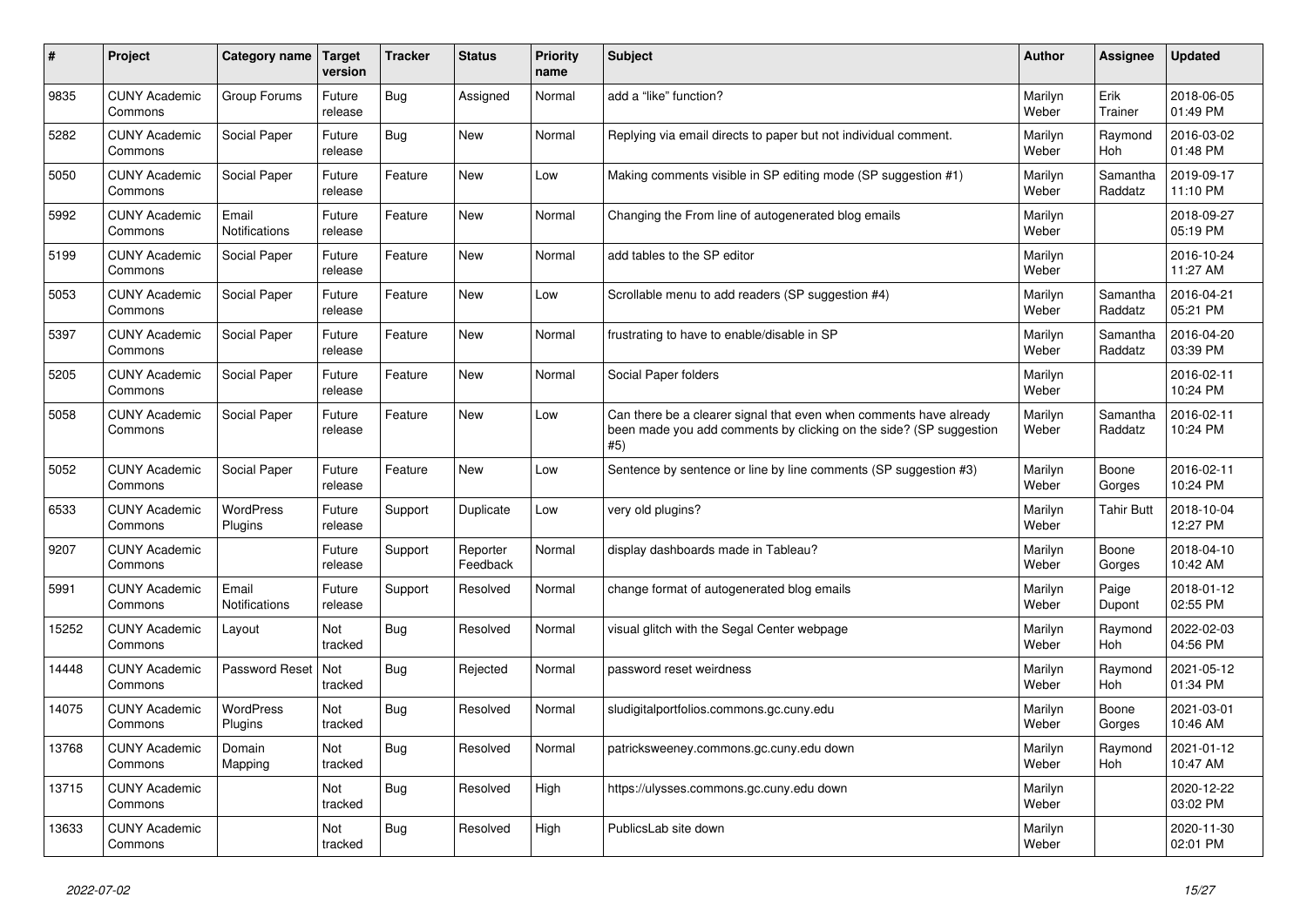| $\vert$ # | Project                         | Category name                     | <b>Target</b><br>version | <b>Tracker</b> | <b>Status</b>        | <b>Priority</b><br>name | <b>Subject</b>                                                                             | <b>Author</b>    | Assignee         | <b>Updated</b>         |
|-----------|---------------------------------|-----------------------------------|--------------------------|----------------|----------------------|-------------------------|--------------------------------------------------------------------------------------------|------------------|------------------|------------------------|
| 13328     | <b>CUNY Academic</b><br>Commons | Group Forums                      | Not<br>tracked           | <b>Bug</b>     | Reporter<br>Feedback | Normal                  | cross-posting in two related groups                                                        | Marilyn<br>Weber | Raymond<br>Hoh   | 2020-09-15<br>10:39 PM |
| 13013     | <b>CUNY Academic</b><br>Commons |                                   | Not<br>tracked           | <b>Bug</b>     | Resolved             | Normal                  | an invite to Group Admins from Brian Foote?!                                               | Marilyn<br>Weber |                  | 2020-07-07<br>02:36 PM |
| 12584     | <b>CUNY Academic</b><br>Commons |                                   | Not<br>tracked           | <b>Bug</b>     | Resolved             | Urgent                  | No way to register                                                                         | Marilyn<br>Weber |                  | 2020-03-27<br>02:38 PM |
| 12360     | <b>CUNY Academic</b><br>Commons | <b>WordPress</b><br><b>Themes</b> | Not<br>tracked           | <b>Bug</b>     | Reporter<br>Feedback | Normal                  | site just says "DANTE We are currently in maintenance mode, please<br>check back shortly." | Marilyn<br>Weber |                  | 2020-02-04<br>12:13 PM |
| 11634     | <b>CUNY Academic</b><br>Commons | <b>WordPress</b><br>(misc)        | Not<br>tracked           | <b>Bug</b>     | Rejected             | Normal                  | "Insert Read More Tag" working oddly                                                       | Marilyn<br>Weber | Raymond<br>Hoh   | 2019-07-15<br>11:48 PM |
| 11088     | <b>CUNY Academic</b><br>Commons | Group Blogs                       | Not<br>tracked           | <b>Bug</b>     | Resolved             | Normal                  | no notification for comments                                                               | Marilyn<br>Weber |                  | 2019-02-15<br>03:30 PM |
| 10537     | <b>CUNY Academic</b><br>Commons |                                   | Not<br>tracked           | <b>Bug</b>     | Resolved             | Normal                  | jpegs not showing                                                                          | Marilyn<br>Weber |                  | 2018-10-23<br>10:51 AM |
| 10176     | <b>CUNY Academic</b><br>Commons | Documentation                     | Not<br>tracked           | <b>Bug</b>     | Resolved             | Normal                  | domain mapping requests                                                                    | Marilyn<br>Weber | scott voth       | 2018-08-29<br>05:30 PM |
| 10035     | <b>CUNY Academic</b><br>Commons |                                   | Not<br>tracked           | <b>Bug</b>     | Resolved             | Normal                  | Reconnecting user to site                                                                  | Marilyn<br>Weber |                  | 2018-07-23<br>11:55 AM |
| 9919      | <b>CUNY Academic</b><br>Commons |                                   | Not<br>tracked           | <b>Bug</b>     | Resolved             | Normal                  | admin of https://sphcurriculum.commons.gc.cuny.edu                                         | Marilyn<br>Weber |                  | 2018-06-12<br>09:37 PM |
| 9130      | <b>CUNY Academic</b><br>Commons | Homepage<br>Slides                | Not<br>tracked           | <b>Bug</b>     | Resolved             | Normal                  | too many redirects                                                                         | Marilyn<br>Weber |                  | 2018-01-29<br>10:27 AM |
| 9062      | <b>CUNY Academic</b><br>Commons |                                   | Not<br>tracked           | <b>Bug</b>     | Resolved             | Normal                  | re-add me as admin of https://commons.gc.cuny.edu/                                         | Marilyn<br>Weber |                  | 2018-01-08<br>12:03 PM |
| 8937      | <b>CUNY Academic</b><br>Commons |                                   | Not<br>tracked           | <b>Bug</b>     | Resolved             | Normal                  | videos gone                                                                                | Marilyn<br>Weber |                  | 2017-12-01<br>11:27 AM |
| 5684      | <b>CUNY Academic</b><br>Commons | <b>Group Files</b>                | Not<br>tracked           | <b>Bug</b>     | Resolved             | Normal                  | Making Group files appear as Blog entries                                                  | Marilyn<br>Weber | Boone<br>Gorges  | 2017-11-20<br>03:28 PM |
| 7328      | <b>CUNY Academic</b><br>Commons | WordPress<br>Plugins              | Not<br>tracked           | <b>Bug</b>     | Resolved             | Normal                  | technical issue with the Events Manager plugin                                             | Marilyn<br>Weber | Raymond<br>Hoh   | 2017-11-15<br>06:19 PM |
| 5968      | <b>CUNY Academic</b><br>Commons | Membership                        | Not<br>tracked           | <b>Bug</b>     | Resolved             | Normal                  | Deleting account without knowing password                                                  | Marilyn<br>Weber | Matt Gold        | 2017-11-15<br>06:19 PM |
| 5319      | <b>CUNY Academic</b><br>Commons |                                   | Not<br>tracked           | <b>Bug</b>     | Resolved             | Normal                  | <b>Broken URL</b>                                                                          | Marilyn<br>Weber | Marilyn<br>Weber | 2017-11-15<br>05:46 PM |
| 5875      | <b>CUNY Academic</b><br>Commons | <b>WordPress</b><br>Plugins       | Not<br>tracked           | <b>Bug</b>     | Resolved             | Normal                  | Events Calendar garbled in IE                                                              | Marilyn<br>Weber | Marilyn<br>Weber | 2017-11-15<br>05:45 PM |
| 7226      | <b>CUNY Academic</b><br>Commons | Registration                      | Not<br>tracked           | <b>Bug</b>     | Abandoned            | Normal                  | Community college student cannot register?                                                 | Marilyn<br>Weber |                  | 2017-11-15<br>01:55 PM |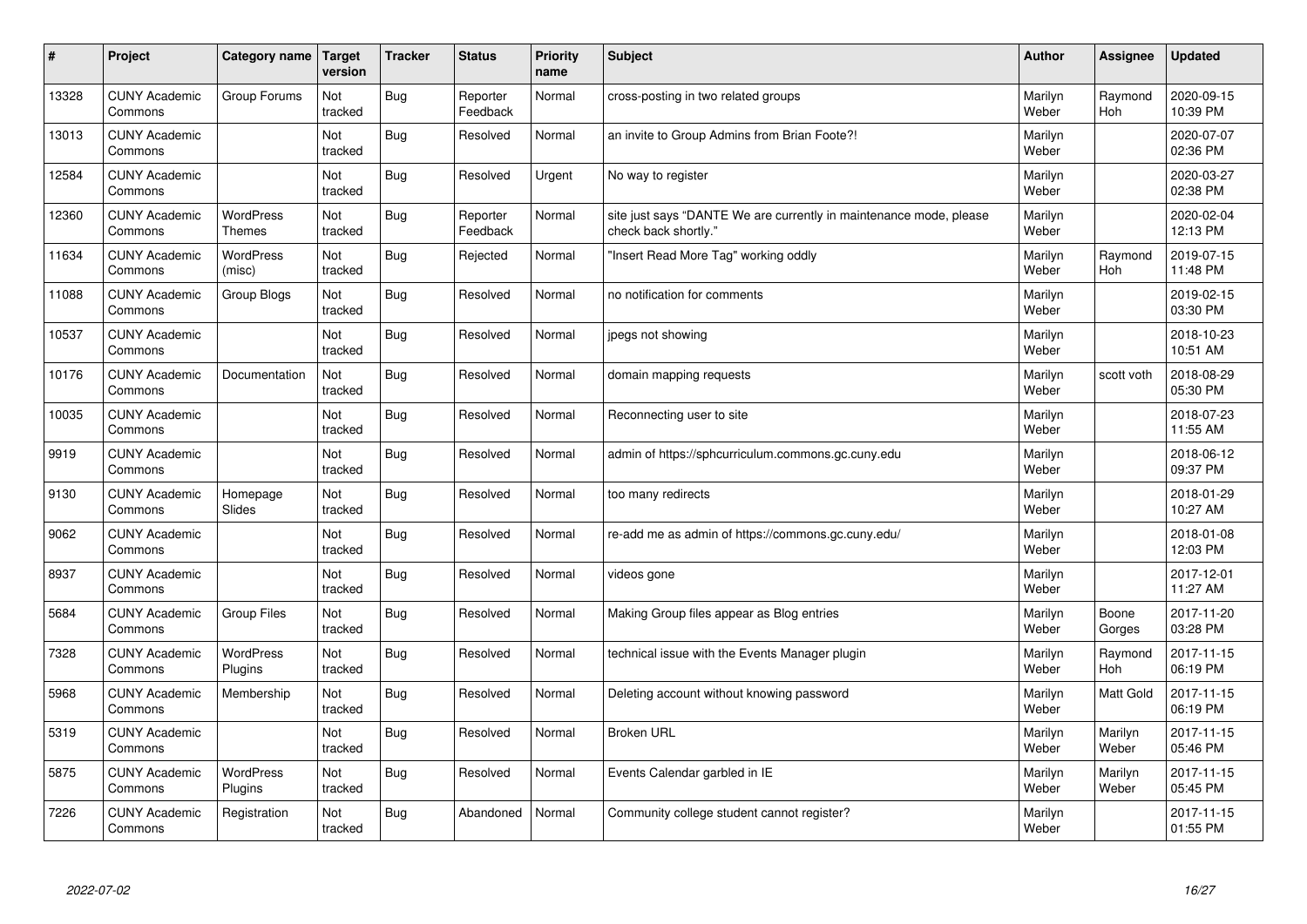| $\vert$ # | Project                         | Category name               | Target<br>version | <b>Tracker</b> | <b>Status</b> | <b>Priority</b><br>name | <b>Subject</b>                                  | <b>Author</b>    | Assignee        | <b>Updated</b>         |
|-----------|---------------------------------|-----------------------------|-------------------|----------------|---------------|-------------------------|-------------------------------------------------|------------------|-----------------|------------------------|
| 6106      | <b>CUNY Academic</b><br>Commons | Server                      | Not<br>tracked    | <b>Bug</b>     | Resolved      | Normal                  | 504 error                                       | Marilyn<br>Weber |                 | 2017-11-15<br>01:55 PM |
| 7770      | <b>CUNY Academic</b><br>Commons | <b>WordPress</b><br>Plugins | Not<br>tracked    | <b>Bug</b>     | Abandoned     | Normal                  | Timeline.js problem                             | Marilyn<br>Weber |                 | 2017-11-15<br>01:43 PM |
| 8098      | <b>CUNY Academic</b><br>Commons | <b>Public Portfolio</b>     | Not<br>tracked    | <b>Bug</b>     | Abandoned     | Normal                  | Widget in profile not working                   | Marilyn<br>Weber |                 | 2017-11-15<br>01:28 PM |
| 8259      | <b>CUNY Academic</b><br>Commons |                             | Not<br>tracked    | Bug            | Resolved      | Normal                  | missing dashboard                               | Marilyn<br>Weber |                 | 2017-11-15<br>01:28 PM |
| 8661      | <b>CUNY Academic</b><br>Commons | Group Blogs                 | Not<br>tracked    | <b>Bug</b>     | Resolved      | Normal                  | new group, old site, can't link?                | Marilyn<br>Weber |                 | 2017-11-15<br>01:26 PM |
| 5713      | <b>CUNY Academic</b><br>Commons | WordPress<br>(misc)         | Not<br>tracked    | <b>Bug</b>     | Abandoned     | High                    | Site freezing                                   | Marilyn<br>Weber | Boone<br>Gorges | 2017-11-15<br>10:58 AM |
| 6286      | <b>CUNY Academic</b><br>Commons | Groups (misc)               | Not<br>tracked    | <b>Bug</b>     | Resolved      | Immediate               | Groups pages not displaying at all!             | Marilyn<br>Weber | Boone<br>Gorges | 2017-11-15<br>10:57 AM |
| 8878      | <b>CUNY Academic</b><br>Commons | cuny.is                     | Not<br>tracked    | <b>Bug</b>     | Resolved      | Urgent                  | cuny.is site link won't work                    | Marilyn<br>Weber | Boone<br>Gorges | 2017-11-01<br>03:06 PM |
| 8200      | <b>CUNY Academic</b><br>Commons | Groups (misc)               | Not<br>tracked    | <b>Bug</b>     | Resolved      | Normal                  | Announcements has disappeared                   | Marilyn<br>Weber | Boone<br>Gorges | 2017-05-26<br>04:04 PM |
| 7995      | <b>CUNY Academic</b><br>Commons | Domain<br>Mapping           | Not<br>tracked    | <b>Bug</b>     | Resolved      | Urgent                  | http://on.socialpaper.gc.cuny.edu down?         | Marilyn<br>Weber |                 | 2017-04-21<br>11:07 AM |
| 7767      | <b>CUNY Academic</b><br>Commons |                             | Not<br>tracked    | <b>Bug</b>     | Resolved      | Normal                  | Site loading problems                           | Marilyn<br>Weber |                 | 2017-03-21<br>09:57 PM |
| 7349      | <b>CUNY Academic</b><br>Commons | Membership                  | Not<br>tracked    | <b>Bug</b>     | Resolved      | Normal                  | LACUNY Institute website                        | Marilyn<br>Weber | Boone<br>Gorges | 2017-01-11<br>04:26 PM |
| 7223      | <b>CUNY Academic</b><br>Commons | Membership                  | Not<br>tracked    | <b>Bug</b>     | Resolved      | Normal                  | User with two profiles would like to merge them | Marilyn<br>Weber | Boone<br>Gorges | 2017-01-10<br>02:07 PM |
| 7337      | <b>CUNY Academic</b><br>Commons | Membership                  | Not<br>tracked    | Bug            | Resolved      | Normal                  | User with new email                             | Marilyn<br>Weber |                 | 2017-01-06<br>11:05 AM |
| 6025      | <b>CUNY Academic</b><br>Commons | Search                      | Not<br>tracked    | <b>Bug</b>     | Resolved      | Normal                  | Search function not working                     | Marilyn<br>Weber | Boone<br>Gorges | 2016-10-12<br>09:41 AM |
| 6091      | <b>CUNY Academic</b><br>Commons | Group<br>Invitations        | Not<br>tracked    | <b>Bug</b>     | Resolved      | Normal                  | User cannot re-join a group                     | Marilyn<br>Weber | Boone<br>Gorges | 2016-09-28<br>01:47 PM |
| 5872      | <b>CUNY Academic</b><br>Commons | Server                      | Not<br>tracked    | <b>Bug</b>     | Resolved      | Immediate               | Whole Commons is down                           | Marilyn<br>Weber | Boone<br>Gorges | 2016-08-12<br>12:04 AM |
| 5436      | <b>CUNY Academic</b><br>Commons |                             | Not<br>tracked    | Bug            | Resolved      | Normal                  | Trying to change email settings for             | Marilyn<br>Weber | Boone<br>Gorges | 2016-04-21<br>10:12 PM |
| 5435      | <b>CUNY Academic</b><br>Commons |                             | Not<br>tracked    | <b>Bug</b>     | Resolved      | Urgent                  | Can't see the dashboard                         | Marilyn<br>Weber |                 | 2016-04-12<br>11:33 AM |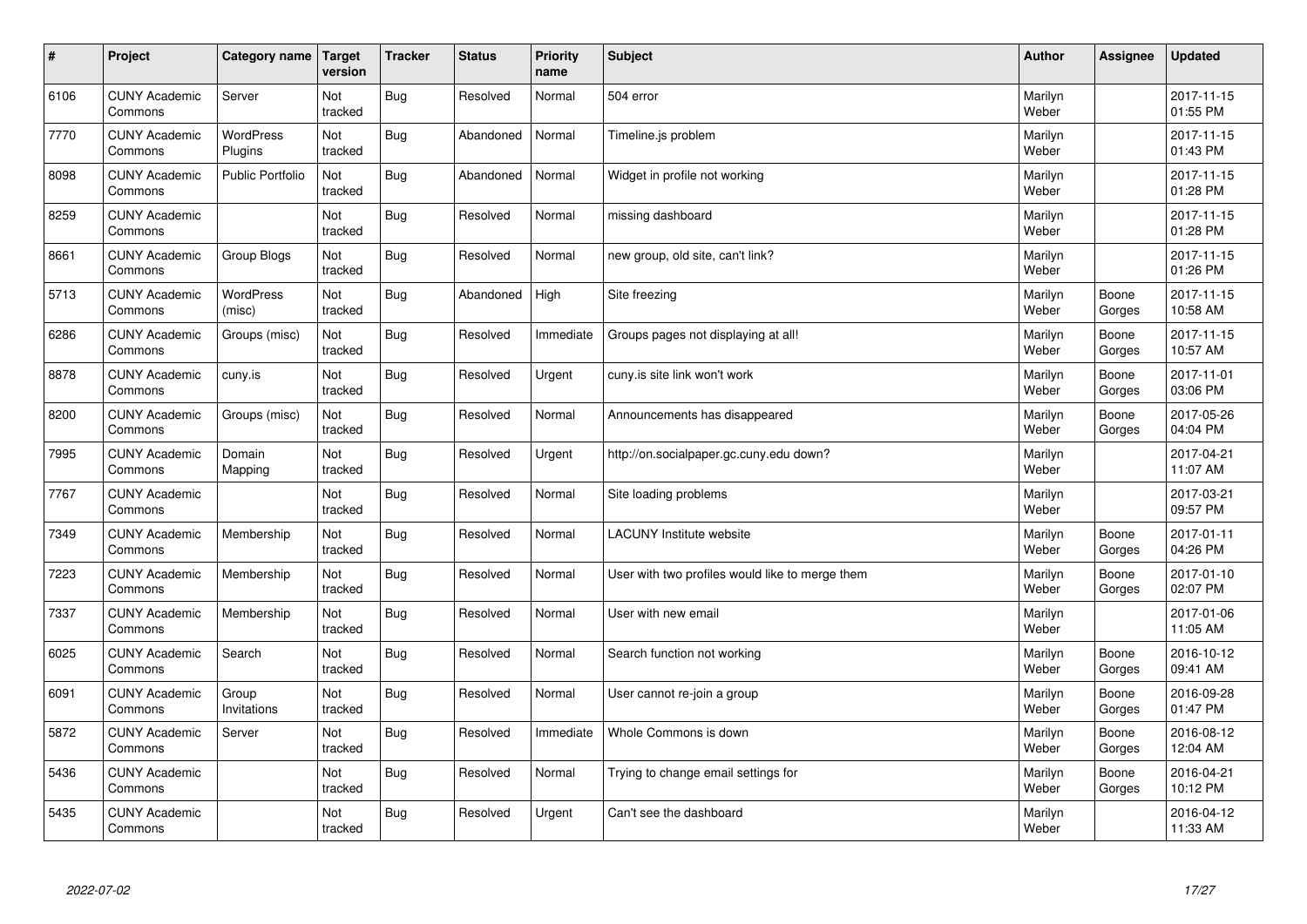| $\sharp$ | Project                         | Category name                     | <b>Target</b><br>version | <b>Tracker</b> | <b>Status</b> | Priority<br>name | <b>Subject</b>                                     | <b>Author</b>    | Assignee         | <b>Updated</b>         |
|----------|---------------------------------|-----------------------------------|--------------------------|----------------|---------------|------------------|----------------------------------------------------|------------------|------------------|------------------------|
| 3138     | <b>CUNY Academic</b><br>Commons | Documentation                     | Not<br>tracked           | <b>Bug</b>     | Resolved      | Normal           | Codex documentation                                | Marilyn<br>Weber | scott voth       | 2016-03-04<br>08:49 AM |
| 4577     | <b>CUNY Academic</b><br>Commons | Registration                      | Not<br>tracked           | <b>Bug</b>     | Resolved      | Normal           | New users are not getting their email verification | Marilyn<br>Weber | Boone<br>Gorges  | 2016-01-26<br>03:30 PM |
| 5059     | <b>CUNY Academic</b><br>Commons |                                   | Not<br>tracked           | <b>Bug</b>     | Resolved      | Normal           | Instagram embed?                                   | Marilyn<br>Weber |                  | 2016-01-26<br>12:05 AM |
| 4881     | <b>CUNY Academic</b><br>Commons | ZenDesk                           | Not<br>tracked           | <b>Bug</b>     | Resolved      | Normal           | ZenDesk emails not being sent                      | Marilyn<br>Weber |                  | 2015-12-07<br>01:34 AM |
| 4918     | <b>CUNY Academic</b><br>Commons | ZenDesk                           | <b>Not</b><br>tracked    | <b>Bug</b>     | Resolved      | High             | Re-directing Help Requests                         | Marilyn<br>Weber | Raymond<br>Hoh   | 2015-11-23<br>11:15 AM |
| 4649     | <b>CUNY Academic</b><br>Commons | Registration                      | Not<br>tracked           | Bug            | Resolved      | Urgent           | Submit button has disappeared                      | Marilyn<br>Weber | Boone<br>Gorges  | 2015-09-22<br>11:47 AM |
| 3417     | <b>CUNY Academic</b><br>Commons | <b>BuddyPress</b><br>(misc)       | Not<br>tracked           | <b>Bug</b>     | Rejected      | High             | copying two commons groups                         | Marilyn<br>Weber | Marilyn<br>Weber | 2014-11-05<br>09:56 AM |
| 3620     | <b>CUNY Academic</b><br>Commons | Groups (misc)                     | Not<br>tracked           | <b>Bug</b>     | Resolved      | Normal           | admins of The Group for Group Admins               | Marilyn<br>Weber |                  | 2014-11-03<br>08:38 AM |
| 3530     | <b>CUNY Academic</b><br>Commons | Server                            | Not<br>tracked           | <b>Bug</b>     | Resolved      | High             | Commons running very slowly/ "connection lost"     | Marilyn<br>Weber | Matt Gold        | 2014-10-08<br>09:34 AM |
| 2777     | <b>CUNY Academic</b><br>Commons | <b>WordPress</b><br>(misc)        | Not<br>tracked           | <b>Bug</b>     | Resolved      | Normal           | Hero slide access                                  | Marilyn<br>Weber | Boone<br>Gorges  | 2013-09-07<br>12:26 PM |
| 13912    | <b>CUNY Academic</b><br>Commons |                                   | Not<br>tracked           | Feature        | Hold          | Low              | posting "missed schedule"                          | Marilyn<br>Weber |                  | 2021-02-23<br>10:46 AM |
| 7608     | <b>CUNY Academic</b><br>Commons | Registration                      | Not<br>tracked           | Feature        | Resolved      | Normal           | create an account                                  | Marilyn<br>Weber |                  | 2017-02-15<br>10:45 PM |
| 7607     | <b>CUNY Academic</b><br>Commons | WordPress<br>(misc)               | Not<br>tracked           | Feature        | Resolved      | Normal           | mp4 files                                          | Marilyn<br>Weber |                  | 2017-02-15<br>07:37 PM |
| 5799     | <b>CUNY Academic</b><br>Commons | <b>Blogs</b><br>(BuddyPress)      | Not<br>tracked           | Feature        | Resolved      | Normal           | removing one's own access to sites?                | Marilyn<br>Weber | Boone<br>Gorges  | 2016-07-26<br>01:55 PM |
| 4965     | <b>CUNY Academic</b><br>Commons | <b>WordPress</b><br><b>Themes</b> | Not<br>tracked           | Feature        | Resolved      | Normal           | Theme requested                                    | Marilyn<br>Weber | Boone<br>Gorges  | 2016-02-24<br>09:46 PM |
| 14891    | <b>CUNY Academic</b><br>Commons |                                   | Not<br>tracked           | Support        | Resolved      | Normal           | changing site template after creation?             | Marilyn<br>Weber |                  | 2022-04-27<br>04:58 PM |
| 15816    | <b>CUNY Academic</b><br>Commons |                                   | Not<br>tracked           | Support        | <b>New</b>    | Normal           | slow loading at SPS                                | Marilyn<br>Weber |                  | 2022-04-05<br>01:26 PM |
| 15686    | <b>CUNY Academic</b><br>Commons | ZenDesk                           | Not<br>tracked           | Support        | Resolved      | Low              | ZenDesk introducing "triggers"                     | Marilyn<br>Weber |                  | 2022-03-22<br>09:37 AM |
| 15610    | <b>CUNY Academic</b><br>Commons | WordPress<br>Plugins              | Not<br>tracked           | Support        | Rejected      | Normal           | Loops & Logic plugin                               | Marilyn<br>Weber | Raymond<br>Hoh   | 2022-03-19<br>11:16 AM |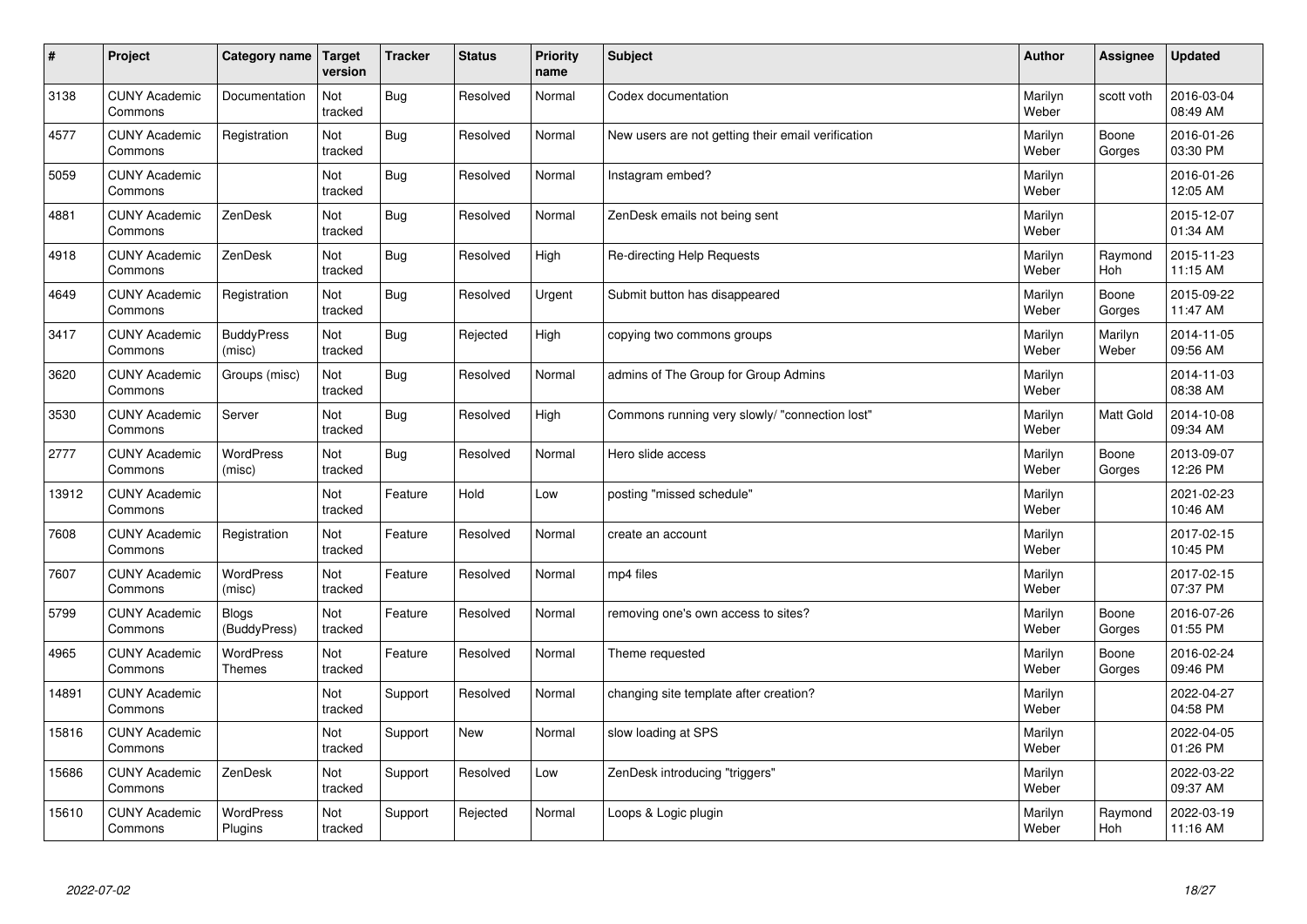| $\sharp$ | Project                         | Category name              | <b>Target</b><br>version | <b>Tracker</b> | <b>Status</b>        | Priority<br>name | <b>Subject</b>                               | <b>Author</b>    | <b>Assignee</b> | <b>Updated</b>         |
|----------|---------------------------------|----------------------------|--------------------------|----------------|----------------------|------------------|----------------------------------------------|------------------|-----------------|------------------------|
| 15269    | <b>CUNY Academic</b><br>Commons | Redmine                    | Not<br>tracked           | Support        | Resolved             | Normal           | Segal Theater sites                          | Marilyn<br>Weber |                 | 2022-02-07<br>04:11 PM |
| 14911    | <b>CUNY Academic</b><br>Commons | WordPress<br><b>Themes</b> | Not<br>tracked           | Support        | New                  | Normal           | Twentytwentyone theme                        | Marilyn<br>Weber |                 | 2021-10-28<br>10:37 AM |
| 14900    | <b>CUNY Academic</b><br>Commons |                            | Not<br>tracked           | Support        | Reporter<br>Feedback | Normal           | previous theme?                              | Marilyn<br>Weber |                 | 2021-10-25<br>10:31 AM |
| 14813    | <b>CUNY Academic</b><br>Commons |                            | Not<br>tracked           | Support        | Resolved             | Normal           | raise the file size limit                    | Marilyn<br>Weber |                 | 2021-09-30<br>12:02 PM |
| 14812    | <b>CUNY Academic</b><br>Commons |                            | Not<br>tracked           | Support        | Resolved             | Normal           | Custom Sidebars and Wordpress 5.6            | Marilyn<br>Weber |                 | 2021-09-30<br>10:43 AM |
| 14718    | <b>CUNY Academic</b><br>Commons |                            | Not<br>tracked           | Support        | Resolved             | Normal           | User wants to recover deleted account        | Marilyn<br>Weber |                 | 2021-08-30<br>02:46 PM |
| 14625    | <b>CUNY Academic</b><br>Commons |                            | Not<br>tracked           | Support        | Rejected             | Normal           | image won't appear in slideshow.             | Marilyn<br>Weber |                 | 2021-07-27<br>10:33 AM |
| 14606    | <b>CUNY Academic</b><br>Commons | WordPress<br>(misc)        | Not<br>tracked           | Support        | Rejected             | Normal           | calendar wrong month                         | Marilyn<br>Weber |                 | 2021-07-23<br>12:11 PM |
| 14594    | <b>CUNY Academic</b><br>Commons |                            | Not<br>tracked           | Support        | Resolved             | Normal           | Administration email verification?           | Marilyn<br>Weber |                 | 2021-07-12<br>11:40 AM |
| 14378    | <b>CUNY Academic</b><br>Commons |                            | Not<br>tracked           | Support        | Resolved             | Normal           | PPTX files unfetchable                       | Marilyn<br>Weber |                 | 2021-05-11<br>11:25 AM |
| 14398    | <b>CUNY Academic</b><br>Commons |                            | Not<br>tracked           | Support        | Reporter<br>Feedback | Normal           | Events plug-in notification problem          | Marilyn<br>Weber |                 | 2021-05-11<br>11:21 AM |
| 14404    | <b>CUNY Academic</b><br>Commons |                            | Not<br>tracked           | Support        | Resolved             | Normal           | blocked IP of user?                          | Marilyn<br>Weber |                 | 2021-05-10<br>01:00 PM |
| 14369    | <b>CUNY Academic</b><br>Commons | WordPress -<br>Media       | Not<br>tracked           | Support        | Resolved             | Normal           | renewed problem with ppsx files              | Marilyn<br>Weber |                 | 2021-04-27<br>12:44 PM |
| 14344    | <b>CUNY Academic</b><br>Commons | Domain<br>Mapping          | Not<br>tracked           | Support        | Resolved             | Normal           | arabstages.org site down                     | Marilyn<br>Weber | Raymond<br>Hoh  | 2021-04-19<br>01:42 PM |
| 14074    | <b>CUNY Academic</b><br>Commons | WordPress<br>(misc)        | Not<br>tracked           | Support        | Reporter<br>Feedback | Normal           | page password protection problem             | Marilyn<br>Weber |                 | 2021-03-02<br>11:03 AM |
| 13975    | <b>CUNY Academic</b><br>Commons | Social Paper               | Not<br>tracked           | Support        | Reporter<br>Feedback | Normal           | can't approve comments on Social Paper paper | Marilyn<br>Weber |                 | 2021-02-12<br>09:33 AM |
| 13918    | <b>CUNY Academic</b><br>Commons |                            | Not<br>tracked           | Support        | Rejected             | Normal           | MailPoet Newsletters Premium plugin          | Marilyn<br>Weber |                 | 2021-02-09<br>11:01 AM |
| 11976    | <b>CUNY Academic</b><br>Commons | WordPress<br>Themes        | Not<br>tracked           | Support        | Resolved             | Normal           | ColorMag request                             | Marilyn<br>Weber |                 | 2021-02-01<br>10:25 AM |
| 13699    | <b>CUNY Academic</b><br>Commons |                            | Not<br>tracked           | Support        | Resolved             | Normal           | Martin Segal Center site down                | Marilyn<br>Weber | Raymond<br>Hoh  | 2020-12-22<br>03:03 PM |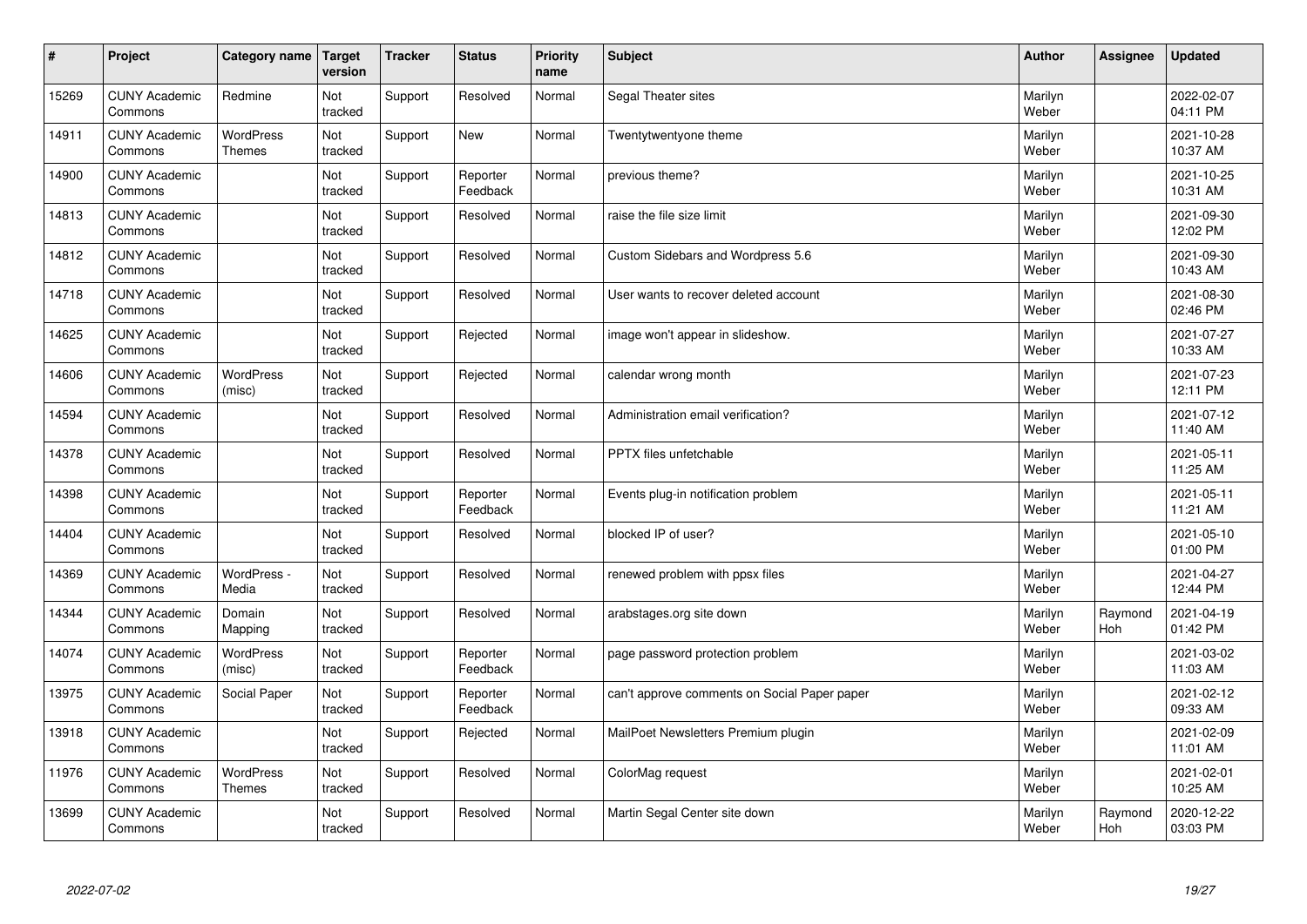| $\pmb{\#}$ | Project                         | Category name                     | <b>Target</b><br>version | <b>Tracker</b> | <b>Status</b>        | <b>Priority</b><br>name | <b>Subject</b>                                                | <b>Author</b>    | <b>Assignee</b>  | <b>Updated</b>         |
|------------|---------------------------------|-----------------------------------|--------------------------|----------------|----------------------|-------------------------|---------------------------------------------------------------|------------------|------------------|------------------------|
| 13710      | <b>CUNY Academic</b><br>Commons |                                   | Not<br>tracked           | Support        | Resolved             | Normal                  | small change to Hosting Partner Handbook                      | Marilyn<br>Weber |                  | 2020-12-16<br>04:29 PM |
| 13541      | <b>CUNY Academic</b><br>Commons |                                   | Not<br>tracked           | Support        | Resolved             | Normal                  | add a page template to OER site.                              | Marilyn<br>Weber |                  | 2020-11-11<br>11:12 AM |
| 13286      | <b>CUNY Academic</b><br>Commons |                                   | Not<br>tracked           | Support        | <b>New</b>           | Normal                  | problem connecting with WordPress app                         | Marilyn<br>Weber | Raymond<br>Hoh   | 2020-09-08<br>11:16 AM |
| 13295      | <b>CUNY Academic</b><br>Commons |                                   | Not<br>tracked           | Support        | Resolved             | Normal                  | can't find new user                                           | Marilyn<br>Weber |                  | 2020-09-08<br>10:18 AM |
| 13255      | <b>CUNY Academic</b><br>Commons |                                   | Not<br>tracked           | Support        | Reporter<br>Feedback | Normal                  | Accessibility problems                                        | Marilyn<br>Weber |                  | 2020-09-01<br>05:48 PM |
| 13159      | <b>CUNY Academic</b><br>Commons | Group Library                     | Not<br>tracked           | Support        | Resolved             | Normal                  | changing folder names?                                        | Marilyn<br>Weber | Boone<br>Gorges  | 2020-08-27<br>08:59 AM |
| 13138      | <b>CUNY Academic</b><br>Commons | Group Library                     | Not<br>tracked           | Support        | Resolved             | Normal                  | moving Library contents for Steve Brier                       | Marilyn<br>Weber |                  | 2020-08-03<br>04:00 PM |
| 13085      | <b>CUNY Academic</b><br>Commons | Domain<br>Mapping                 | Not<br>tracked           | Support        | Resolved             | Normal                  | domain mapping request                                        | Marilyn<br>Weber | Matt Gold        | 2020-07-28<br>03:33 PM |
| 13065      | <b>CUNY Academic</b><br>Commons |                                   | Not<br>tracked           | Support        | Resolved             | Normal                  | can't invite new user to group                                | Marilyn<br>Weber |                  | 2020-07-22<br>04:24 PM |
| 13034      | <b>CUNY Academic</b><br>Commons |                                   | Not<br>tracked           | Support        | Reporter<br>Feedback | Normal                  | a site is asking people to join the Commons to get a download | Marilyn<br>Weber |                  | 2020-07-12<br>07:23 AM |
| 12741      | <b>CUNY Academic</b><br>Commons | WordPress<br>Plugins              | Not<br>tracked           | Support        | Reporter<br>Feedback | Normal                  | Tableau Public Viz Block                                      | Marilyn<br>Weber | Raymond<br>Hoh   | 2020-05-12<br>11:00 AM |
| 12543      | <b>CUNY Academic</b><br>Commons | <b>Public Portfolio</b>           | Not<br>tracked           | Support        | Resolved             | Normal                  | User cannot find profile edit button                          | Marilyn<br>Weber | scott voth       | 2020-03-22<br>02:49 PM |
| 12395      | <b>CUNY Academic</b><br>Commons | Spam/Spam<br>Prevention           | Not<br>tracked           | Support        | Resolved             | Normal                  | comments again being blocked                                  | Marilyn<br>Weber | Raymond<br>Hoh   | 2020-03-10<br>11:13 AM |
| 12427      | <b>CUNY Academic</b><br>Commons |                                   | Not<br>tracked           | Support        | Resolved             | Normal                  | organizing PDF on a site?                                     | Marilyn<br>Weber | scott voth       | 2020-03-10<br>11:11 AM |
| 10059      | <b>CUNY Academic</b><br>Commons | <b>WordPress</b><br>Themes        | Not<br>tracked           | Support        | Resolved             | Normal                  | Magazine Premium theme for new site                           | Marilyn<br>Weber |                  | 2020-02-17<br>03:39 PM |
| 12382      | <b>CUNY Academic</b><br>Commons | Membership                        | Not<br>tracked           | Support        | <b>New</b>           | Normal                  | Email request change                                          | Marilyn<br>Weber | Marilyn<br>Weber | 2020-02-06<br>12:56 PM |
| 12352      | <b>CUNY Academic</b><br>Commons |                                   | Not<br>tracked           | Support        | <b>New</b>           | Normal                  | 'posts list" page builder block option                        | Marilyn<br>Weber |                  | 2020-02-03<br>01:29 PM |
| 12350      | <b>CUNY Academic</b><br>Commons | Blogs<br>(BuddyPress)             | Not<br>tracked           | Support        | Reporter<br>Feedback | Normal                  | URL creation problem                                          | Marilyn<br>Weber |                  | 2020-02-03<br>11:27 AM |
| 12137      | <b>CUNY Academic</b><br>Commons | <b>WordPress</b><br><b>Themes</b> | Not<br>tracked           | Support        | Resolved             | Normal                  | media player problem                                          | Marilyn<br>Weber |                  | 2019-12-12<br>08:52 PM |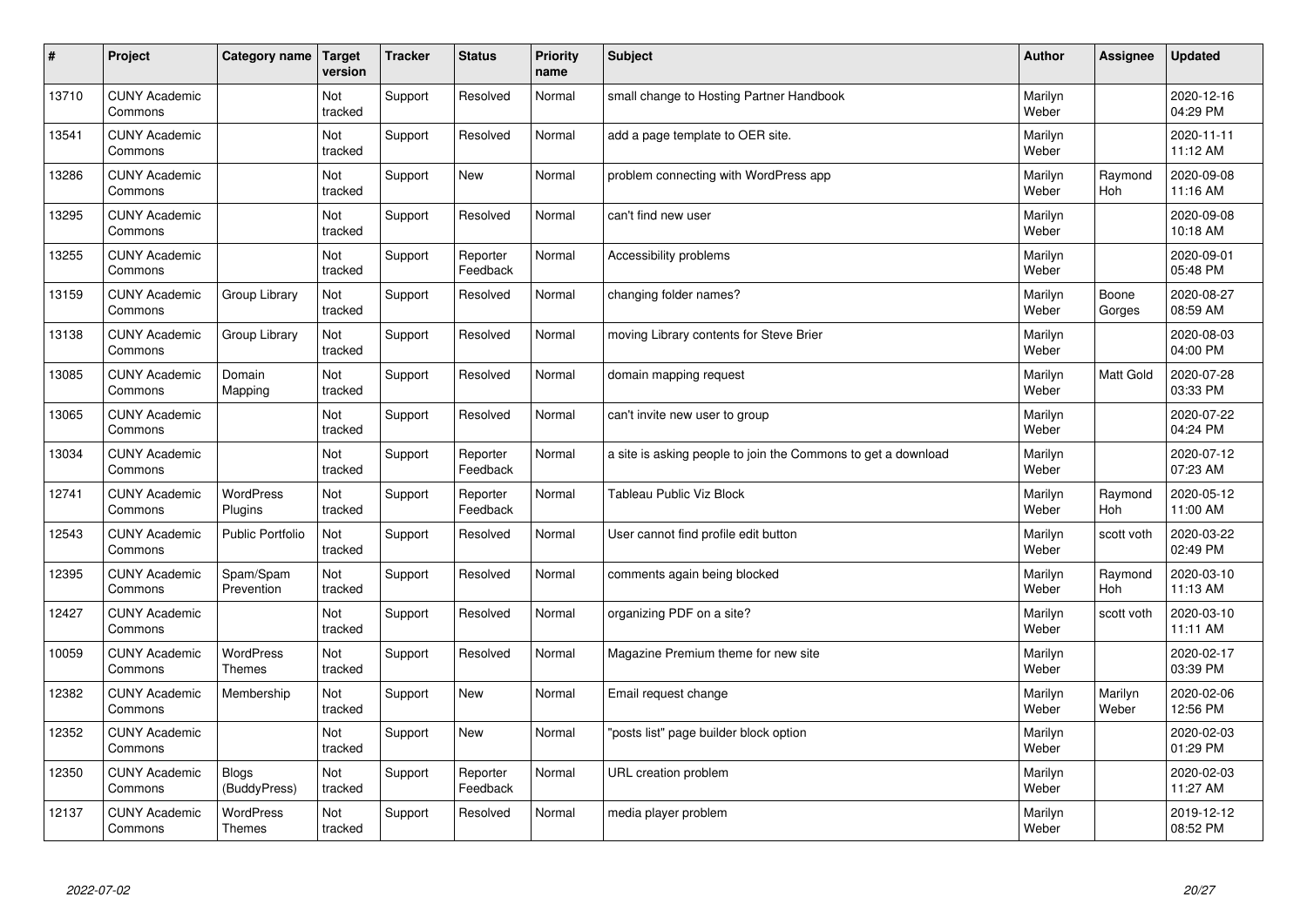| #     | Project                         | <b>Category name</b>         | <b>Target</b><br>version | <b>Tracker</b> | <b>Status</b>        | <b>Priority</b><br>name | <b>Subject</b>                                                                                         | <b>Author</b>    | Assignee        | <b>Updated</b>         |
|-------|---------------------------------|------------------------------|--------------------------|----------------|----------------------|-------------------------|--------------------------------------------------------------------------------------------------------|------------------|-----------------|------------------------|
| 12190 | <b>CUNY Academic</b><br>Commons | <b>Blogs</b><br>(BuddyPress) | Not<br>tracked           | Support        | Resolved             | Normal                  | Site avatar in directory is not what user expects                                                      | Marilyn<br>Weber |                 | 2019-12-12<br>08:51 PM |
| 12156 | <b>CUNY Academic</b><br>Commons | <b>Blogs</b><br>(BuddyPress) | Not<br>tracked           | Support        | Resolved             | Normal                  | My Sites list (Commons Profile or Sites directory) doesn't match toolbar<br>dropdown                   | Marilyn<br>Weber |                 | 2019-12-11<br>10:20 AM |
| 12176 | <b>CUNY Academic</b><br>Commons |                              | Not<br>tracked           | Support        | Resolved             | Normal                  | Mp4s?                                                                                                  | Marilyn<br>Weber |                 | 2019-12-05<br>11:04 AM |
| 12165 | <b>CUNY Academic</b><br>Commons | <b>BuddyPress</b><br>(misc)  | Not<br>tracked           | Support        | Resolved             | Normal                  | two reports of Profile problems                                                                        | Marilyn<br>Weber | Boone<br>Gorges | 2019-12-04<br>05:06 PM |
| 11977 | <b>CUNY Academic</b><br>Commons |                              | Not<br>tracked           | Support        | Resolved             | Normal                  | please remove me from many sites                                                                       | Marilyn<br>Weber |                 | 2019-11-21<br>01:05 PM |
| 11915 | <b>CUNY Academic</b><br>Commons |                              | Not<br>tracked           | Support        | Resolved             | Normal                  | User not in list                                                                                       | Marilyn<br>Weber |                 | 2019-10-28<br>10:13 AM |
| 11961 | <b>CUNY Academic</b><br>Commons | Membership                   | Not<br>tracked           | Support        | Resolved             | Normal                  | switch email for student user                                                                          | Marilyn<br>Weber |                 | 2019-10-09<br>01:56 PM |
| 11811 | <b>CUNY Academic</b><br>Commons |                              | Not<br>tracked           | Support        | Duplicate            | Normal                  | Content of Publications widget on profile page being erased on save                                    | Marilyn<br>Weber |                 | 2019-10-08<br>11:16 AM |
| 11922 | <b>CUNY Academic</b><br>Commons | Membership                   | Not<br>tracked           | Support        | Resolved             | Normal                  | https://commons.gc.cuny.edu/members/cunyhealthequity/                                                  | Marilyn<br>Weber |                 | 2019-10-02<br>04:05 PM |
| 11519 | <b>CUNY Academic</b><br>Commons |                              | Not<br>tracked           | Support        | Assigned             | Normal                  | comment option not appearing                                                                           | Marilyn<br>Weber |                 | 2019-09-24<br>10:28 AM |
| 11848 | <b>CUNY Academic</b><br>Commons |                              | Not<br>tracked           | Support        | Hold                 | Normal                  | a Dean of Faculty wants to share a large file                                                          | Marilyn<br>Weber |                 | 2019-09-24<br>08:44 AM |
| 11896 | <b>CUNY Academic</b><br>Commons |                              | Not<br>tracked           | Support        | Resolved             | Normal                  | https://thenurseswritingproject.commons.gc.cuny.edu                                                    | Marilyn<br>Weber |                 | 2019-09-24<br>08:09 AM |
| 10273 | <b>CUNY Academic</b><br>Commons | Registration                 | Not<br>tracked           | Support        | Reporter<br>Feedback | Normal                  | users combining CF and campus address                                                                  | Marilyn<br>Weber |                 | 2019-09-18<br>10:58 AM |
| 11225 | <b>CUNY Academic</b><br>Commons |                              | Not<br>tracked           | Support        | Resolved             | Normal                  | bulk upload?                                                                                           | Marilyn<br>Weber |                 | 2019-09-18<br>10:31 AM |
| 9134  | <b>CUNY Academic</b><br>Commons | Membership                   | Not<br>tracked           | Support        | Abandoned            | Normal                  | former user                                                                                            | Marilyn<br>Weber | Matt Gold       | 2019-09-18<br>10:26 AM |
| 11787 | <b>CUNY Academic</b><br>Commons |                              | Not<br>tracked           | Support        | Reporter<br>Feedback | Normal                  | automated comments notifications on ZenDesk                                                            | Marilyn<br>Weber |                 | 2019-08-26<br>06:18 PM |
| 11771 | <b>CUNY Academic</b><br>Commons |                              | Not<br>tracked           | Support        | Reporter<br>Feedback | Normal                  | post displays in sections                                                                              | Marilyn<br>Weber |                 | 2019-08-20<br>10:34 AM |
| 11650 | <b>CUNY Academic</b><br>Commons |                              | Not<br>tracked           | Support        | Resolved             | Normal                  | https://commons.gc.cuny.edu/groups/introduction-to-literary-studies-englis<br>h-252-at-hunter-college/ | Marilyn<br>Weber |                 | 2019-07-18<br>02:28 PM |
| 11516 | <b>CUNY Academic</b><br>Commons | Membership                   | Not<br>tracked           | Support        | Resolved             | Normal                  | request for email change                                                                               | Marilyn<br>Weber |                 | 2019-06-04<br>01:48 PM |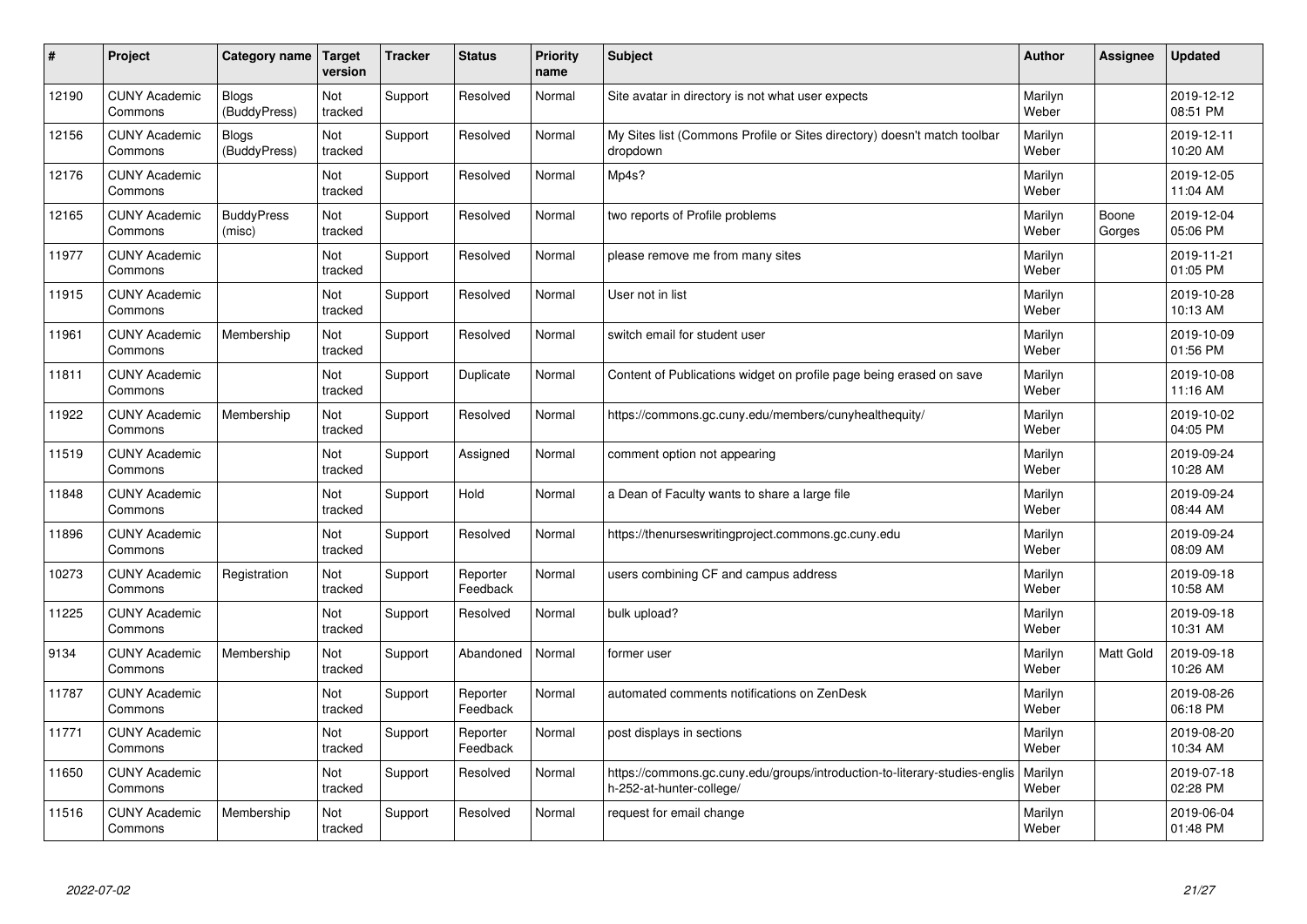| $\sharp$ | Project                         | Category name               | <b>Target</b><br>version | <b>Tracker</b> | <b>Status</b>        | Priority<br>name | <b>Subject</b>                               | <b>Author</b>    | <b>Assignee</b> | <b>Updated</b>         |
|----------|---------------------------------|-----------------------------|--------------------------|----------------|----------------------|------------------|----------------------------------------------|------------------|-----------------|------------------------|
| 11509    | <b>CUNY Academic</b><br>Commons |                             | Not<br>tracked           | Support        | Reporter<br>Feedback | Normal           | deleted Page causing a Menu problem?         | Marilyn<br>Weber |                 | 2019-06-04<br>09:54 AM |
| 11002    | <b>CUNY Academic</b><br>Commons |                             | Not<br>tracked           | Support        | Resolved             | Normal           | open link in a new tab not working           | Marilyn<br>Weber |                 | 2019-06-03<br>07:57 PM |
| 11294    | <b>CUNY Academic</b><br>Commons | Account settings            | Not<br>tracked           | Support        | Resolved             | Normal           | student emgail change                        | Marilyn<br>Weber | Matt Gold       | 2019-04-07<br>09:11 PM |
| 10986    | <b>CUNY Academic</b><br>Commons |                             | Not<br>tracked           | Support        | Resolved             | Normal           | PDF embedder provoking error                 | Marilyn<br>Weber |                 | 2019-03-29<br>04:28 PM |
| 11149    | <b>CUNY Academic</b><br>Commons |                             | Not<br>tracked           | Support        | Reporter<br>Feedback | Normal           | comments getting blocked                     | Marilyn<br>Weber | Raymond<br>Hoh  | 2019-03-26<br>11:40 AM |
| 11147    | <b>CUNY Academic</b><br>Commons | Membership                  | Not<br>tracked           | Support        | Resolved             | Normal           | employee email change                        | Marilyn<br>Weber |                 | 2019-03-12<br>03:58 PM |
| 11217    | <b>CUNY Academic</b><br>Commons | Membership                  | Not<br>tracked           | Support        | Resolved             | Normal           | Another email update                         | Marilyn<br>Weber |                 | 2019-03-12<br>03:37 PM |
| 9518     | <b>CUNY Academic</b><br>Commons |                             | Not<br>tracked           | Support        | Rejected             | Normal           | problems with site on Internet Explorer      | Marilyn<br>Weber | Raymond<br>Hoh  | 2019-03-11<br>11:18 PM |
| 11210    | <b>CUNY Academic</b><br>Commons | Membership                  | Not<br>tracked           | Support        | Resolved             | Normal           | Please change the email                      | Marilyn<br>Weber |                 | 2019-03-11<br>04:16 PM |
| 11205    | <b>CUNY Academic</b><br>Commons | <b>WordPress</b><br>Plugins | Not<br>tracked           | Support        | Resolved             | Normal           | problems with Google calendar                | Marilyn<br>Weber | Raymond<br>Hoh  | 2019-03-11<br>02:17 PM |
| 11198    | <b>CUNY Academic</b><br>Commons |                             | Not<br>tracked           | Support        | Resolved             | Normal           | former CUNY employee                         | Marilyn<br>Weber |                 | 2019-03-07<br>02:21 PM |
| 11127    | <b>CUNY Academic</b><br>Commons | Membership                  | Not<br>tracked           | Support        | Resolved             | Normal           | user with new campus affiliation             | Marilyn<br>Weber |                 | 2019-02-19<br>02:09 PM |
| 8481     | <b>CUNY Academic</b><br>Commons | Membership                  | Not<br>tracked           | Support        | Resolved             | Normal           | admin of http://swipanalytic.org/organizers/ | Marilyn<br>Weber |                 | 2019-02-19<br>01:58 PM |
| 10941    | <b>CUNY Academic</b><br>Commons | Membership                  | Not<br>tracked           | Support        | Resolved             | Normal           | update user email                            | Marilyn<br>Weber |                 | 2019-02-13<br>02:24 PM |
| 11031    | <b>CUNY Academic</b><br>Commons |                             | Not<br>tracked           | Support        | Resolved             | Normal           | new group with seemingly old topics          | Marilyn<br>Weber |                 | 2019-02-11<br>12:17 PM |
| 11017    | <b>CUNY Academic</b><br>Commons |                             | Not<br>tracked           | Support        | Resolved             | Normal           | site didn't save?                            | Marilyn<br>Weber |                 | 2019-01-25<br>03:47 PM |
| 11003    | <b>CUNY Academic</b><br>Commons |                             | Not<br>tracked           | Support        | Resolved             | Normal           | user email change                            | Marilyn<br>Weber |                 | 2019-01-24<br>02:50 PM |
| 10910    | <b>CUNY Academic</b><br>Commons | Membership                  | Not<br>tracked           | Support        | Resolved             | Normal           | request to be an admin to a prof's site      | Marilyn<br>Weber |                 | 2019-01-04<br>10:45 AM |
| 10820    | <b>CUNY Academic</b><br>Commons |                             | Not<br>tracked           | Support        | Resolved             | Normal           | retrieve deleted pages/posts                 | Marilyn<br>Weber |                 | 2018-12-13<br>06:33 PM |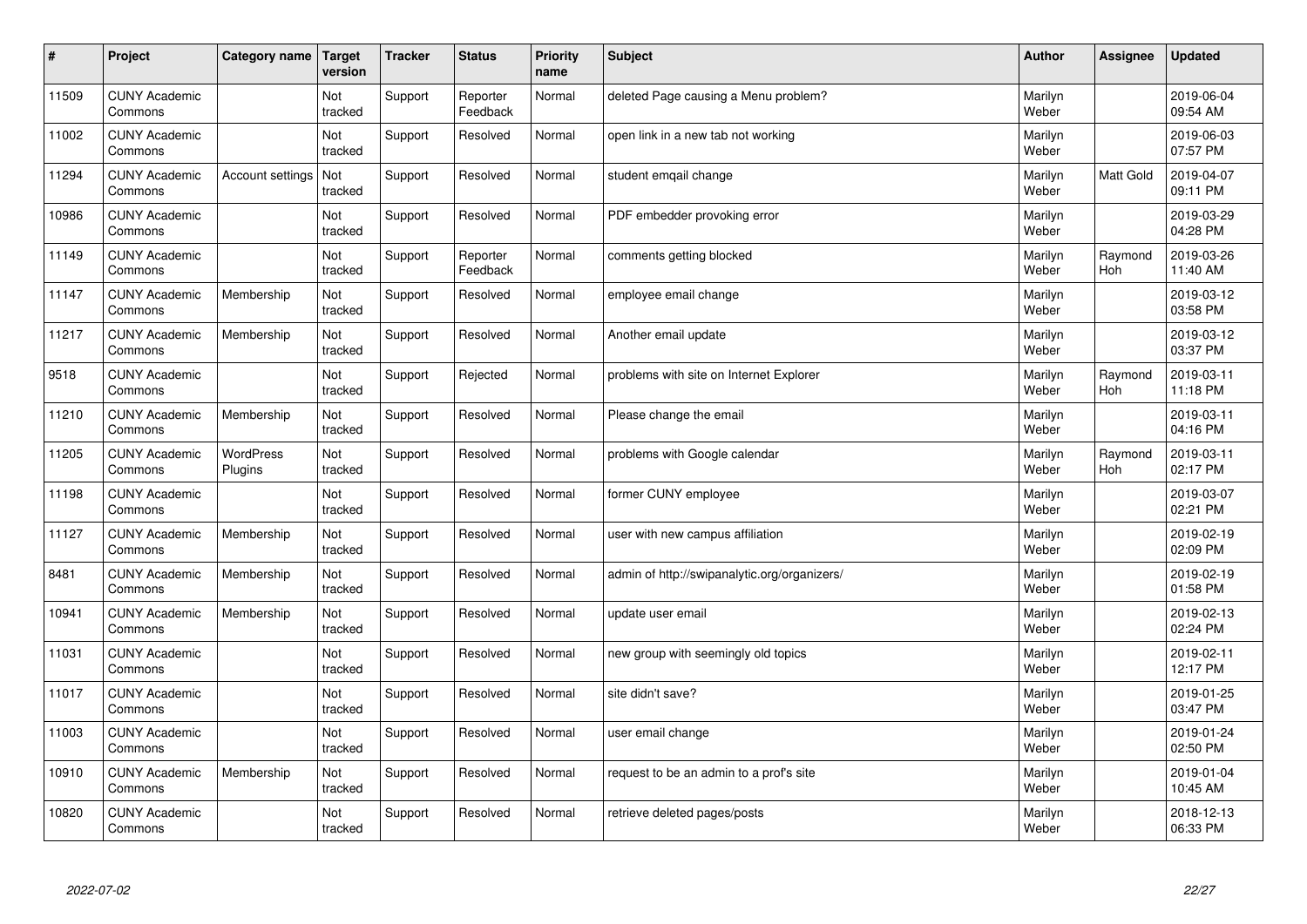| $\vert$ # | Project                         | Category name        | <b>Target</b><br>version | <b>Tracker</b> | <b>Status</b>        | Priority<br>name | <b>Subject</b>                                          | <b>Author</b>    | <b>Assignee</b> | <b>Updated</b>         |
|-----------|---------------------------------|----------------------|--------------------------|----------------|----------------------|------------------|---------------------------------------------------------|------------------|-----------------|------------------------|
| 10571     | <b>CUNY Academic</b><br>Commons |                      | Not<br>tracked           | Support        | Abandoned            | Normal           | newsletter queue problem                                | Marilyn<br>Weber |                 | 2018-12-10<br>03:58 PM |
| 10440     | <b>CUNY Academic</b><br>Commons |                      | Not<br>tracked           | Support        | Resolved             | Normal           | Acert post problem                                      | Marilyn<br>Weber |                 | 2018-12-10<br>03:57 PM |
| 10298     | <b>CUNY Academic</b><br>Commons |                      | Not<br>tracked           | Support        | Resolved             | Normal           | RSS feed to itunes problem                              | Marilyn<br>Weber |                 | 2018-12-10<br>03:57 PM |
| 10257     | <b>CUNY Academic</b><br>Commons | Membership           | Not<br>tracked           | Support        | Resolved             | Normal           | change the email from @login.cuny.edu to campu email    | Marilyn<br>Weber |                 | 2018-12-10<br>03:55 PM |
| 10133     | <b>CUNY Academic</b><br>Commons | WordPress<br>(misc)  | Not<br>tracked           | Support        | Resolved             | Normal           | two Commons sites to be migrated elsewhere              | Marilyn<br>Weber |                 | 2018-12-10<br>03:54 PM |
| 9889      | <b>CUNY Academic</b><br>Commons |                      | Not<br>tracked           | Support        | Resolved             | Normal           | remove comments from activity feed?                     | Marilyn<br>Weber |                 | 2018-12-10<br>03:53 PM |
| 9779      | <b>CUNY Academic</b><br>Commons | Membership           | Not<br>tracked           | Support        | Resolved             | Normal           | user not sure if she is registered.                     | Marilyn<br>Weber |                 | 2018-12-10<br>03:53 PM |
| 9726      | <b>CUNY Academic</b><br>Commons | WordPress<br>Plugins | Not<br>tracked           | Support        | Abandoned            | Normal           | technical error on Contact page                         | Marilyn<br>Weber |                 | 2018-12-10<br>03:53 PM |
| 8978      | <b>CUNY Academic</b><br>Commons | Groups (misc)        | Not<br>tracked           | Support        | Resolved             | Normal           | removing old groups                                     | Marilyn<br>Weber |                 | 2018-12-10<br>03:52 PM |
| 10657     | <b>CUNY Academic</b><br>Commons |                      | Not<br>tracked           | Support        | Reporter<br>Feedback | Normal           | child theme problems                                    | Marilyn<br>Weber |                 | 2018-11-08<br>01:19 PM |
| 10606     | <b>CUNY Academic</b><br>Commons | cdev.gc.cuny.ed<br>u | Not<br>tracked           | Support        | Resolved             | Normal           | problems with testing environment                       | Marilyn<br>Weber |                 | 2018-11-02<br>10:27 AM |
| 9886      | <b>CUNY Academic</b><br>Commons | cuny.is              | Not<br>tracked           | Support        | Resolved             | Normal           | cuny.is SSL                                             | Marilyn<br>Weber |                 | 2018-10-26<br>02:07 PM |
| 10407     | <b>CUNY Academic</b><br>Commons |                      | Not<br>tracked           | Support        | Resolved             | Normal           | toolbar problem                                         | Marilyn<br>Weber | Boone<br>Gorges | 2018-10-23<br>10:52 AM |
| 10387     | <b>CUNY Academic</b><br>Commons | Membership           | Not<br>tracked           | Support        | Resolved             | Normal           | remove user page                                        | Marilyn<br>Weber |                 | 2018-09-28<br>02:26 PM |
| 10239     | <b>CUNY Academic</b><br>Commons |                      | Not<br>tracked           | Support        | Resolved             | Normal           | musicroombooking.commons.gc.cuny.edu                    | Marilyn<br>Weber |                 | 2018-08-29<br>03:06 PM |
| 10066     | <b>CUNY Academic</b><br>Commons | Membership           | <b>Not</b><br>tracked    | Support        | Resolved             | Normal           | add me as an admin to https://pkms.commons.gc.cuny.edu/ | Marilyn<br>Weber |                 | 2018-07-26<br>11:54 AM |
| 9996      | <b>CUNY Academic</b><br>Commons | Membership           | Not<br>tracked           | Support        | Rejected             | Normal           | user email change request                               | Marilyn<br>Weber |                 | 2018-07-16<br>10:49 AM |
| 10006     | <b>CUNY Academic</b><br>Commons | Membership           | Not<br>tracked           | Support        | Resolved             | Normal           | another email change request                            | Marilyn<br>Weber |                 | 2018-07-13<br>12:36 PM |
| 9927      | <b>CUNY Academic</b><br>Commons | Membership           | Not<br>tracked           | Support        | Resolved             | Normal           | wrong email used                                        | Marilyn<br>Weber | Matt Gold       | 2018-06-14<br>10:21 AM |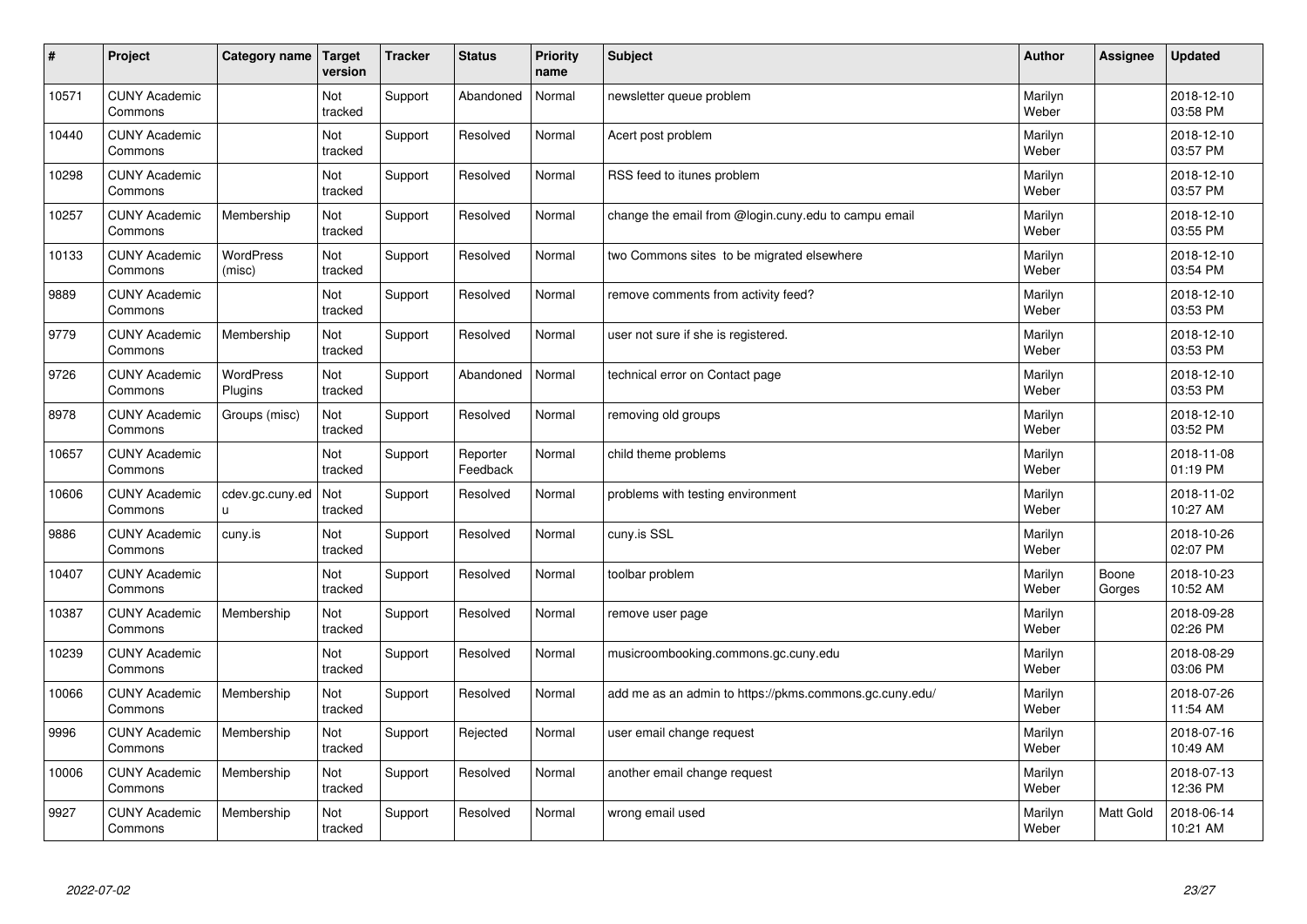| $\vert$ # | Project                         | Category name        | <b>Target</b><br>version | <b>Tracker</b> | <b>Status</b> | <b>Priority</b><br>name | <b>Subject</b>                                    | <b>Author</b>    | Assignee       | <b>Updated</b>         |
|-----------|---------------------------------|----------------------|--------------------------|----------------|---------------|-------------------------|---------------------------------------------------|------------------|----------------|------------------------|
| 9823      | <b>CUNY Academic</b><br>Commons | Account settings     | Not<br>tracked           | Support        | Resolved      | Normal                  | email change                                      | Marilyn<br>Weber | Matt Gold      | 2018-05-23<br>01:58 PM |
| 8607      | <b>CUNY Academic</b><br>Commons |                      | Not<br>tracked           | Support        | <b>New</b>    | Normal                  | Paypal?                                           | Marilyn<br>Weber | Matt Gold      | 2018-05-15<br>01:37 PM |
| 9780      | <b>CUNY Academic</b><br>Commons |                      | Not<br>tracked           | Support        | Resolved      | Normal                  | remove the phone number on this profile?          | Marilyn<br>Weber |                | 2018-05-15<br>10:35 AM |
| 9767      | <b>CUNY Academic</b><br>Commons | Registration         | Not<br>tracked           | Support        | Resolved      | Normal                  | user deleted account but now needs one            | Marilyn<br>Weber |                | 2018-05-11<br>02:39 PM |
| 9725      | <b>CUNY Academic</b><br>Commons |                      | <b>Not</b><br>tracked    | Support        | Resolved      | Normal                  | problems with deleting a site                     | Marilyn<br>Weber |                | 2018-05-07<br>10:24 PM |
| 9604      | <b>CUNY Academic</b><br>Commons |                      | Not<br>tracked           | Support        | Resolved      | Normal                  | I (Marilyn) can only log into cdev as teststudent | Marilyn<br>Weber |                | 2018-04-21<br>10:20 AM |
| 9535      | <b>CUNY Academic</b><br>Commons |                      | Not<br>tracked           | Support        | Resolved      | Normal                  | admin for https://video.commons.gc.cuny.edu/?     | Marilyn<br>Weber | Matt Gold      | 2018-04-13<br>05:06 PM |
| 9541      | <b>CUNY Academic</b><br>Commons | WordPress<br>(misc)  | Not<br>tracked           | Support        | Resolved      | Normal                  | repeating header banner                           | Marilyn<br>Weber | Raymond<br>Hoh | 2018-04-06<br>12:33 PM |
| 9499      | <b>CUNY Academic</b><br>Commons | WordPress<br>(misc)  | Not<br>tracked           | Support        | Resolved      | Normal                  | tiny question - preventing dates on posts?        | Marilyn<br>Weber | Raymond<br>Hoh | 2018-04-04<br>03:55 PM |
| 9355      | <b>CUNY Academic</b><br>Commons |                      | Not<br>tracked           | Support        | Resolved      | Normal                  | 14gb of video?                                    | Marilyn<br>Weber |                | 2018-03-13<br>11:56 AM |
| 9223      | <b>CUNY Academic</b><br>Commons |                      | Not<br>tracked           | Support        | Resolved      | Normal                  | moving wordpress sites                            | Marilyn<br>Weber |                | 2018-02-18<br>08:44 PM |
| 9162      | <b>CUNY Academic</b><br>Commons | Registration         | Not<br>tracked           | Support        | Resolved      | Normal                  | email change due to user error                    | Marilyn<br>Weber | Matt Gold      | 2018-02-13<br>11:11 AM |
| 9004      | <b>CUNY Academic</b><br>Commons | Membership           | Not<br>tracked           | Support        | Resolved      | Normal                  | email change request                              | Marilyn<br>Weber |                | 2017-12-14<br>12:27 PM |
| 5772      | <b>CUNY Academic</b><br>Commons | Membership           | Not<br>tracked           | Support        | Resolved      | Normal                  | User email change and forgotten password          | Marilyn<br>Weber | Matt Gold      | 2017-11-15<br>06:18 PM |
| 7619      | <b>CUNY Academic</b><br>Commons | Membership           | Not<br>tracked           | Support        | Resolved      | Normal                  | outside users for a site that isn't a class?      | Marilyn<br>Weber | Matt Gold      | 2017-11-15<br>06:18 PM |
| 6866      | <b>CUNY Academic</b><br>Commons |                      | Not<br>tracked           | Support        | Resolved      | Normal                  | User would like to have her account deleted       | Marilyn<br>Weber | Matt Gold      | 2017-11-15<br>05:49 PM |
| 7836      | <b>CUNY Academic</b><br>Commons | Social Paper         | Not<br>tracked           | Support        | Resolved      | Normal                  | missing Social Paper                              | Marilyn<br>Weber |                | 2017-11-15<br>01:31 PM |
| 8308      | <b>CUNY Academic</b><br>Commons | WordPress<br>Plugins | Not<br>tracked           | Support        | Resolved      | Normal                  | <b>WP Migration plugin</b>                        | Marilyn<br>Weber |                | 2017-11-15<br>01:27 PM |
| 8566      | <b>CUNY Academic</b><br>Commons | Membership           | Not<br>tracked           | Support        | Resolved      | Normal                  | user email change                                 | Marilyn<br>Weber |                | 2017-11-15<br>01:27 PM |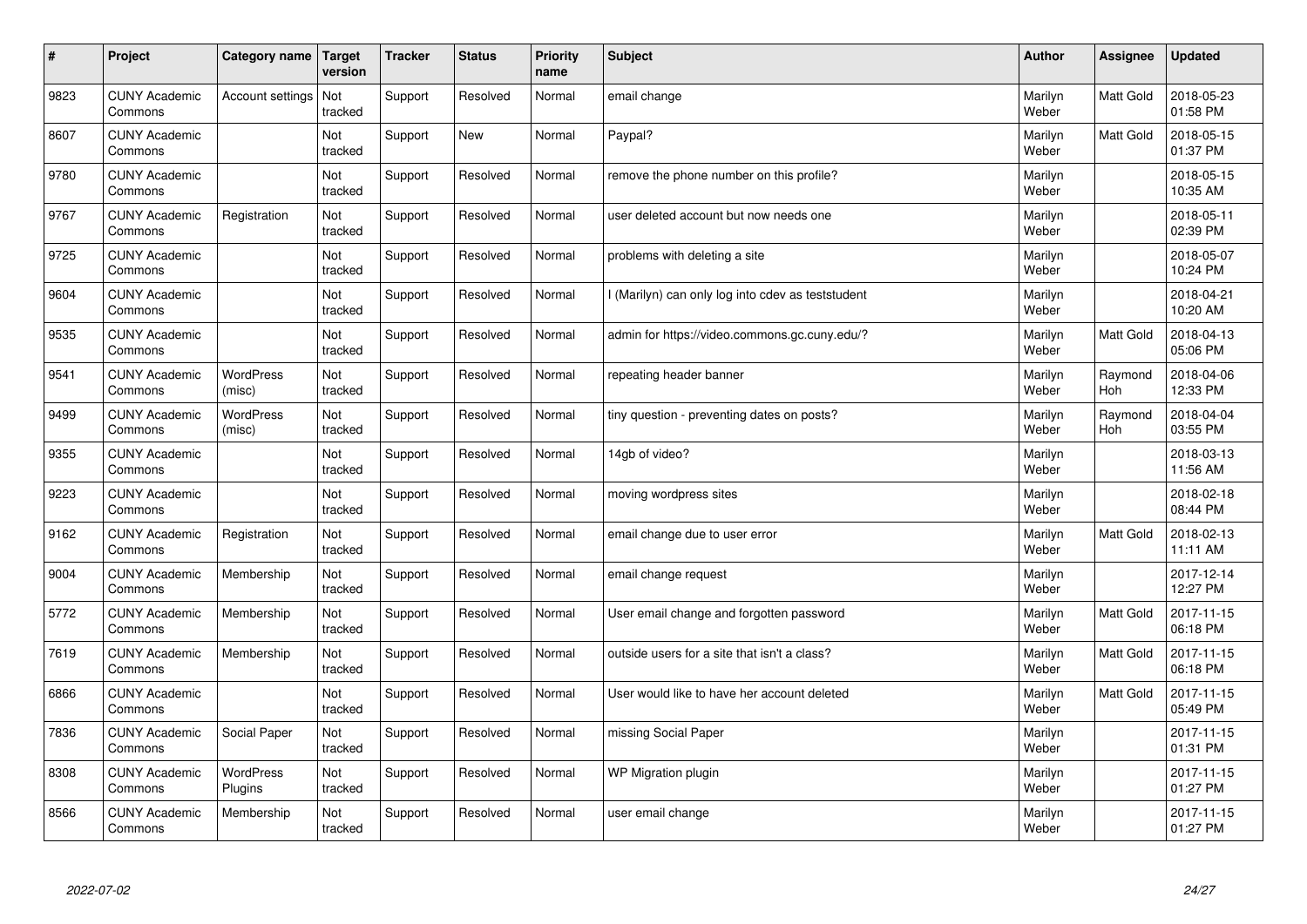| $\sharp$ | Project                         | Category name         | <b>Target</b><br>version | <b>Tracker</b> | <b>Status</b> | <b>Priority</b><br>name | <b>Subject</b>                                             | <b>Author</b>    | Assignee        | <b>Updated</b>         |
|----------|---------------------------------|-----------------------|--------------------------|----------------|---------------|-------------------------|------------------------------------------------------------|------------------|-----------------|------------------------|
| 7724     | <b>CUNY Academic</b><br>Commons |                       | Not<br>tracked           | Support        | Abandoned     | Normal                  | User name confusion                                        | Marilyn<br>Weber | Boone<br>Gorges | 2017-11-15<br>11:12 AM |
| 7613     | <b>CUNY Academic</b><br>Commons | Registration          | Not<br>tracked           | Support        | Resolved      | Normal                  | non-matriculated students                                  | Marilyn<br>Weber | Boone<br>Gorges | 2017-11-15<br>11:03 AM |
| 7700     | <b>CUNY Academic</b><br>Commons |                       | Not<br>tracked           | Support        | Abandoned     | Normal                  | slow loading Page on site                                  | Marilyn<br>Weber | Boone<br>Gorges | 2017-11-15<br>11:02 AM |
| 8906     | <b>CUNY Academic</b><br>Commons | Redmine               | Not<br>tracked           | Support        | Resolved      | Normal                  | Redmine access?                                            | Marilyn<br>Weber | Matt Gold       | 2017-11-13<br>06:02 PM |
| 8882     | <b>CUNY Academic</b><br>Commons |                       | Not<br>tracked           | Support        | Resolved      | Normal                  | question about search engines                              | Marilyn<br>Weber |                 | 2017-11-01<br>03:26 PM |
| 8873     | <b>CUNY Academic</b><br>Commons |                       | Not<br>tracked           | Support        | Resolved      | Normal                  | maximum file upload size?                                  | Marilyn<br>Weber |                 | 2017-10-30<br>11:23 AM |
| 8855     | <b>CUNY Academic</b><br>Commons |                       | Not<br>tracked           | Support        | Resolved      | Normal                  | another email change request                               | Marilyn<br>Weber |                 | 2017-10-25<br>10:55 AM |
| 8848     | <b>CUNY Academic</b><br>Commons |                       | Not<br>tracked           | Support        | Resolved      | Normal                  | email change request                                       | Marilyn<br>Weber |                 | 2017-10-24<br>11:19 AM |
| 8464     | <b>CUNY Academic</b><br>Commons |                       | Not<br>tracked           | Support        | Resolved      | Normal                  | WP UI                                                      | Marilyn<br>Weber |                 | 2017-10-11<br>11:23 AM |
| 8768     | <b>CUNY Academic</b><br>Commons |                       | Not<br>tracked           | Support        | Resolved      | Normal                  | unsafe redirect?                                           | Marilyn<br>Weber |                 | 2017-10-06<br>12:14 PM |
| 8729     | <b>CUNY Academic</b><br>Commons |                       | Not<br>tracked           | Support        | Resolved      | Normal                  | email change                                               | Marilyn<br>Weber |                 | 2017-09-25<br>02:14 PM |
| 8471     | <b>CUNY Academic</b><br>Commons |                       | Not<br>tracked           | Support        | Resolved      | Normal                  | admin at https://commons.gc.cuny.edu/                      | Marilyn<br>Weber |                 | 2017-09-06<br>01:50 PM |
| 8630     | <b>CUNY Academic</b><br>Commons | Membership            | Not<br>tracked           | Support        | Resolved      | Normal                  | Change in email/campus                                     | Marilyn<br>Weber |                 | 2017-08-30<br>03:48 PM |
| 8577     | <b>CUNY Academic</b><br>Commons | Membership            | Not<br>tracked           | Support        | Resolved      | Normal                  | another user email change                                  | Marilyn<br>Weber |                 | 2017-08-25<br>10:23 AM |
| 8553     | <b>CUNY Academic</b><br>Commons |                       | Not<br>tracked           | Support        | Resolved      | Normal                  | storage limits?                                            | Marilyn<br>Weber |                 | 2017-08-18<br>04:36 PM |
| 6857     | <b>CUNY Academic</b><br>Commons | Blogs<br>(BuddyPress) | Not<br>tracked           | Support        | Resolved      | Normal                  | Committee on Religion website                              | Marilyn<br>Weber | Boone<br>Gorges | 2017-08-17<br>10:24 AM |
| 8529     | <b>CUNY Academic</b><br>Commons |                       | Not<br>tracked           | Support        | Resolved      | Normal                  | Iframe regiest?                                            | Marilyn<br>Weber |                 | 2017-08-16<br>04:40 PM |
| 8531     | <b>CUNY Academic</b><br>Commons | Membership            | Not<br>tracked           | Support        | Resolved      | Normal                  | admin of https://admissions.commons.gc.cuny.edu            | Marilyn<br>Weber |                 | 2017-08-15<br>04:20 PM |
| 8429     | <b>CUNY Academic</b><br>Commons | Membership            | Not<br>tracked           | Support        | Resolved      | Normal                  | Please make me an admin of https://arc.commons.gc.cuny.edu | Marilyn<br>Weber | Boone<br>Gorges | 2017-07-24<br>03:33 PM |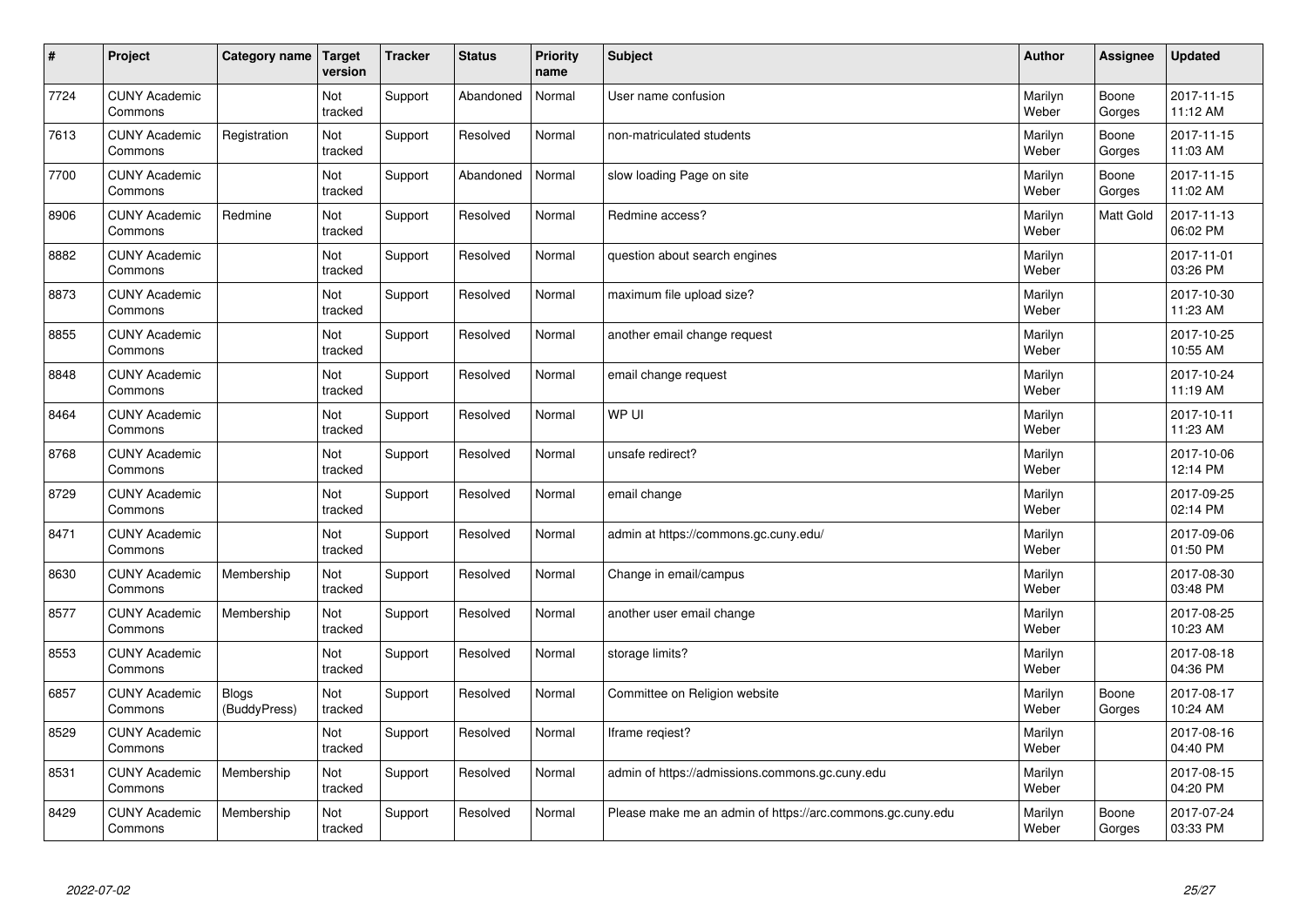| #    | Project                         | Category name               | Target<br>version | <b>Tracker</b> | <b>Status</b> | <b>Priority</b><br>name | <b>Subject</b>                                              | <b>Author</b>    | Assignee        | <b>Updated</b>         |
|------|---------------------------------|-----------------------------|-------------------|----------------|---------------|-------------------------|-------------------------------------------------------------|------------------|-----------------|------------------------|
| 8401 | <b>CUNY Academic</b><br>Commons | Membership                  | Not<br>tracked    | Support        | Resolved      | Normal                  | add me as an admin                                          | Marilyn<br>Weber | Boone<br>Gorges | 2017-07-11<br>11:40 AM |
| 8379 | <b>CUNY Academic</b><br>Commons |                             | Not<br>tracked    | Support        | Resolved      | Normal                  | request for site build help                                 | Marilyn<br>Weber |                 | 2017-07-01<br>10:48 AM |
| 8289 | <b>CUNY Academic</b><br>Commons |                             | Not<br>tracked    | Support        | Resolved      | Normal                  | removing my access to sites                                 | Marilyn<br>Weber | Luke<br>Waltzer | 2017-06-19<br>12:40 PM |
| 8222 | <b>CUNY Academic</b><br>Commons | Membership                  | Not<br>tracked    | Support        | Resolved      | Normal                  | Admin for iletc.commons.gc.cuny.edu                         | Marilyn<br>Weber | Boone<br>Gorges | 2017-06-08<br>10:06 AM |
| 8120 | <b>CUNY Academic</b><br>Commons | Membership                  | Not<br>tracked    | Support        | Resolved      | Normal                  | add me as an admin to https://nyslavery.commons.gc.cuny.edu | Marilyn<br>Weber |                 | 2017-05-10<br>02:19 PM |
| 8071 | <b>CUNY Academic</b><br>Commons | <b>WordPress</b><br>Plugins | Not<br>tracked    | Support        | Rejected      | Normal                  | Anthologize                                                 | Marilyn<br>Weber |                 | 2017-05-10<br>10:15 AM |
| 7972 | <b>CUNY Academic</b><br>Commons |                             | Not<br>tracked    | Support        | Resolved      | Normal                  | expand the memory limit for videos?                         | Marilyn<br>Weber |                 | 2017-04-20<br>10:07 AM |
| 7922 | <b>CUNY Academic</b><br>Commons | Membership                  | Not<br>tracked    | Support        | Resolved      | Normal                  | add me as an admin to the MALs alumni site?                 | Marilyn<br>Weber |                 | 2017-04-06<br>05:19 PM |
| 7785 | <b>CUNY Academic</b><br>Commons |                             | Not<br>tracked    | Support        | Resolved      | Normal                  | ftp access or files?                                        | Marilyn<br>Weber | Boone<br>Gorges | 2017-03-13<br>02:34 PM |
| 7771 | <b>CUNY Academic</b><br>Commons | Membership                  | Not<br>tracked    | Support        | Resolved      | Normal                  | User would like to be uncoupled from sites                  | Marilyn<br>Weber | Boone<br>Gorges | 2017-03-09<br>12:38 PM |
| 7775 | <b>CUNY Academic</b><br>Commons | Membership                  | Not<br>tracked    | Support        | Resolved      | Normal                  | Email change                                                | Marilyn<br>Weber |                 | 2017-03-08<br>10:09 PM |
| 7685 | <b>CUNY Academic</b><br>Commons | Password Reset              | Not<br>tracked    | Support        | Resolved      | Normal                  | temporary password                                          | Marilyn<br>Weber | Boone<br>Gorges | 2017-02-15<br>07:36 PM |
| 7678 | <b>CUNY Academic</b><br>Commons | Groups (misc)               | Not<br>tracked    | Support        | Resolved      | Normal                  | add admin to student group                                  | Marilyn<br>Weber | Boone<br>Gorges | 2017-02-15<br>11:58 AM |
| 7486 | <b>CUNY Academic</b><br>Commons | Membership                  | Not<br>tracked    | Support        | Resolved      | Normal                  | changed email address                                       | Marilyn<br>Weber |                 | 2017-01-24<br>10:00 PM |
| 6812 | <b>CUNY Academic</b><br>Commons |                             | Not<br>tracked    | Support        | Resolved      | Normal                  | User cannot change email                                    | Marilyn<br>Weber | Matt Gold       | 2016-12-01<br>06:24 PM |
| 6899 | <b>CUNY Academic</b><br>Commons | <b>Account settings</b>     | Not<br>tracked    | Support        | Resolved      | Normal                  | New user has misspelled her own name                        | Marilyn<br>Weber | Boone<br>Gorges | 2016-12-01<br>05:10 PM |
| 6851 | <b>CUNY Academic</b><br>Commons | Redmine                     | Not<br>tracked    | Support        | Resolved      | Normal                  | How do I help users join Redmine?                           | Marilyn<br>Weber | Matt Gold       | 2016-11-28<br>10:16 AM |
| 6815 | <b>CUNY Academic</b><br>Commons | Password Reset              | Not<br>tracked    | Support        | Resolved      | Normal                  | password reset requested                                    | Marilyn<br>Weber | Matt Gold       | 2016-11-22<br>10:30 AM |
| 6656 | <b>CUNY Academic</b><br>Commons | Support                     | Not<br>tracked    | Support        | Resolved      | Normal                  | Remove user profile                                         | Marilyn<br>Weber | Matt Gold       | 2016-11-10<br>02:18 PM |